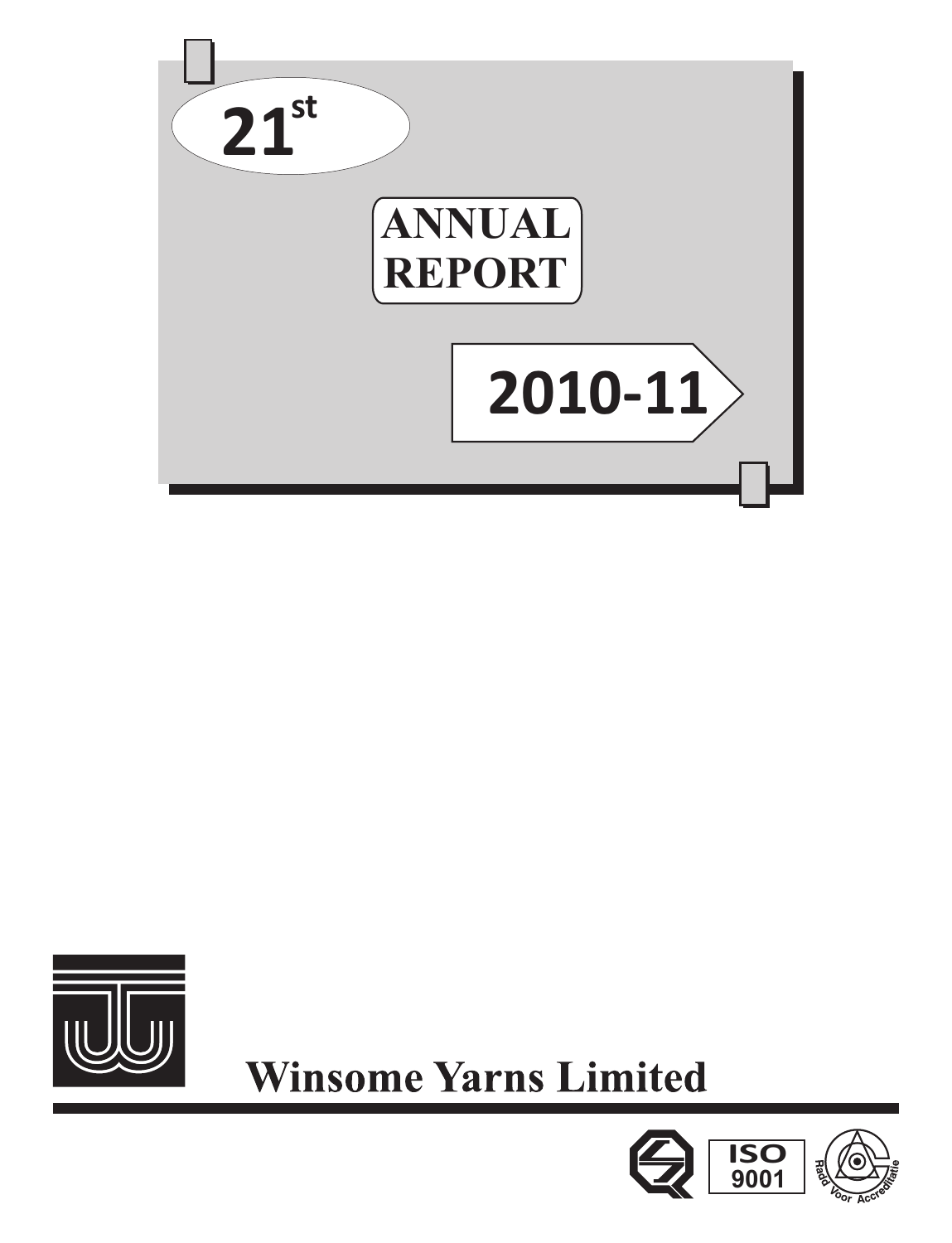## **BOARD OF DIRECTORS**

- Shri Satish Bagrodia *Chairman* Shri Chandra Mohan *Director* Shri Brij Mohan Khanna *Director* Shri Ashish Bagrodia *Director* Shri Manish Bagrodia *Managing Director*
- Shri Yashpal Barar *Director (PNB Nominee)* Shri S.K. Singla *Director (PSIDC Nominee)*

## **GM (LEGAL) & COMPANY SECRETARY**

Shri K.V. Singhal

## **AUDITORS**

M/s. Lodha & Co. Chartered Accountants, 12, Bhagat Singh Marg, New Delhi

## **BANKERS**

Canara Bank State Bank of Patiala Punjab National Bank

## **REGISTERED OFFICE**

SCO 191-192, Sector 34-A, Chandigarh-160 022

## **SHARE TRANSFER AGENT**

Linkintime India Pvt. Ltd. A-40, 2nd Floor, Near Batra Banquet Hall, Naraina Industrial Area, Phase-II, New Delhi-110 028

# **C O N T E N T S**

| <b>Notice</b>                      |    |
|------------------------------------|----|
| Directors' Report                  | 5  |
| Corporate Governance Report        | 10 |
| Management Analysis & Discusstion  | 17 |
| <b>Auditors' Report</b>            | 20 |
| Accounts                           | 23 |
| <b>Statement under Section 212</b> | 40 |
| <b>Consolidated Accounts</b>       | 41 |
|                                    |    |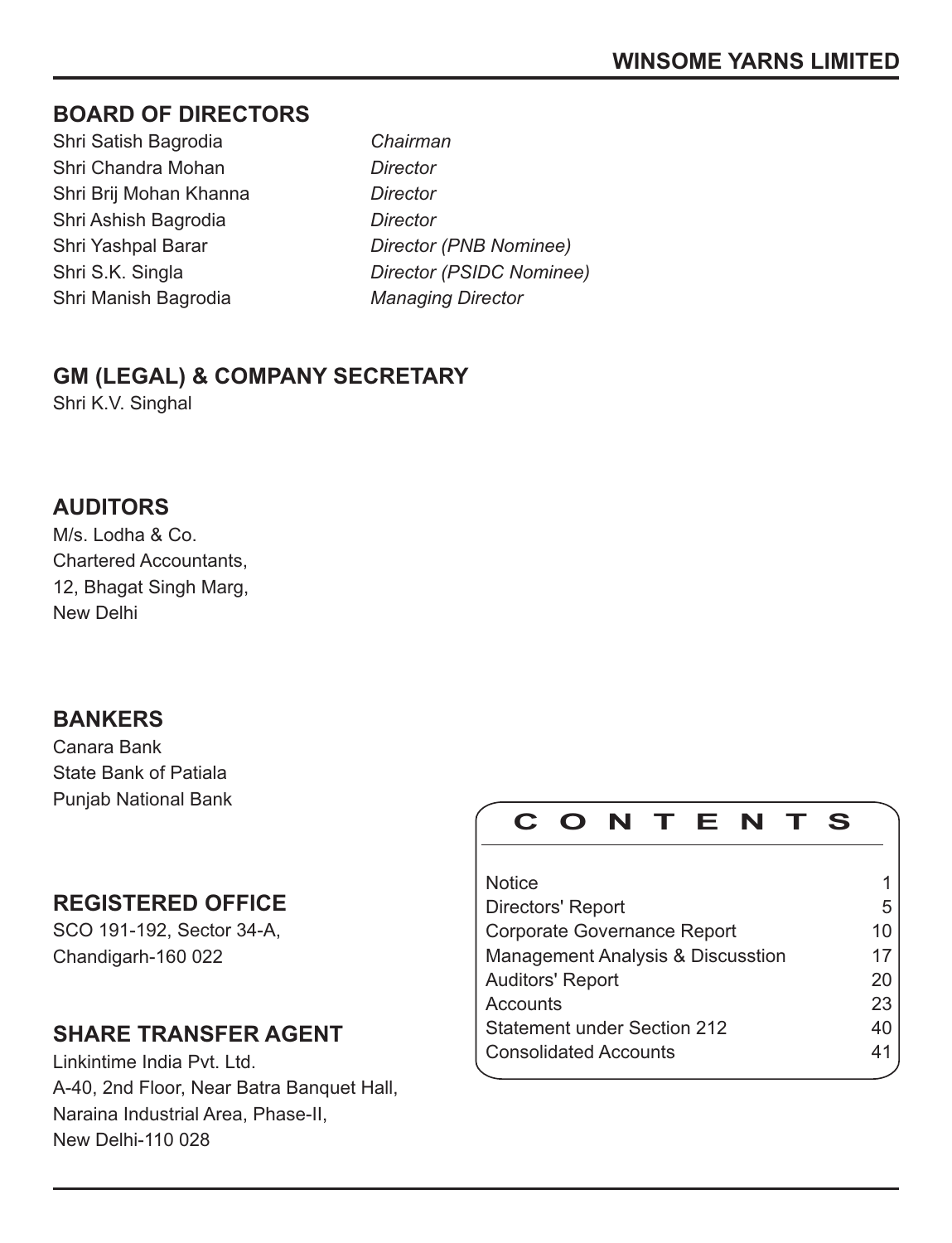## **NOTICE**

NOTICE is hereby given that the 21<sup>st</sup> Annual General Meeting of the Members of Winsome Yarns Limited, will be held on **Monday**, **th the 18 day of July, 2011** at 3.30 p.m. at PHD Chamber of Commerce and Industry, Regional Office, PHD House, Sector 31-A, Chandigarh to transact the following business:

## **ORDINARY BUSINESS:**

- 1. To receive, consider and adopt the Audited Profit & Loss Account for the year ended  $31<sup>st</sup>$  March 2011, and the Balance Sheet as at that date together with the Reports of the Directors and Auditors thereon.
- 2. To appoint a Director in place of Shri Chandra Mohan, who retires by rotation and being eligible, offers himself for reappointment.
- 3. To appoint a Director in place of Shri Ashish Bagrodia, who retires by rotation and being eligible, offers himself for reappointment.
- 4. To consider and, if thought fit, to pass with or without modification(s), the following Resolution as an Ordinary Resolution:

"RESOLVED THAT M/s Lodha & Co., Chartered Accountants, (Firm Registration No. 301051E) be and are hereby appointed as Statutory Auditors of the company from the conclusion of this Annual General Meeting till the conclusion of the next Annual General Meeting of the company, at a remuneration to be decided by the Board of Directors."

## **SPECIAL BUSINESS:**

## **Item No. 5**

## **To consider and if thought fit, to pass with or without modification, the following resolution as Special Resolution.**

**"RESOLVED THAT** in supersession of earlier resolution passed by the members of the Company in their Annual General Meeting held on 28.08.2009 and pursuant to the provisions of Section 293(1)(a) and other applicable provisions, if any, of the Companies Act, 1956, the consent of the Company be and is hereby accorded to the Board of Directors of the company to mortgage and/or create charge on all immovable and movable properties of the company wheresoever situated, both present and future and the whole or substantially the whole of the undertaking or undertakings of the company to or in favour of the Public Financial Institutions/ Banks/ Financial Institutions etc., from time to time for their financial assistance provided to the Company, subject to a maximum limit as approved by shareholders under section 293(1)(d) of the companies Act, 1956 including mortgages and/ or charges already created.

**RESOLVED FURTHER THAT** the mortgage/charge created/to be created and/or all agreements/ documents executed/ to be executed and all acts done in terms of the above resolutions by and with the authority of the Board of Directors are hereby confirmed and ratified.

**RESOLVED FURTHER THAT** Board of Directors be and are hereby authorised to do all such acts, deeds, matters and things as may be considered necessary, desirable or expedient for giving effect to the resolution and to settle any questions or disputes that may arise in relation thereto."

## **Item No. 6**

## **To consider and if thought fit, to pass with or without modification, the following resolution as Special Resolution.**

**"RESOLVED**that in supersession of the earlier resolution passed at the Annual General Meeting held on 28.08.2009 and pursuant to Section 293(1)(d) of the Companies Act 1956 and other applicable provisions, if any, of the Companies Act, 1956, the Company accords its consent to the Board of Directors to borrow any sum or sums of money from time to time notwithstanding that the money to be borrowed together with the money already borrowed by the Company (apart from temporary loans obtained from the Company's Bankers in the ordinary course of business) may exceed the aggregate of the paid up capital of the Company and any free reserves, that is to say, reserves not set apart for any specific purposes, provided however, the total amount upto which the money may be borrowed by the Board of Directors and outstandings at any time shall not exceed Rs. 1250.00 Crores (Rupees One thousand two hundred fifty crores only)."

## **Item No. 7**

## **To consider and if thought fit, to pass, with or without modification the following resolution as an ORDINARY RESOLUTION:**

**"RESOLVED THAT** pursuant to section 94 and all other applicable provisions of the Companies Act, 1956, the Authorized Share Capital of the Company be and is hereby increased from Rs. 65,00,00,000 (Rupees Sixty Five Crores only) divided into 65,00,00,000 (Sixty Five Crores) equity shares of Re. 1/- (One) each to Rs. 85,00,00,000 (Rupees Eighty Five Crores only) divided into 85,00,00,000 (Eighty Fivecrores) equity shares of Re. 1/-(One) each by creation of further 20,00,00,000 equity shares of Re. 1/- each.

**RESOLVED FURTHER THAT** pursuant to Section 16 and other applicable provisions of the Companies Act, 1956, the Clause (V) of the Memorandum of Association of the Company be and is hereby amended accordingly to incorporate therein the effect of the increase in Authorized Share Capital and be read as follows: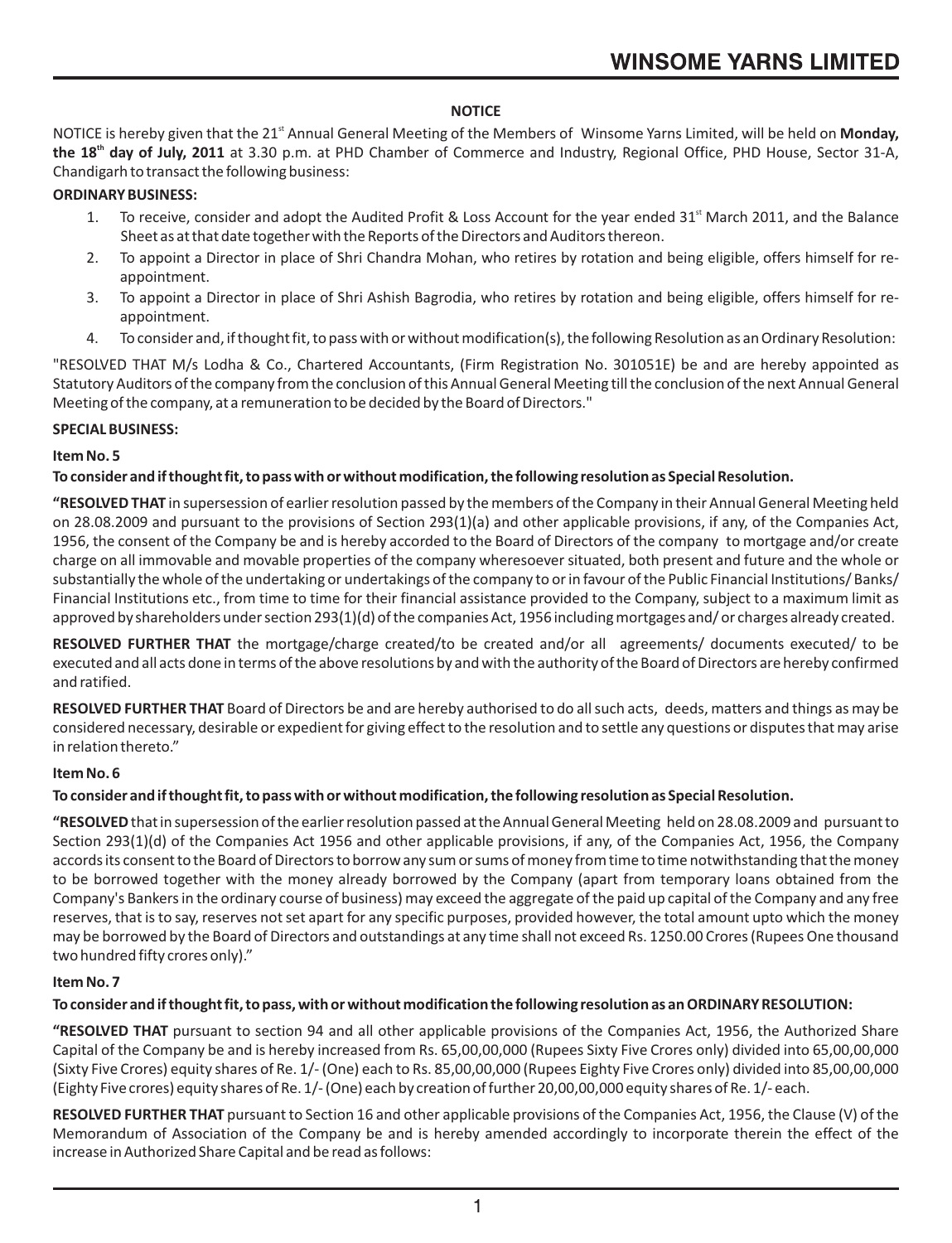(V) The Authorised Share Capital of the Company is Rs. 85,00,00,000 (Rupees Eighty Five Crores only) divided into 85,00,00,000 (Eighty Five crores) equity shares of Re. 1/- (One) each."

## **Item No. 8**

## **To consider and if thought fit, to pass with or without modification(s), the following resolution as a SPECIAL RESOLUTION:**

**"RESOLVED THAT** pursuant to Section 13, 16 and 94(1)(b) and other applicable provisions of the Companies Act, 1956 (including any modification or re-enactment thereof); the provisions of the Articles of Association of the Company and also subject to the regulations prescribed in this behalf by the Government of India and further subject to the guidelines, regulations and clarifications issued by the Securities & Exchange Board of India (SEBI) for the time being in force, and the listing agreements entered into by the Company with the stock exchanges, where the shares of the Company are listed and subject to such other statutory approvals, consents, permissions and sanctions, consent and approval of the Company be and is hereby accorded to the Board of Directors of the Company (hereinafter called the **"Board"**, which term shall include any duly constituted and authorized committee thereof), to consolidate Ten (10) equity shares of Re. 1/- (Rupee One) each into One (1) equity share of Rs. 10/- (Rupees Ten) each and to fix a record date for the purpose.

**RESOLVED FURTHER THAT** the Equity Shares to be allotted upon conversion of warrants already allotted by the Board which are convertible in to one Equity Share of Re. 1/- each shall be adjusted in such a way that, after the consolidation coming into effect, such ten warrants be convertible in one equity share of Rs. 10/- each.

**RESOLVED FURTHER THAT** in consolidation of 10 equity shares of Re. 1/- each into one equity share of Rs.10/- each, the Board shall not issue any fractional shares/certificates, but the total number of the equity shares representing such fractions shall be transferred to a person or persons appointed by the Board as trustee/trustees for and on behalf of such fractional equity shareholders, who would, otherwise have been entitled to such fractional shares/certificates. The trustee shall be provided with details of the persons entitled for fractions shares/ certificates so as to enable the trustee to distribute the net proceeds of the sale of such fractional shares, amongst the members/ shareholders in proportion to their respective fractional entitlement thereto after payment of all expenses of the sale and other related expenses.

**RESOLVED FURTHER THAT t**he Board be and is hereby authorized to inform the Registrar & Transfer Agents of the Company and the depositories, to take the necessary action to give effect to this resolution, to file necessary corporate action forms with Depositories i.e. National Securities Depository Limited and Central Depository Services (India) Limited, such that the consolidated Equity Shares would be credited to the demat/electronic accounts of shareholders and also to issue, wherever applicable, new share certificates representing the consolidated shares with new distinctive numbers, in the aforesaid proportion subject to the rules as laid down in the Companies (Issue of Share Certificates) Rules, 1960 with an option to either exchange the new physical share certificates in lieu of cancellation of the old physical share certificates or without physically exchanging the share certificates, by treating the old physical share certificates as deemed to be cancelled. The Board be and is hereby also authorised to inform the stock exchanges to give the effect of the consolidation of shares of the company.

**RESOLVED FURTHER THAT** the Board be and is hereby authorized to do all such acts, deeds, matters and things and execute all such documents, instruments and writings as may be required in the said connection.

**RESOLVED FURTHER THAT** pursuant to Section 16 and other applicable provisions of the Companies Act, 1956, Clause (V) of the Memorandum of Association of the Company be and is hereby amended to incorporate therein the effect of the consolidation of equity shares from nominal value of Re. 1/- per share to Rs. 10/- per share and be read as follows:

(V) The Authorised Share Capital of the Company is Rs. 85,00,00,000 (Rupees Eighty Five Crores only) divided into 8,50,00,000 (Eight Crores Fifty lacs) equity shares of Re. 10/- (Ten) each."

**RESOLVED FURTHER THAT** for the purpose of giving effect to this resolution, the Board be and is hereby authorized to delegate all or any of the powers herein conferred by this resolution to any director or directors or to any committee of director(s) or any other officer or officers of the company and to do all such acts, matters, things and deeds and to take all such steps and do all such things and give all such directions as the Board may consider necessary, expedient or desirable including forming of trust and to authorise the trustee/trustees to take delivery of fractional shares and to sell such fractional shares transferred to him/them and also to settle any questions or difficulties or doubts that may arise in regard to the offer/issue, allotment and further to do all such acts, deeds, matters and things and to finalize and execute all documents and writings as may be necessary, proper, desirable or expedient as the Board, in its absolute discretion, may deem fit and take all such steps which are incidental and ancillary in this regard."

By order of the Board

Dated : 12.05.2011 SATISH BAGRODIA Place : Chandigarh Chairman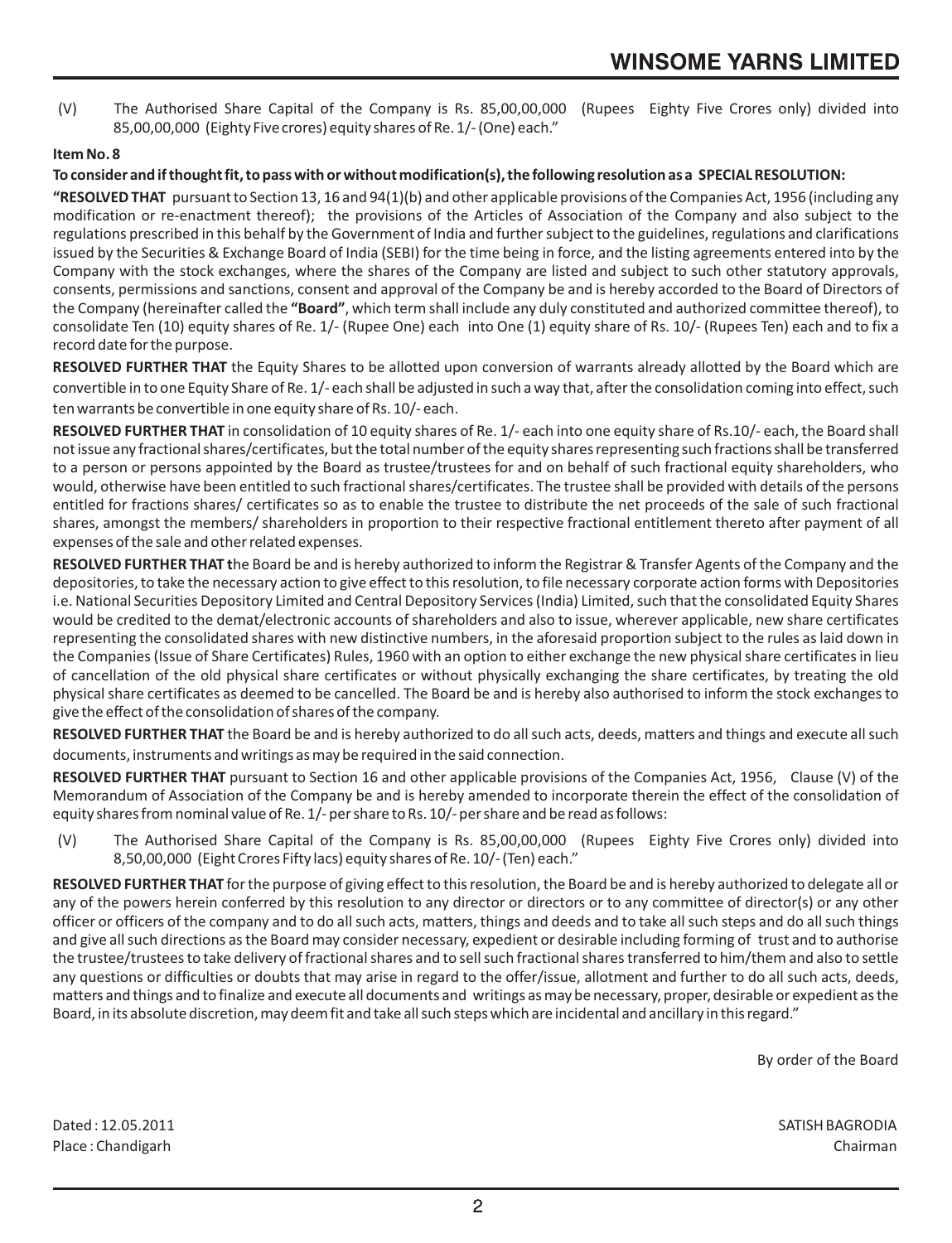## **NOTES :**

- 1 A member entitled to attend and vote at the meeting is entitled to appoint a proxy to attend and vote instead of himself and the proxy need not be a member of the Company.
- 2 The proxy form duly executed and stamped should be deposited with the company at its Registered Office not less than forty-eight hours before the meeting.
- 3 The Register of Members and Share Transfer Books of the Company will remain closed on 27.06.2011 and 28.06.2011 (both days inclusive).
- 4 Members who hold shares in dematerialised form are requested to bring their Client ID and DP ID Numbers for easy identification for attendance at the meeting. The members holding shares in dematerialized mode are requested to intimate all changes pertaining to their bank details, ECSmandates, power of attorney, change of address/ name etc. to their depository participants. Changes intimated to the depository participants will help the Company and its Registrar and Share Transfer Agent to provide efficient and better services to the members.
- 5. Members / proxies should fill the attendance slip for attending the Meeting.
- 6. In case of joint holders attending the meeting only such joint holders who are higher in the order of names will be entitled to vote.
- 7 Corporate Members intending to send their authorized representative(s) are requested to send a duly certified copy of the Board Resolution authorizing their representative(s) to attend and vote at the Meeting.
- 8 Item No. 2 Padamshree, Shri Chandra Mohan aged about 78 years, B.A. (Hons) & B.sc. Mech. Engg. (Hons) has Served Punjab Tractors Limited & Swaraj Mazda Limited as Vice Chairman and Managing Director for about 28 years. He is also member of many Professional Institutions. He is not holding any shares of the company.

Presently, he is the Chairman of RICO Auto Industries Limited & Engineering Innovations Limited and Director of Sandhar Technologies Limited, Winsome Yarns Limited, DCM Engineering Limited, KDDL Limited, IOL Chemicals & Pharmaceuticals Limited, Winsome Textile Industries Limited and Nextgen Telesolutions Pvt. Limited.

He is member of the following Committees of the Board.

| Name of the Committees                                  |
|---------------------------------------------------------|
| (i) Audit Committee, (ii) Remuneration Committee        |
| (i) Audit Committee, (ii) Remuneration Committee        |
| (i) Remuneration Committee                              |
| (i) Audit Committee, (ii) Investors Grievance Committee |
|                                                         |

9 Item No. 3 - Shri Ashish Bagrodia aged about 40 years, B.E. (Mech.) from Punjab Engineering College having around 18 years of experience in Textile Industry. He is holding 414000 shares of the company.

Presently, he is Managing Director of Winsome Textile Industries Limited and Director of Winsome Yarns Limited, IDS Infotech Limited, Winsome Yarns (Cyprus) Limited in Cyprus, Engineering Innovations Limited, S.C. Winsome Romania s.r.l., Kamla Retail Limited and Vogue Commercial Co. Limited.

He is also member of Audit and GDR issue Committees in Winsome Yarns Limited and member of Shareholders/ Investors Grievance Committeein Winsome Textile Industries limited.

- 10 M/s Link Intime India Pvt. Limited, A-40, 2nd Floor, Near Batra Banquet Hall, Phase-II, Naraina Industrial Area, New Delhi-110028 (Tele. 011-41410592-94, Fax No. 011-41410591) is acting as common agency for dematerialisation and physical transfer of shares of the company. The members who have shares in physical mode, should send their physical shares and letter for change of address and issue of duplicate shares directly to the aforesaid share transfer agent.
- 11 According to section 205(A)(5) of the Companies Act, 1956, the unclaimed/ unpaid dividend for the year 2002-03 has been transferred to Investor Education and Protection Fund on 04.12.2010. As per amended section 205B, nothing contained in this section shall apply to any person claiming to be entitled to any money transferred to the fund referred to in section 205C on and after the commencement of the Companies (Amendment) Act, 1999.
- 12 According to section 205(A)(5) of the Companies Act, 1956, unclaimed dividend for the year 2003-04 is due to be transferred to Investor Education and Protection Fund, in the month of October/November, 2011. The shareholders who have not claimed their dividend for the year 2003-04 are requested to claim the same from the company immediately.
- 13 The company issued the new physical share certificates of Re. 1/- each on 23.01.2010 in lieu of old share certificate(s) of Rs.10/- each, and despatched to the shareholders by registered post. But some of them have been received back as undelivered. The shareholders are requested to kindly send us a request letter, mentioning COMPLETE ADDRESS WITH PIN CODE, to enable us to despatch the share certificates, otherwise after three reminders, the undelivered/ unclaimed shares shall be transferred in "Unclaimed Suspense Account" as per amended listing agreement.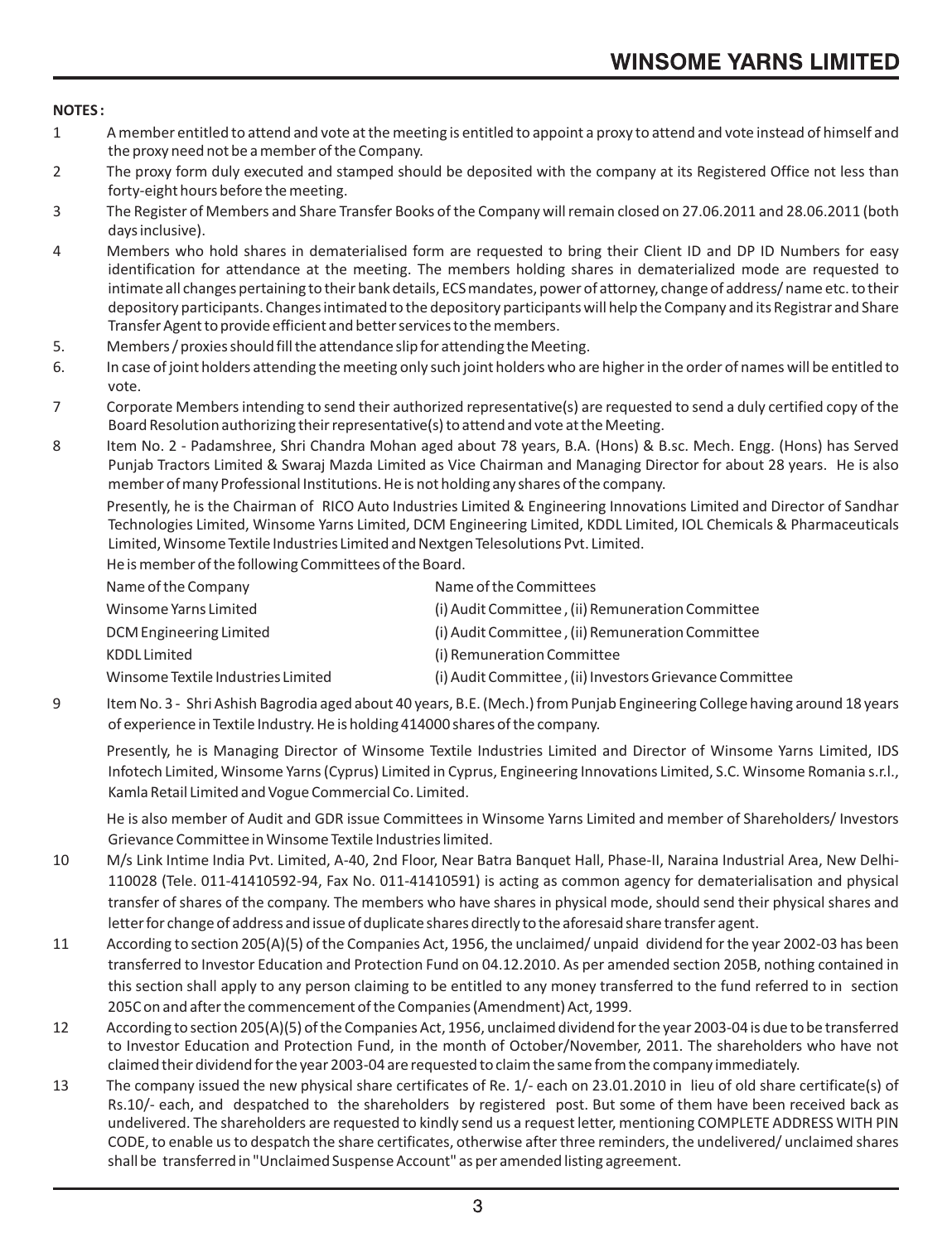## **EXPLANATORY STATEMENT PURSUANT TO SECTION 173(2) OF THE COMPANIES ACT, 1956**

## **ITEM NO. 5 & 6**

Shareholders in their meeting held on 28.08.2009 had approved borrowing limits of Rs. 750 crores under section 293(1)(a) and section 293(1)(d). The Company may require to raise additional financial facilities from Banks/ financial institutions for setting up of proposed dyeing unit and to meet increased working capital requirements in times to come. Thus there is a need to increase the limit from Rs. 750 crores to Rs. 1250 crores under section 293(1)(a) and section 293(1)(d) to borrow the loans from financial institutions/ banks and to create necessary security in favour of the Lenders for future requirements for which consent of shareholders of the Company is required.

The Directors recommend the resolution for your approval.

None of the Directors of the company is personally interested in the aforesaid resolutions.

## **ITEM NO. 7**

The existing Authorised Share Capital of the Company is Rs. 65,00,00,000 (Rupees Sixty five crores only) divided into 65,00,00,000 (Sixty five crores) equity shares of Re. 1/- (One) each.

The company had issued 251000000 convertible warrants on 19.02.2010 to the promoter group and financial investors. The company had allotted 130325000 equity shares on 30.09.2010 upon conversion of 130325000 warrants, out of 251000000 convertible warrants. The balance 120675000 warrants are required to be converted into equal number of equity shares on or before 18.08.2011 i.e. within 18 months from the date of allotment of warrants.

Presently the paid up share capital of the company consists of 586397290 equity shares of Re. 1/- each. In order to enable the company to issue and allot further shares/ securities, it is proposed to increase the Authorised Share Capital of the Company from Rs. 65,00,00,000 (Rupees Sixty five crores only) to Rs. 85,00,00,000 (Rupees Eighty Five Crores only) divided into 85,00,00,000 (Eighty Fivecrores) equity shares of Re. 1/- (One) each.

Consequent to the increase of the Authorised Share Capital, under clause 16 and other applicable provisions of the Companies Act, 1956, the clause (V) of the Memorandum of Association of the Company needs to be altered, for which consent of share holders of the company is required.

The Directors recommend the resolution for your approval.

None of the Directors of the company is personally interested in the aforesaid resolutions.

## **ITEM NO. 8**

Having regard to the anticipated growth of the Company in future, it is proposed to reorganize the capital structure by consolidating the equity shares from Re.1/- each to Rs. 10/- each. The restructuring will help the Company to give a better picture of earning per share to the equity shareholders of the Company and also in betterservicing to shareholders. The Board of your Company is also of the view that though the present share price of the Company is approx. four times of its face value of Re. 1/- each, it is being treated as penny stock by Financial Institutions and Private Equity funds and they are not inclined to invest in penny stocks.

Accordingly, it is proposed that to rebuild the image of the Equity Share of the Company the denomination of the face value of each Equity Share of the Company be changed from Re 1/- each to Rs. 10/- each i.e every 10 (ten) equity shares of the Company be consolidated into 1 (One) equity share of the Company.

The authority is sought to be given to Board of Directors to fix the Record Date and issue fresh Equity Shares of the denomination of Rs. 10/- each to the members in place of existing Equity Shares of Re.1/- each. In case of members having fractional shares not divisible by 10, the same will be transferred to a trust which will be formed by the Board for this purpose. All the fractional shares will be transferred as on the record date. The trust will consolidate the fractional shares transferred to it and will sell the total shares. The proceeds of the total shares will be paid to the respective shareholders after deducting the expenses incurred in this regard, if any. The said resolution, if passed, will have the effect of the allowing the Board to do all such matters and deeds as are necessary to effect the said matter.

Consequent to the consolidate the Share Capital, under clause 16 and other applicable provisions of the Companies Act, 1956, the clause (V) of the Memorandum of Association of the Company needs to be altered.

The proposed resolution as set out in the notice is intended to give effect to the above proposal and seeks approval of the shareholders for consolidation of share capital of the company.

The Directors of the Company are deemed to be interested in the said resolution to the extent of their shareholding in the Company.

By order of the Board

Dated : 12.05.2011 SATISH BAGRODIA Place : Chandigarh Chairman Chairman Chairman Chairman Chairman Chairman Chairman Chairman Chairman Chairman Chairman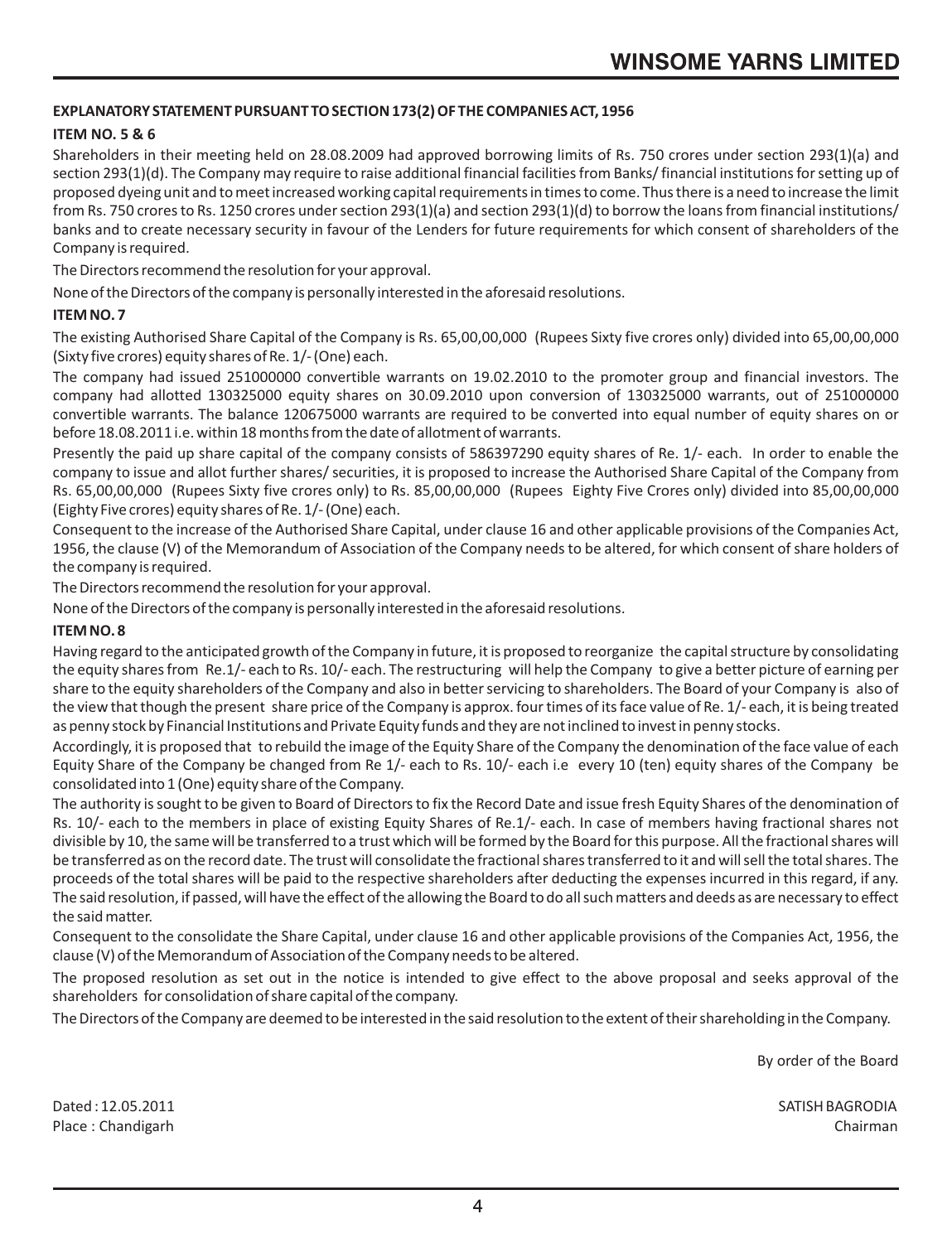Your Directors have pleasure in presenting the 21<sup>st</sup> Annual Report together with the audited statement of Accounts of the Company for the financial year ended 31<sup>st</sup> March, 2011.

| <b>Financial Highlights</b>                     | Year ended   | Year ended   |
|-------------------------------------------------|--------------|--------------|
|                                                 | 31.3.2011    | 31.3.2010    |
|                                                 | (Rs.in lacs) | (Rs.in lacs) |
| Sales                                           | 33012.56     | 22225.71     |
| Profit before Interest, Depreciation & Tax      | 7436.77      | 3394.73      |
| Less: Interest                                  | 4132.60      | 3173.93      |
| Profit /(Loss) before Depreciation              | 3304.17      | 220.80       |
| Less: Depreciation                              | 2179.58      | 2014.09      |
| Profit/ (Loss) before Taxes                     | 1124.59      | (1793.29)    |
| Less: - Current Tax                             |              |              |
| - Previous years Tax                            | 46.13        |              |
| - Fringe Benefit Tax                            |              | 0.15         |
| - Deferred Tax Liability/ (Asset)               | 467.56       | (586.02)     |
| Net Profit/ (Loss) after Taxes                  | 610.90       | (1207.42)    |
| Add: Surplus brought forward from previous year | 1306.83      | 2514.25      |
| <b>Balance Carried to Balance Sheet</b>         | 1917.73      | 1306.83      |

#### **Operations & Performance**

The year under review was an extremely trying one. A runaway inflation touching a high point of 13.9% during the year, the tight monetary policies followed by the authorities for most of the year to control inflation with the consequent high interest rates, the precipitous fall in the value of the Rupee during the year, increase in cotton prices from Rs. 29000 per candy (approximately) in May, 2010 to Rs.63000 per candy (approximately) in March, 2011 i.e an increase of 117%, all lead to an extremely challenging environment in which the Company had to operate. Further the government of India restricted the total quantity of export of cotton yarn to 720 million kgs which had an adverse impact on the sales during the year.

During the year, there was a progressive recovery in the Textile industry, both in India and overseas. Further, a series of planned steps that were taken during the year ensured that the Company remains competitive through stringent cost control and fiscal prudence. The Constant introduction of strategic marketing without affecting the quality of the product, enabled your company to achieve better performance as compared to previous year. Your Company has achieved a turnover of Rs. 33012.56 lacs against the previous year's turnover of Rs. 22225.71 lacs i.e registering an increase of 49% (approx.). The Company has earned a net profit (after tax) of Rs. 610.90 lacs against previous year's net loss after tax of Rs. 1207.42 lacs.

During the current financial year with the improved production, it is expected that the performance will be substantially better.

#### **Expansion Projects**

The management is pleased to inform you that out of five Micro Hydel Power Projects having a total capacity to produce 3.9 MW of electricity, two Micro Hydel Projects have been commissioned during the year. The implementation of three Micro Hydel Power Projects is at an advanced stage and are expected to be commissioned with in current financial year 2011-2012.

#### **Subsidiary Companies & Overseas Operations**

According to the provisions of Section 212 of Companies Act, 1956, the holding company is required to attach the balance sheet etc. of its subsidiary companies along with its balance sheet. However, pursuant to provisions of general circular no. 2/2011 issued by Ministry of Corporate Affairs on 8th February 2011, a general exemption is granted to attach the balance sheet of the subsidiary companies. Accordingly, the annual accounts of Winsome Yarns (Cyprus) Limited has not been attached in this Annual Report, but the same is available for inspection at the registered office of the company. Due to Global recession of which European Countries are the worst affected, the second, third and fourth step down subsidiaries of the Company namely; S.C. Winsome Romania, S.r.l., IMM Winsome Italia S.r.l. and S.C. Textil, S.r.l. went in to liquidation and their balance sheet etc. is not available. The exemption from attaching the balance sheet etc. of these three subsidiary companies was sought, pursuant to Section 212(8) of Companies Act, 1956, and in response to which, Ministry of Corporate Affairs vide its letter no. 47/177/2011-CL-III dated 06.04.2011 informed that pursuant to General Circular No. 2/2011 issue by Ministry of Corporate Affairs the approval of Ministry of Corporate Affairs is no more required.

The present status of these three subsidiary companies is given as under:-

| Sr. No. | Name of Subsidiary          | Start of liquidation process   Present status |                                  |
|---------|-----------------------------|-----------------------------------------------|----------------------------------|
|         | IMM Winsome Italia S.r.I.   | 30.09.2008                                    | Liquidation process is going on. |
|         | S.C. Winsome Romania S.r.I. | 26.11.2008                                    | Liquidation process is going on. |
|         | S.C. Textil S.r.I.          | 09.02.2010                                    | Liquidation process is going on. |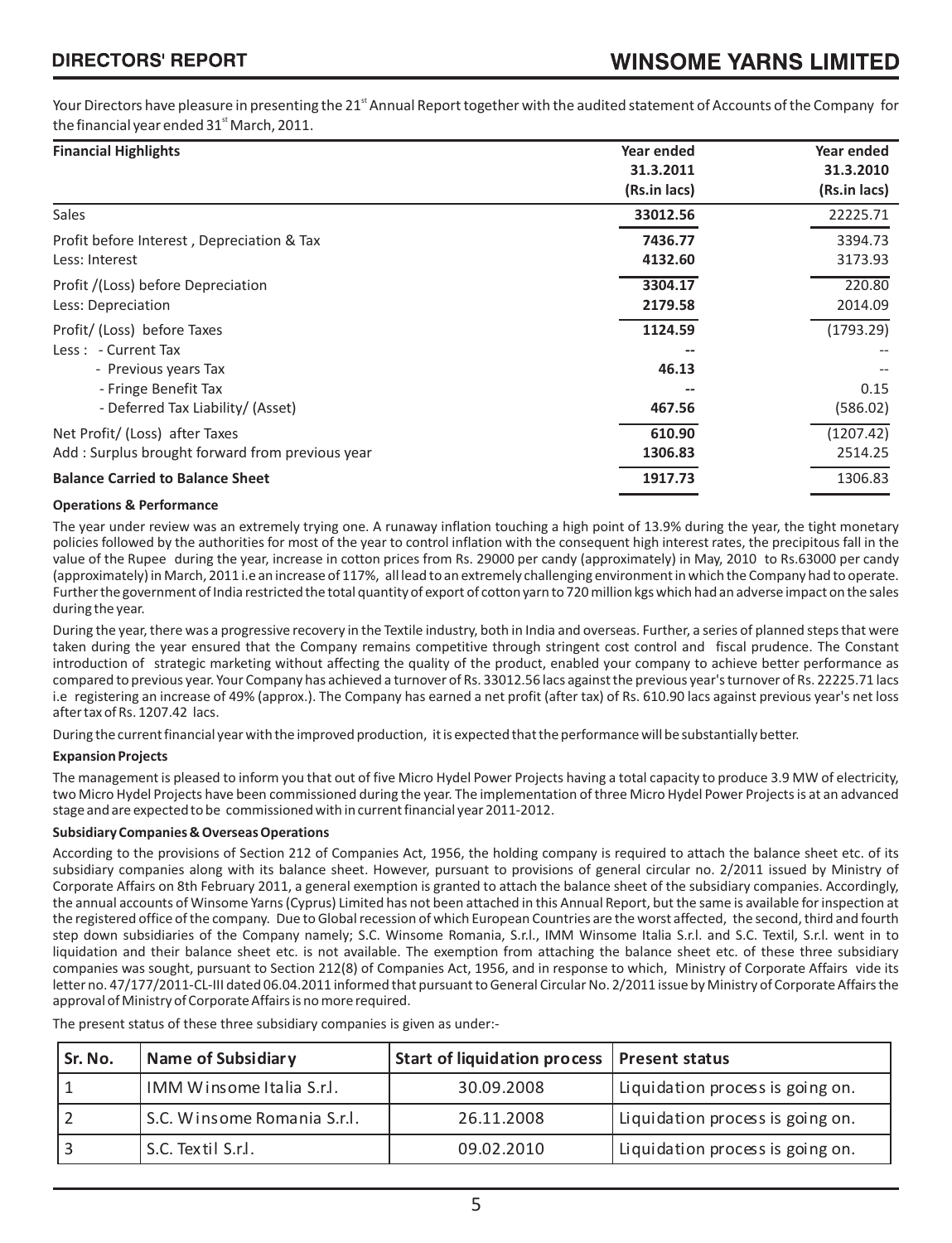#### **Allotment of equity shares pursuant to conversion of equivalent number of convertible warrants**

During the year 2010-11, the company has allotted 130325000 equity shares of Re. 1/- each on 30.09.2010 to promoter and Public Financial Investors pursuant to conversion of equivalent number of convertible warrants, out of total number of 251000000 convertible warrants issued on 19.02.2010. The Company is utilising these funds for purposes as stated in Notice for convening the Extraordinary General Meeting held on 05.02.2010 vide which approval of members was received for the issue of said allotment.

#### **Issue of Global Depository Receipts**

During the year the Company has allotted 199412500 equity shares of Re. 1/- each underlying 1994125 Global Depository Receipts (GDRs) @ US\$ 6.64 per GDR on 29.03.2011. Each GDR represents 100 equity shares of the company. The total proceeds from the GDRs issue was US\$ 13.24 Milion. The GDRs are listed on:

Luxembourg Stock Exchange/ LuxSE

Societe de la Bourse de Luxembourg S.A.

B.P. 165, L-2011 Luxembourg

Siege Social, 11, av de la Porte-Neuve.

Telehpone: (352) 47 79 36216, Fax: (352) 47 79 36344

After the allotment of underlying equity shares, the paid up equity capital of the company stands increased from Rs. 386984790 to Rs. 586397290 comprising of 586397290 equity shares of Re. 1/- each.

#### **ISO 9001/ 2008**

Your directors are pleased to inform you that your company continue to be the holder of ISO 9001/2008 certificate.

#### **Dividend**

Your Directors are unable to recommend any dividend on Equity Shares for the year under review.

#### **Directors**

In accordance with the Company's Articles of Association, Shri Chandra Mohan and Shri Ashish Bagrodia, Directors retire by rotation and being eligible, offer themselves for re-appointment.

During the year 2010-11, the Punjab National Bank has nominated Shri Yashpal Barar as nominee director of the Company in place of Shri Gulshan Kumar Sawhney. Board of Directors in their meeting held on 17.03.2011 appointed to Shri Yashpal Barar as Nominee Director of the Company. Shri Yashpal Barar is DGM & Circle Head of PNB, Ludhiana. The Punjab National Bank is entitled to nominate one Director on the Board of the Company pursuant to LOA dated 28.03.2010 in respect of restructuring of Company's accounts under CDR mechanism.

#### **Consolidated Accounts**

In accordance with Accounting Standards AS-21 on Consolidated Financial Statements, your directors provide the Audited Consolidated Financial Statement of Winsome Yarns Limited and Winsome Yarns (Cyprus) Limited in the Annual Report.

#### **Insurance**

All the properties of your Company have been adequately insured against fire, flood, earthquake and explosive risks etc.

#### **Public Deposit**

The Company did not accept any Fixed Deposit during the year.

#### **Auditors**

M/s. Lodha & Co., Chartered Accountants (FRN 301051E), who are Statutory Auditors of the Company hold office up to the forthcoming Annual General Meeting and are recommended for re-appointment to audit the accounts of the Company for the Financial Year 2011-12. As required under the provisions of the Section 224(1B) of the Companies Act, 1956, the Company has obtained written confirmation from M/s. Lodha & Co. that their appointment, if made would be in conformity with the limits specified in the Section.

#### **Cost Audit**

The Central Government's Cost Auditor order specified an audit of cost accounting records of the textile Companies every year. This is applicable to the products manufactured by the Company. The Board of Directors, subject to approval of Central Government, appointed M/s V. Kumar & Associates, Cost Accountants, having its office at SCO 124-25, Ist Floor, Sector 34-A, Chandigarh to carryout this audit for the current year.

#### **Auditors' Report**

Observations made in the Auditors' Report are self explanatory and therefore do not call for any further explanation.

#### **Corporate Governance**

During the financial year, the company has continued its commitment to the principles of good Corporate Governance. The company believes that best board practices and transparent disclosures are necessary for enhancing shareholders value.

A report on Corporate Governance, along with a Certificate of compliance from the Auditors of the Company is attached as **ANNEXURE 'B'**to this report.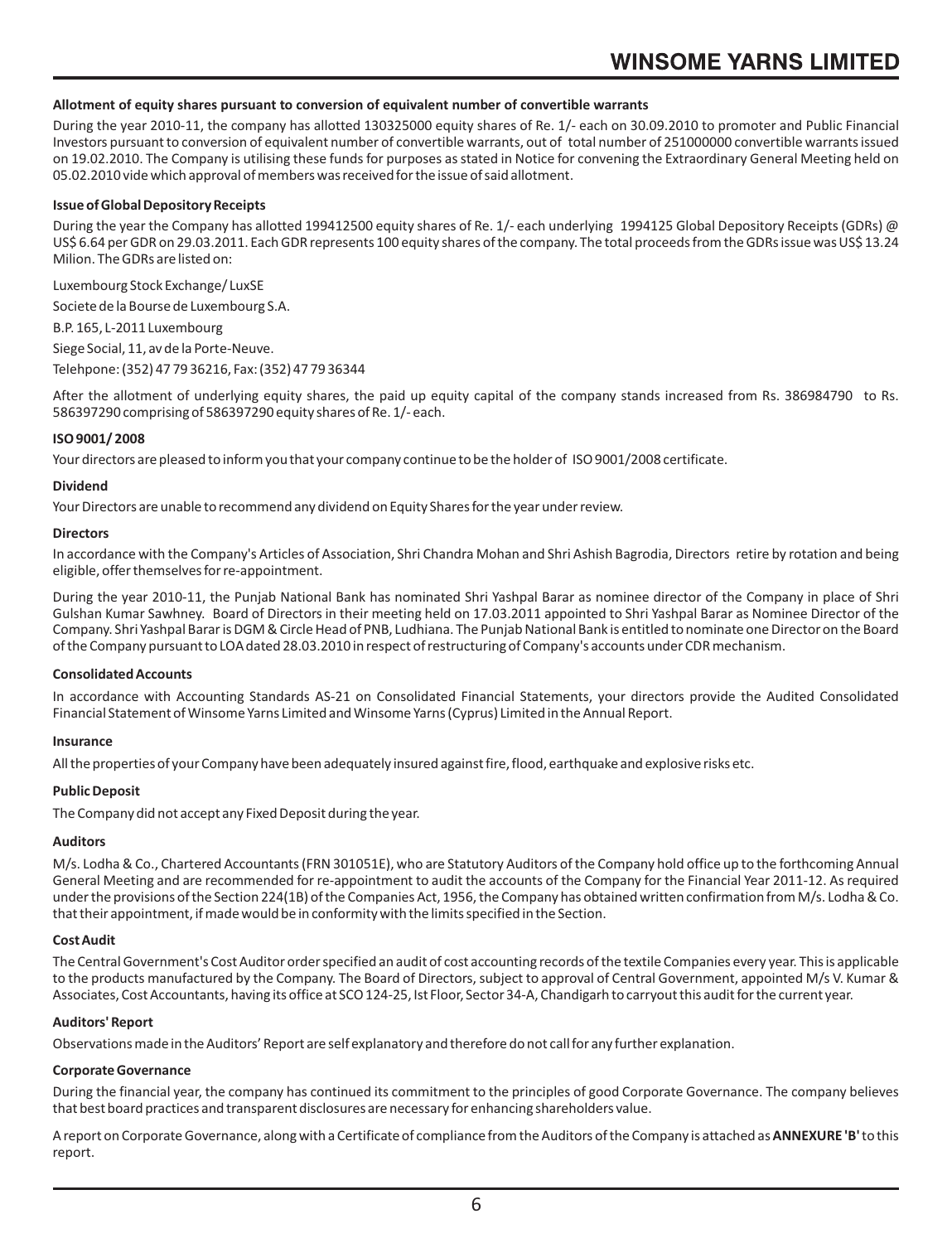## **Statutory Information**

## **(A) Directors' Responsibility Statement**

Pursuant to the requirement under section 217(2AA) of the Companies Act, 1956 with respect to Directors' Responsibilities Statement, it is hereby confirmed :

- i. that in the preparation of the annual accounts for the financial year ended 31st March, 2011, the applicable accounting standards have been followed along with proper explanation relating to material departures;
- ii. that the accounting policies are applied consistently and reasonable prudent judgment and estimates are made so as to give a true and fair view of the state of affairs of the company at the end of the financial year and of the profit or loss of the company for the year under review;
- iii. that the directors have taken proper and sufficient care for the maintenance of adequate accounting records in accordance with the provisions of the Companies Act,1956 for safeguarding the assets of the company and for preventing and defecting fraud and other irregularities;
- iv. that the directors have prepared the accounts for the financial year ended  $31<sup>st</sup>$  March, 2011 on a going concern basis.

## **(B) Conservation of Energy, Technology Absorption and Foreign Exchange earning and outgo.**

Information in accordance with the provisions of section 217 (1) (e) of the Companies Act, 1956, read with the Companies (Disclosure of particulars in the Report of Board of Directors) Rules, 1988 regarding conservation of energy, technology absorption and foreign exchange earnings and outgo is given in the **ANNEXURE 'A'**forming part of this report.

#### **Statutory Disclosures**

None of the Directors are disqualified under the provisions of Section 274(1)(g) of the Companies Act, 1956. The Directors have made the requisite disclosures, as required under the provisions of Companies Act, 1956 and Clause 49 of the Listing Agreement.

#### **Acknowledgement**

Your Directors wish to place on record their deep appreciation of the timely support provided by the Company's bankers, and all the vendors and of the dedication and commitment of the employees at all levels. We are sure that we will continue to dare and reach the pinnacle of our journey called success.

Your Directors convey their grateful thanks to all the Government authorities and shareholders for their continued and unstinted assistance, cooperation and patronage.

We also take this opportunity to thank all the valued customers who have appreciated our products and have patronised them.

For and on behalf of the Board

Place : Chandigarh Satish Bagrodia and Satish Bagrodia and Satish Bagrodia and Satish Bagrodia and Satish Bagrodia Dated : 12.05.2011 Chairman

#### **ADDENDUM TO THE DIRECTORS' REPORT**

Pursuant to Section 217(3) of the Companies Act 1956 following explanations are given on remarks contained in the Auditors Report : Auditor's observations regarding non provision for diminution in the value of investment in a subsidiary company (impact unascertainable) and non provision for shortfall in recovery (amount unascertained) against overdue overseas debtor aggregating to Rs. 1900.18 lacs and cumulative gain recognised on restatement of said debtros of Rs. 217.90 lacs have been explained in detail in Note No. 10B and 16 of Schedule 15(B) on Accounting Policies and Notes on accounts. However, the explanations of the directors are further given as under:

- 1. Diminution in the value of investment made amounting to Rs. 1516.71 lacs in subsidiary has not been considered necessary by the company in view of strategic and long term in nature and considering the intrinsic value of the assets of the subsidiary company.
- 2. The company has initiated persuasive action for recovery of certain overdue overseas debtors of amounting to Rs. 1900.18 lacs (P.Y. Rs. 1903.39 lacs) {excluding cumulative gain on restatement of foreign currency debtors of Rs. 217.90 lacs}. In the opinion of the management these are good and fully realizable hence no provision there against is considered necessary. However for necessary approval for the extension of time applicable have been filed with the appropriate authority.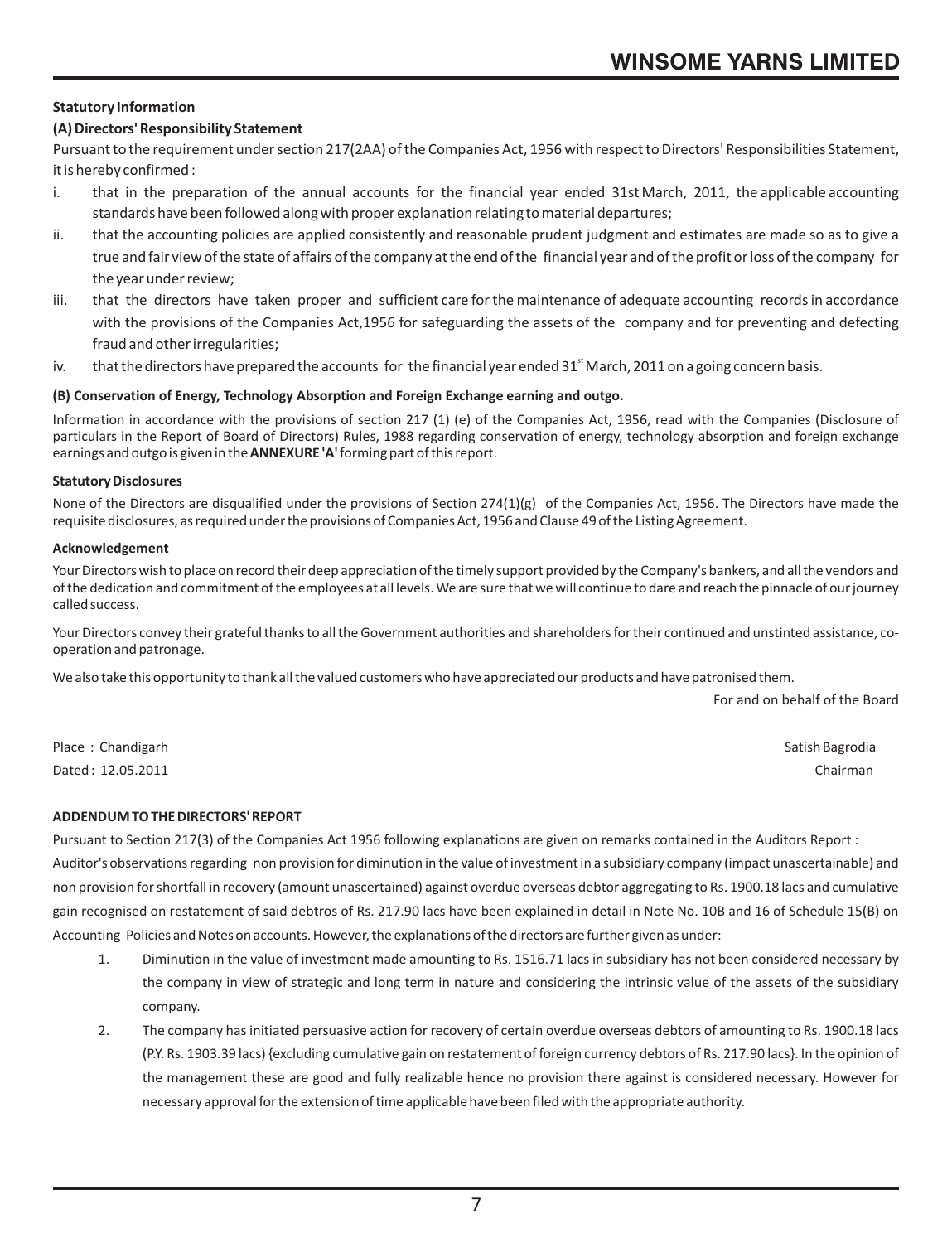## **INFORMATION AS PER SECTION 217(1)(e) READ WITH COMPANIES (DISCLOSURE OF PARTICULARS IN THE REPORT OF DIRECTORS) st RULES 1988 AND FORMING PART OF THE DIRECTORS REPORT FOR THE PERIOD ENDED 31 MARCH, 2011.**

## **I. CONSERVATION OF ENERGY**

## **a) Energy conservation measures taken :**

The Company has been giving high priority to conservation of energy by close monitoring of energy consuming equipments. All efforts are made for installing energy saving devices wherever required. The company has continued with the following projects during the year.

| Sr.<br>No      | Project Undertaken                                                                                                          | Units saved<br>(in Rs) | <b>Annual Saving</b><br>(in Rs) |
|----------------|-----------------------------------------------------------------------------------------------------------------------------|------------------------|---------------------------------|
|                | To reduce the Power Consumption in Worker Colony                                                                            | 296103.00              | 1489398                         |
| $\overline{2}$ | To reduce the Power Consumption of Residential Block                                                                        | 19448.00               | 97823                           |
| 3              | To reduce Power Consumption in Roller motar of uniflok u1 & u2 project                                                      | 5241.60                | 26365                           |
| 4              | To reduce Power Consumption in exhaust fan-6 of erm no-6 in u2 & u3,<br>project                                             | 12436.56               | 62556                           |
| 5              | Installed the energy saving fan 50 watt one no in Worker colony A, B, & C<br>block in place of two no; s 80 watt celing fan | 34355.20               | 172807                          |
| 6              | To reduced the motor pully 10 MM (170 to 160 MM) of OHB of ring<br>frame 18 no in unit-2                                    | 44431.20               | 223489                          |
| 7              | Modified in waste system and stop the waste fan motor of OHB A/C unit-<br>2 (only03 M/C 238)                                | 20117.52               | 101191                          |
|                | <b>Total Saving</b>                                                                                                         | 432133.08              | 2173629                         |

**b) Additional investments and proposals,if any,being implemented for reduction of consumption of energy.**

Additional Investments, where ever required, are being made.

**c) Impact of the measures at (a) & (b) above for reduction of energy consumption and consequent impact on the cost of production of goods.** 

Though there is saving of about Rs. 21.73 lacs but overall energy cost has not reduced due to increase in diesel & furnace oil cost.

| d) Total energy consumption and energy consumption per unit of production as per Form-A of the Annexure to the rules in |  |
|-------------------------------------------------------------------------------------------------------------------------|--|
| respect of industries specified in the schedule thereto:                                                                |  |

|    | A) Power and Fuel consumption             | <b>Current Year</b> | <b>Previous Year</b> |
|----|-------------------------------------------|---------------------|----------------------|
|    | Electricity<br>$\mathbf{1}$               |                     |                      |
|    | a) Purchased Unit (KW)                    | 69083013            | 53917896             |
|    | Total amount (Rs in lacs)                 | 2857.43             | 2433.71              |
|    | Rate per Unit (Rs)                        | 4.14                | 4.51                 |
|    | b) Own Generation through                 |                     |                      |
|    | FO/Diesel Generator Unit(KW)              | 1544178             | 6614861              |
|    | Units/Ltr.of Diesel Oil /FO               | 3.53                | 3.85                 |
|    | Cost/Unit(Rs/KW)                          | 9.55                | 8.06                 |
|    | 2 Coal(Specify quality and where used)    | <b>NIL</b>          | <b>NIL</b>           |
| 3  | HSD & Furnace Oil Qty.(MT)                | 437.75              | 1049.95              |
|    | Total amount (Rs.in lacs)                 | 147.39              | 533.43               |
|    | Average rate(Rs.per M.T)                  | 33670               | 50805                |
|    | 4 Gas (Qty in M.T.)                       | <b>NIL</b>          | <b>NIL</b>           |
|    | Total amount (Rs.in lacs)                 | <b>NIL</b>          | <b>NIL</b>           |
|    | Average rate (Rs.per Kg)                  | <b>NIL</b>          | <b>NIL</b>           |
| B) | <b>Consumption per Unit of Production</b> |                     |                      |
|    | Electricity / Own generation (KW)         | 3.73                | 4.44                 |
|    | HSD & Furnace Oil (Lts)                   | 0.15                | <b>NIL</b>           |
|    | Gas (Kgs)                                 | <b>NIL</b>          | <b>NIL</b>           |
|    |                                           |                     |                      |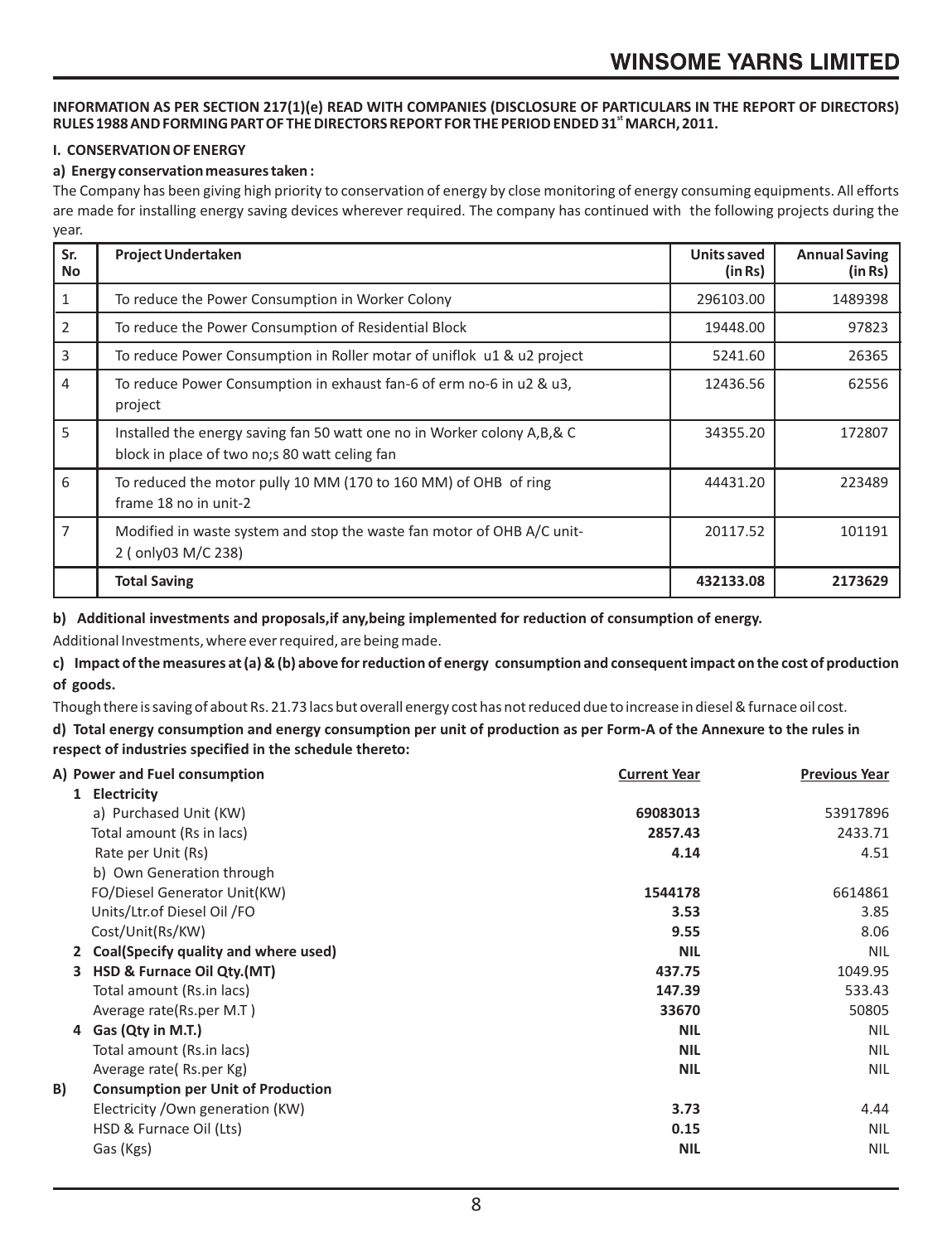## **II. TECHNOLOGY ABSORPTION**

Efforts made in technology absorption as per Form-B of the Annexure to the Rules.

1) Research & Development ( R&D)

a) Specific area in which R&D carried by the Company :

- Latest new technology has been adopted.
- b) Benefits derived as a result of the above R & D
	- Producing International quality products.

## c) Future plan of Action :

- This is an ongoing process and continuous improvements are being carried out in the Plant & Machinery maintenance and the quality of finished products.
- d) Expenditure on R&D ( Rs. in lacs )

| Capital                                                       | <b>NIL</b>     |
|---------------------------------------------------------------|----------------|
| Recurring                                                     | Rs. 34.48 lacs |
| Total R & D expenditure as a percentage of total turnover $=$ | $0.10\%$       |

- 2) Technology absorption, adoption and innovation.
- a) Efforts,in brief,made towards technology absorption and innovation : - Equipments of latest technology have been installed without any foreign technical knowledge.
- b) Benefits derived as a result of the above efforts e.g. product improvement, cost reduction, product development, import substitution etc.
	- There has been benefit in respect of quality and Productivity of the product.
- c) In case of imported technology(imported during the last 5 years reckoned from the beginning of the financial year). ---**Nil**

## **III. FOREIGN EXCHANGE EARNING AND OUTGO**

 a) Activities relating to exports,initiatives taken to increase exports, development for new export market for products and services and export plans.

Exports (FOB Value) of the Company have increased from Rs. 12123.09 lacs in 2009-10 to Rs. 15494.01 lacs in 2010-11. New export markets have been developed and exports are likely to increase further.

b) Total foreign exchange used and earned. (a) the same state of the state of the state of the state of the state of the state of the state of the state of the state of the state of the state of the state of the state of t

|                                        | <b>Current Year</b> | Previous Year |
|----------------------------------------|---------------------|---------------|
| Earning through operational activities | 15494.01            | 12123.52      |
| Earning through issue of GDRs          | 5914.75             | $\sim$ $\sim$ |
| Outgo:                                 | 278.62              | 1064.11       |

for and on behalf of the Board

Place : Chandigarh Satish Bagrodia Dated : 12.05.2011 Chairman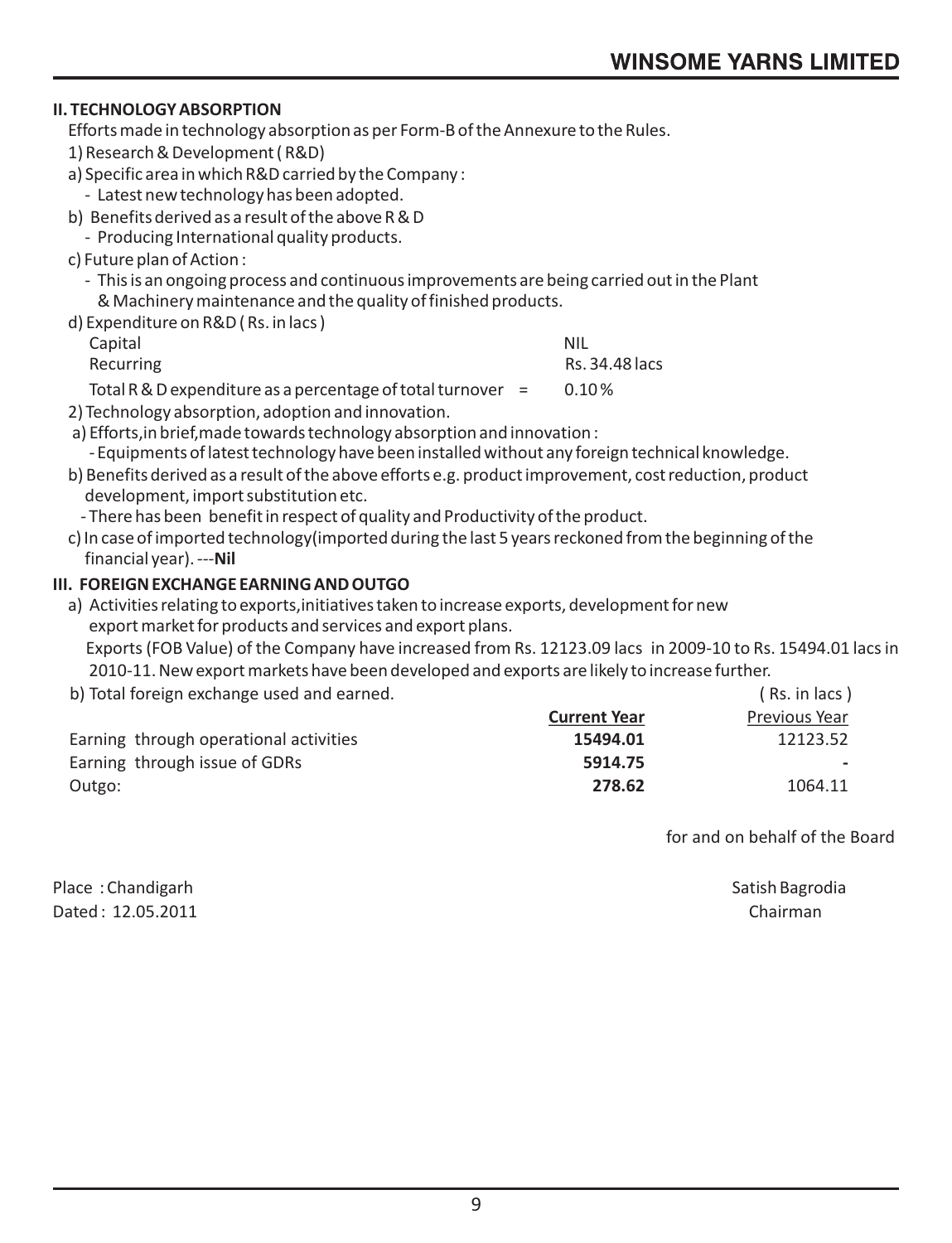## **Corporate Governance**

## **1. Company's philosophy on code of Governance.**

The Company recognizes that good Corporate Governance is essential to build and retain the confidence of its stakeholders. To this end , the Company's philosophy on Corporate Governance is and endeavour to ensure that:

systems and procedures which monitor compliance with laws, rules and regulations are in place in each area of its business,

relevant information regarding the Company and its operations is disclosed, disseminated and is easily available to the stakeholders, and

that the Board of Directors is kept fully informed of all material developments in the Company, the risks in its business and its operations, the rationale for management's decisions and recommendations, so that the Board of Directors can effectively discharge its responsibilities to the stakeholders.

## **2. Board of Directors.**

The current strength of the Board of Directors (Board) of the Company is of seven directors, who are senior, competent and eminent experts from diverse fields and professions. The Chairman of the Board is a Non-executive promoter Director. The Board comprises one Executive and six Non-executive Directors. Out of seven Directors three are Promoter Directors and four are Non-Executive independent directors, out of which one is Nominee Director of PSIDC and one is Nominee Director of Punjab National Bank(CDR Lead Banker). None of the directors on the board is a member on more than 10 committees and chairman of more than 5 committees ( as specified in clause 49 of the Listing Agreement with Stock Exchanges), across all the companies in which they are directors. The necessary disclosures regarding committee memberships have been made by the directors.

During the financial year 2010-11, thirteen board meetings were held. The meetings were held on  $15<sup>th</sup>$  May, 2010,  $27<sup>th</sup>$  May, 2010, 7<sup>th</sup> August, 2010, 24<sup>th</sup> August, 2010, 22<sup>nd</sup> September, 2010, 30<sup>th</sup> September, 2010, 10<sup>th</sup> November, 2010, 3<sup>rd</sup> December, 2010, 29<sup>th</sup> January, 2011, 1<sup>st</sup> March, 2011, 17<sup>th</sup> March, 2011, 24<sup>th</sup> March, 2011 and 29<sup>th</sup> March, 2011 and the maximum time gap between any two meetings was not more than four months.

The names and categories of directors on the board, their attendance at Board Meetings during the year and at the last Annual General Meeting, as also the number of Directorships/ Committee memberships/ chairmanship held by them in other companies are given below:

| Name of the Director                                         | Category     |                  | Attendance<br>Particulars |                       |                 | No. of Membership/<br>Chairmanship in Committees |                |
|--------------------------------------------------------------|--------------|------------------|---------------------------|-----------------------|-----------------|--------------------------------------------------|----------------|
|                                                              |              | Board<br>Meeting | Last AGM                  | in other<br>companies | Member-<br>ship | Chairman-<br>ship                                | Total          |
| Shri Satish Bagrodia                                         | Chairman(NE) | 13               | Yes                       | 3                     | 1               |                                                  |                |
| Shri Chandra Mohan                                           | <b>INED</b>  | 10               | <b>No</b>                 | 8                     | 7               |                                                  | 8              |
| Shri Brij Mohan Khanna                                       | <b>INED</b>  | 12               | Yes                       | $\mathfrak{D}$        |                 | 4                                                | 4              |
| Shri S.K. Singla (Nominee INED<br>Director of PSIDC)         |              | 12               | <b>No</b>                 | 11                    | $\overline{2}$  |                                                  | $\mathfrak{p}$ |
| Shri G. K. Sawhney<br>(Nominee Director of PNB) <sup>1</sup> | <b>INED</b>  | 11               | <b>No</b>                 |                       |                 |                                                  |                |
| Shri Yashpal Barar<br>(Nominee Director of PNB) <sup>2</sup> | <b>INED</b>  | 1                | <b>No</b>                 | 1                     |                 |                                                  |                |
| Shri Ashish Bagrodia                                         | <b>NED</b>   | 10               | <b>No</b>                 | 7                     | 3               |                                                  | 3              |
| Shri Manish Bagrodia                                         | <b>MD</b>    | 12               | Yes                       | 8                     | $\mathfrak{D}$  |                                                  | $\overline{2}$ |

No. of Directorship and Committee Membership/ Chairmanship.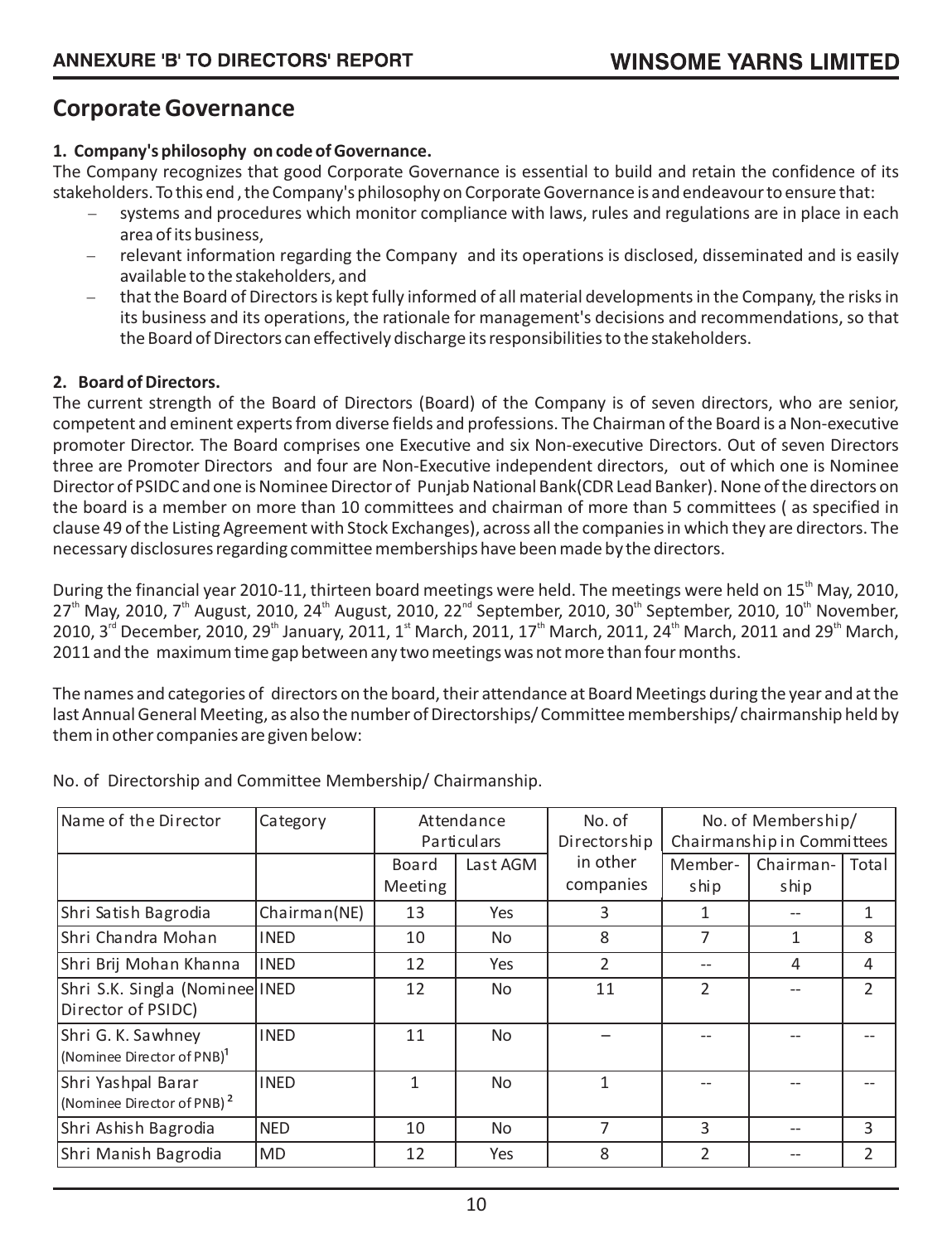$1C$ eased to be Nominee Director w.e.f. 17.03.2011 ²Appointed as Nominee Director of Punjab National Bank w.e.f. 17.03.2011 INED : Independent Non Executive Director NED : Non Executive Director MD : Managing Director (Executive) NE : Non Executive

## **3. Code of Conduct**

In terms of the provisions of Clause 49 of the Listing Agreement and contemporary practices of good Corporate Governance, the Board has laid down a Code of Conduct for all Board Members and Senior Management of the Company. All the Board members and Senior Management Personnel have affirmed compliance with the Code.

## **4. Subsidiary Companies**

With a view to expand its knitwear business in European countries, the Company had promoted and acquired companies in Cyprus, Romania and Italy. Due to poor market conditions the three step down subsidiaries namely S.C. Winsome Romania S.r.l., IMM Winsome Italia S.r.l and S.C. Textil S.r.l. have been put under liquidation. As no business activity has been carried on in these three subsidiaries during the year, hence their financial statements have not been considered in consolidated financial statements of the Company. However, the consolidated financial statement of Winsome Yarns Limited and Winsome Yarns (Cyprus) Limited is provided in the Annual Reports.

## **5. CEO/ CFO Certification**

The Managing Director (CEO) and the Financial Controller (CFO) of the Company have certified to the Board that the requirements of the Clause 49 (V) of the Listing Agreement, inter alia, dealing with the review of financial statements and cash flow statement for the year ended on  $31<sup>st</sup>$  March, 2011, transactions entered into by the company during the said period, their responsibility for establishing and maintaining internal control systems for financial reporting and evaluation of the effectiveness of the internal control system and making of necessary disclosures to the Auditors and the Audit Committee have been duly complied with.

## **6. Audit Committee**

The Audit Committee functions in accordance with the terms of reference set out under Clause 49 of the Listing Agreement read together with Section 292A of the Companies Act,1956, and additional responsibilities assigned to it by the Board of Directors. The Committee also reviews the reports of the internal auditors along with the comments of management. The functions of the Audit Committee among others, include approving and implementing the audit procedures, reviewing the financial reporting system, internal control and procedure and ensuring compliance with regulatory guidelines.

The composition, names of the members, chairperson, particulars of the meetings and attendance of the members during the financial year are as below:

During the financial year, the Audit Committee meetings were held on  $27<sup>th</sup>$  May, 2010, 7<sup>th</sup> August, 2010, 10<sup>th</sup> November, 2010 and 29<sup>th</sup> January, 2011.

| Sr.No. | Name of members                  | Category                  | No. of meetings attended<br>during the year 2010-2011 |
|--------|----------------------------------|---------------------------|-------------------------------------------------------|
|        | Shri Brij Mohan Khanna, Chairman | Independent/Non-Executive |                                                       |
|        | Shri Chandra Mohan, Member       | Independent/Non-Executive |                                                       |
|        | Shri Ashish Bagrodia, Member     | Non-Executive             |                                                       |

The Managing Director along with the Statutory Auditors, Cost Auditors and Internal Auditor were invitees to the meetings.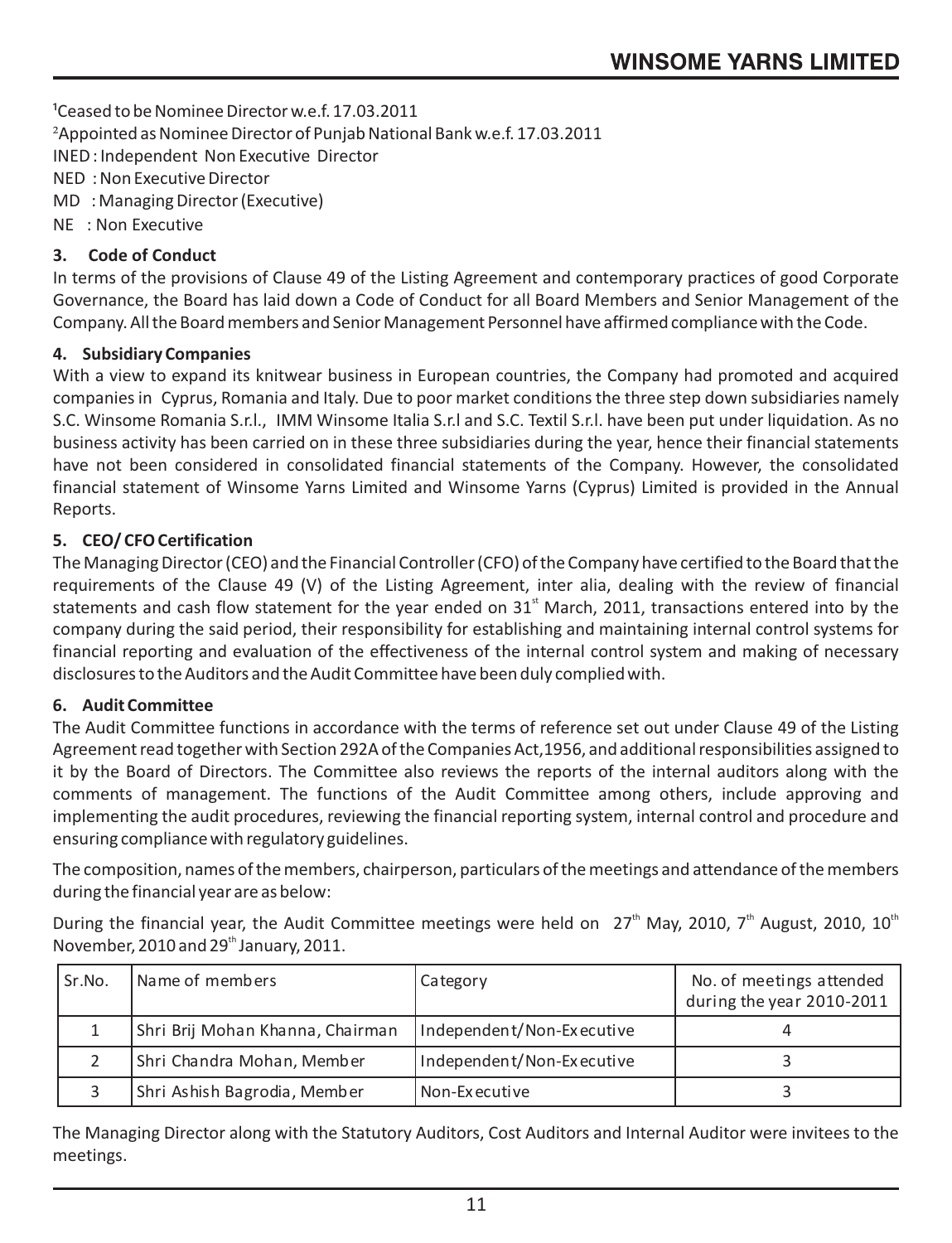## **7. Remuneration Committee**

During financial year, no meeting was held.

The composition, names of the members, chairperson are as below:

| Sr.No. | Name of members                  | Category                  |
|--------|----------------------------------|---------------------------|
|        | Shri Brij Mohan Khanna, Chairman | Independent/Non-Executive |
|        | Shri Chandra Mohan, Member       | Independent/Non-Executive |
|        | Shri S. K. Singla- Member        | Independent/Non-Executive |

## **Remuneration Policy**

## **i). For Non Executive Directors**

The Non Executive Directors are paid remuneration by way of Sitting Fees. The Non Executive Directors are entitled to Sitting fees of Rs. 5,000 for each Board Meeting attended. The aforesaid sitting fees is within the limits prescribed under the Companies Act, 1956.

The details of remuneration paid to the Non Executive Directors during the year 2010-11 are given below:

| <b>Non-Executive</b>               | (Amount in Rs.)     |
|------------------------------------|---------------------|
| Name of Directors                  | <b>Sitting Fees</b> |
| Shri Satish Bagrodia               | 65000               |
| Shri Chandra Mohan                 | 50000               |
| Shri Brij Mohan Khanna             | 60000               |
| Shri S. K. Sawhney (PNB Nominee)   | 55000               |
| Shri Yashpal Barar (PNB Nominee)*  | 5000                |
| Shri S. K. Singla (PSIDC Nominee)* | 60000               |
| Shri Ashish Bagrodia               | 50000               |
| Total                              | 345000              |

\* The sitting fee has been paid to the nominating institution/ Bank.

## **ii). For the Executive Director**

The Managing Director has been appointed for five years w.e.f. 01.07.2009 and has drawn remuneration as per terms of appointment.

| Name of Directors    | Salary | Perquisites* | Total |
|----------------------|--------|--------------|-------|
| Shri Manish Bagrodia | 26.88  | 2.30         | 29.18 |

\* Contribution to Provident Fund and family pension fund.

## **8. Shareholders/ Investors Grievance Committee :**

The Shareholders/ Investors Grievance Committee functions with the following objectives:

Redressing of Shareholders and Investors complaints, regarding to share transfers, non-receipt of balance sheet / dividend by the shareholder etc. During the financial year 2010-11, four Shareholders/ Investors Grievance Committee meetings were held on 27<sup>th</sup> May, 2010, 7<sup>th</sup> August, 2010, 10<sup>th</sup> November, 2010 and 29<sup>th</sup> January, 2011. All complaints/ grievances, received during the year have been resolved in time.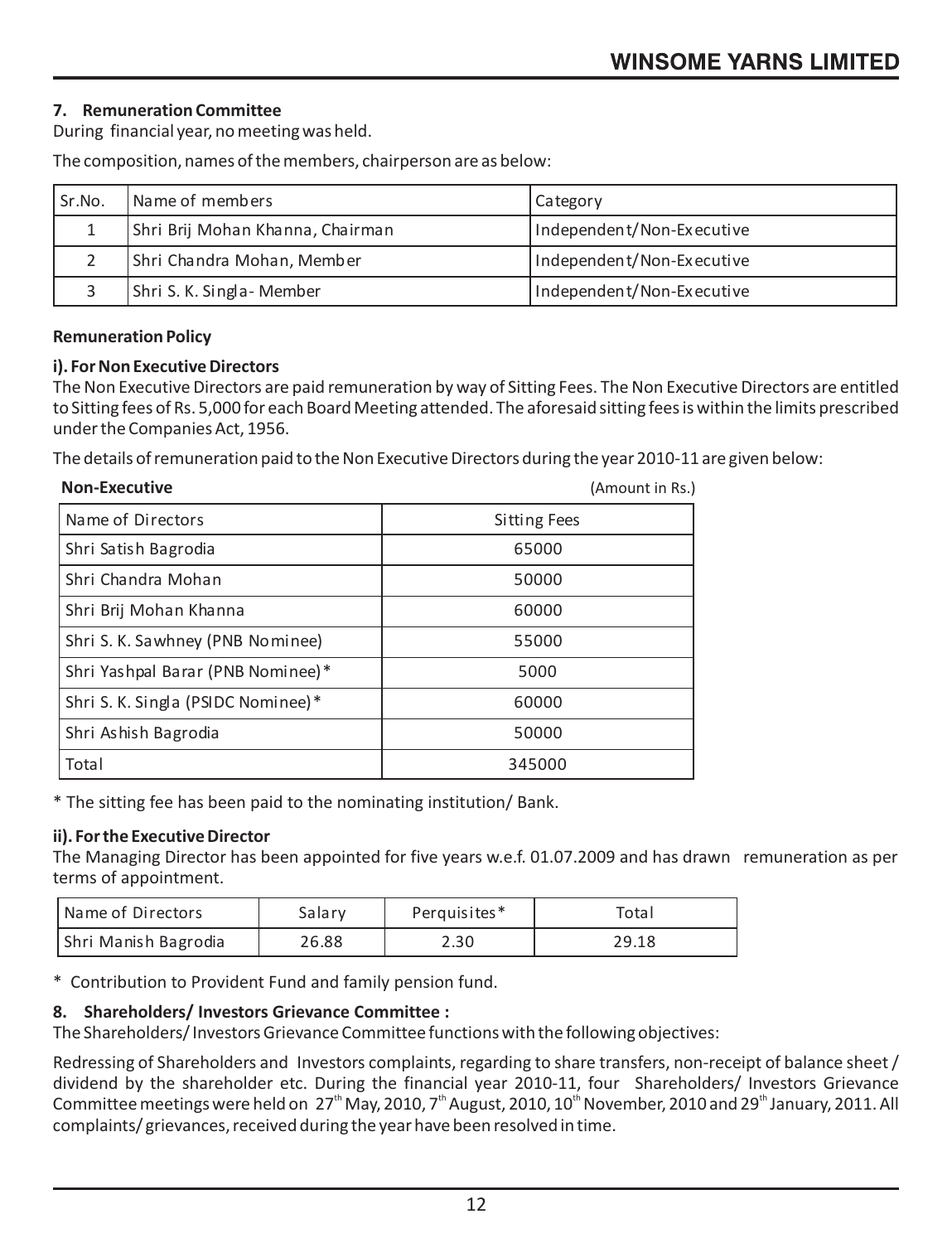The composition, names of the members, chairperson, particulars of the meetings and attendance of the members during the year are as below:

| Sr.No. | Name of members                  | Category                  | No. of meetings attended<br>during the year 2010-2011 |
|--------|----------------------------------|---------------------------|-------------------------------------------------------|
|        | Shri Brij Mohan Khanna, Chairman | Independent/Non-Executive |                                                       |
|        | Shri Manish Bagrodia, Member     | Executive Director        |                                                       |

During the financial year, the request for transfer/demat/ remat of shares, change of address etc have been duly effected. During the year 86 nos. of complaints were received, resolved & replied and no grievance was pending at the end of the financial year.

Shri Manish Bagrodia, Managing Director/ Shri K. V. Singhal, GM (Legal) & Company Secretary are the Compliance Officer of the company for SEBI/ Stock Exchange/ROC related issues etc.

## **9. General Body Meetings**

(i) The last three Annual General Meetings of the Company were held as under :

| Year      | Venue                                                                                        | Date          | <b>Time</b> |
|-----------|----------------------------------------------------------------------------------------------|---------------|-------------|
| 2007-2008 | PHD Chamber of Commerce and Industry, Regional Office, PHD<br>House, Sector 31-A, Chandigarh | 23. Sep. 2008 | 3.30 P.M.   |
| 2008-2009 | PHD Chamber of Commerce and Industry, Regional Office, PHD<br>House, Sector 31-A, Chandigarh | 28. Aug. 2009 | 3.30 P.M.   |
| 2009-2010 | PHD Chamber of Commerce and Industry, Regional Office, PHD<br>House, Sector 31-A, Chandigarh | 30. Sep. 2010 | 3.30 P.M.   |

(ii) Extra-Ordinary General Meeting of the Company were held during the year as under:

| Venue                                                         | Date       | Time       |
|---------------------------------------------------------------|------------|------------|
| Village – Kurawala, Tehsil - Derabassi, Distt-Mohali (Punjab) | 28.06.2010 | 11.00 a.m. |

All the resolutions, including two special resolutions on 23.09.2008, one special resolution on 18.06.2009 (EGM), five special resolutions on 28.08.2009 and one special resolution on 05.02.2010 (EGM) as set out in the respective notices were passed by the shareholders. During the financial year, no postal ballot was used. At the forthcoming AGM, there is no item on the agenda that needs approval by Postal ballots.

## **10. Disclosures**

There are no materially significant related party transactions made by the company with its promoters, directors or management, their relatives etc. that may have potential conflict with the interest of the company at large. Transactions with related parties are disclosed in Note No. 24 of Schedule 15B of the Accounts in the Annual Report.

During the last three years, there were no strictures or penalties imposed by either SEBI or the Stock Exchanges or any Statutory Authority for non-compliance of any matter related to the capital markets.

## **11. Means of Communications**

The quarterly and half yearly results are published in widely circulating national & local dailies news papers such as Financial Express (in English) and Business Standard (in English & Hindi) and Jansatta (in Hindi). The same are also being posted on the websites of BSE (www.bseindia.com) and NSE (www.nseindia.com) under the Scrip Code '514348' and 'WINSOMYARN' respectively. The same are also available on company's website (www.winsomegroup.com).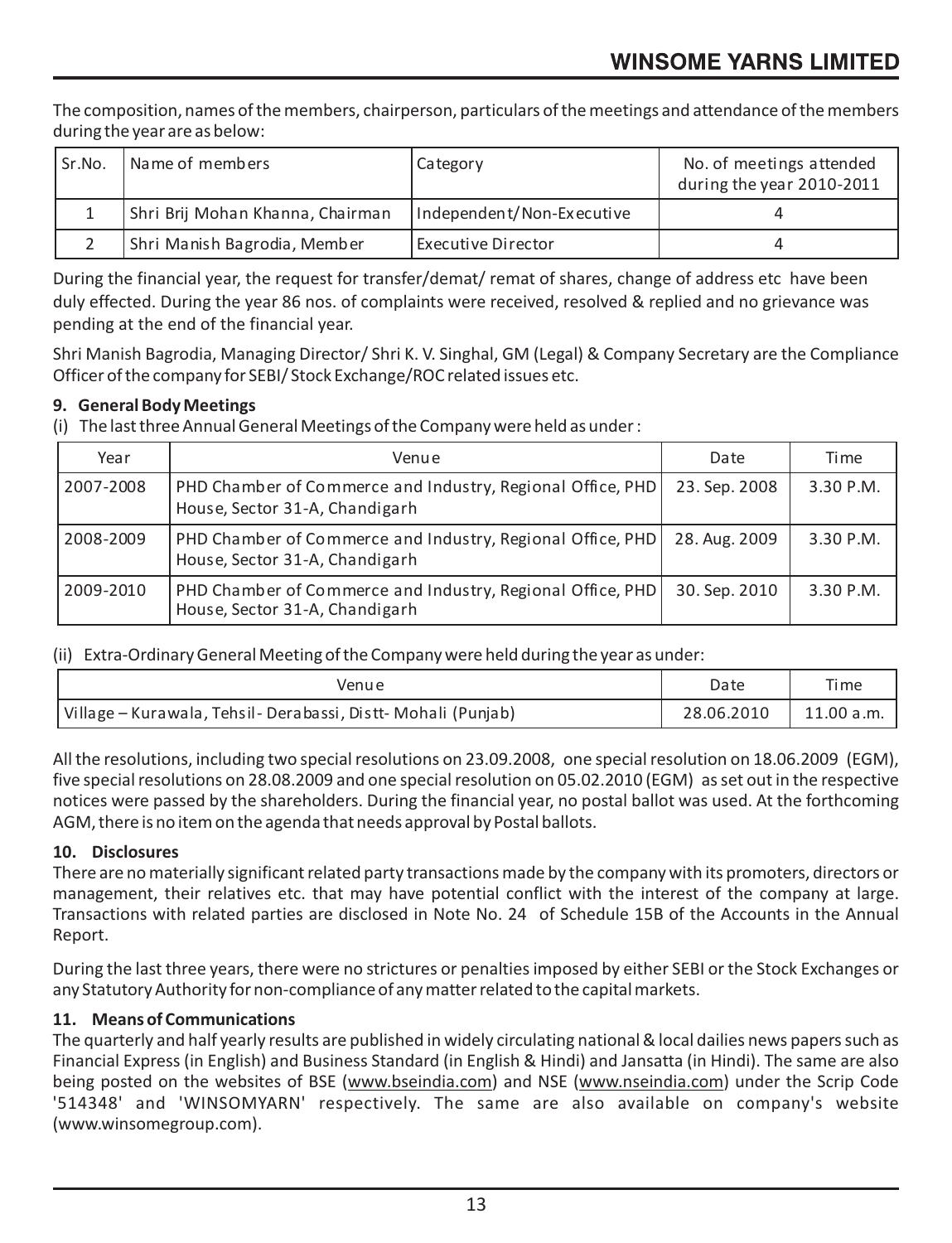## **12. General Shareholder information**

| <b>Financial Calendar</b>      | : $1st$ April to $31st$ March                                 |
|--------------------------------|---------------------------------------------------------------|
| Date of Annual General Meeting | : Monday, the 18th day of July 2011                           |
| Venue                          | : PHD Chamber of Commerce & Industry, Sector 31-A, Chandigarh |
| Time                           | :3.30 p.m.                                                    |
| Date of Book Closure           | : 27.06.2011 and 28.06.2011 (both days inclusive)             |
|                                | <b>EQUITY SHARES</b>                                          |
| Listing on Stock Exchanges     | : 1. Bombay Stock Exchange Limited (BSE)                      |
|                                | 2. The National Stock Exchange of India Ltd (NSE)             |
|                                | GLOBAL DEPOSITORY RECEIPTS (GDRs)                             |
|                                | 1. Luxembourg Stock Exchange, Luxembourg                      |
| Demat ISIN Number              | : NSDL & CDSL: INE784B01027                                   |
| Scrip Code                     | : BSE - 514348                                                |
|                                | NSE - WINSOMYARN                                              |

## **Market price data** :

High and low during each month on BSE in the financial year 2010-11.

| Months         | Open Price | High Price | Low Price | Closed Price | No. of Shares |
|----------------|------------|------------|-----------|--------------|---------------|
| April 2010     | 1.25       | 2.02       | 1.16      | 2.02         | 5425161       |
| May 2010       | 2.11       | 2.11       | 1.70      | 1.79         | 3813514       |
| June 2010      | 1.80       | 1.99       | 1.70      | 1.91         | 20874772      |
| July 2010      | 1.92       | 2.69       | 1.83      | 2.48         | 13178515      |
| August 2010    | 2.42       | 2.52       | 1.90      | 2.42         | 5913709       |
| September 2010 | 2.26       | 2.99       | 2.21      | 2.29         | 4165945       |
| October 2010   | 2.35       | 2.74       | 2.23      | 2.61         | 2181704       |
| November 2010  | 2.70       | 2.90       | 2.16      | 2.39         | 1108039       |
| December 2010  | 2.50       | 2.54       | 2.10      | 2.42         | 2502567       |
| January 2011   | 2.48       | 2.72       | 2.10      | 2.50         | 5312021       |
| February 2011  | 2.42       | 2.82       | 1.90      | 2.53         | 1710095       |
| March 2011     | 2.33       | 2.90       | 2.10      | 2.64         | 3573590       |

## Source : www.bseindia.com

Annual listing fee to BSE and NSE and Annual Custodial Fee to NSDL and CDSL for the year 2011-12 have been paid.

| Registrar and Share Transfer Agent | Link Intime India Pyt. Limited<br>A-40, 2nd Floor, Near Batra Banquet Hall, Phase-II<br>Naraina Industrial Area, New Delhi - 110028<br>Tele. No. 011-41410592-94, Fax No. 011-41410591<br>E-mail: delhi@linkintime.co.in, sunil mishra@linkintime.co.in |
|------------------------------------|---------------------------------------------------------------------------------------------------------------------------------------------------------------------------------------------------------------------------------------------------------|
| Share Transfer System              | Shares lodged in physical form with the RTA directly or through<br>company, are processed and returned, duly transferred, within 30 days<br>normally, except in cases which are under objection.                                                        |
|                                    | In respect of shares held in dematerialised mode, the transfer takes<br>place instantaneously between the transferor, transferee through<br>Depository Participant in electronic mode.                                                                  |
| Compliance Officers                | : Shri Manish Bagrodia, Managing Director and Shri K. V. Singhal, GM<br>(Legal) and Company Secretary.                                                                                                                                                  |
| E-mail IDs                         | dgm.cs@winsomegroup.com, cshare@winsomegroup.com                                                                                                                                                                                                        |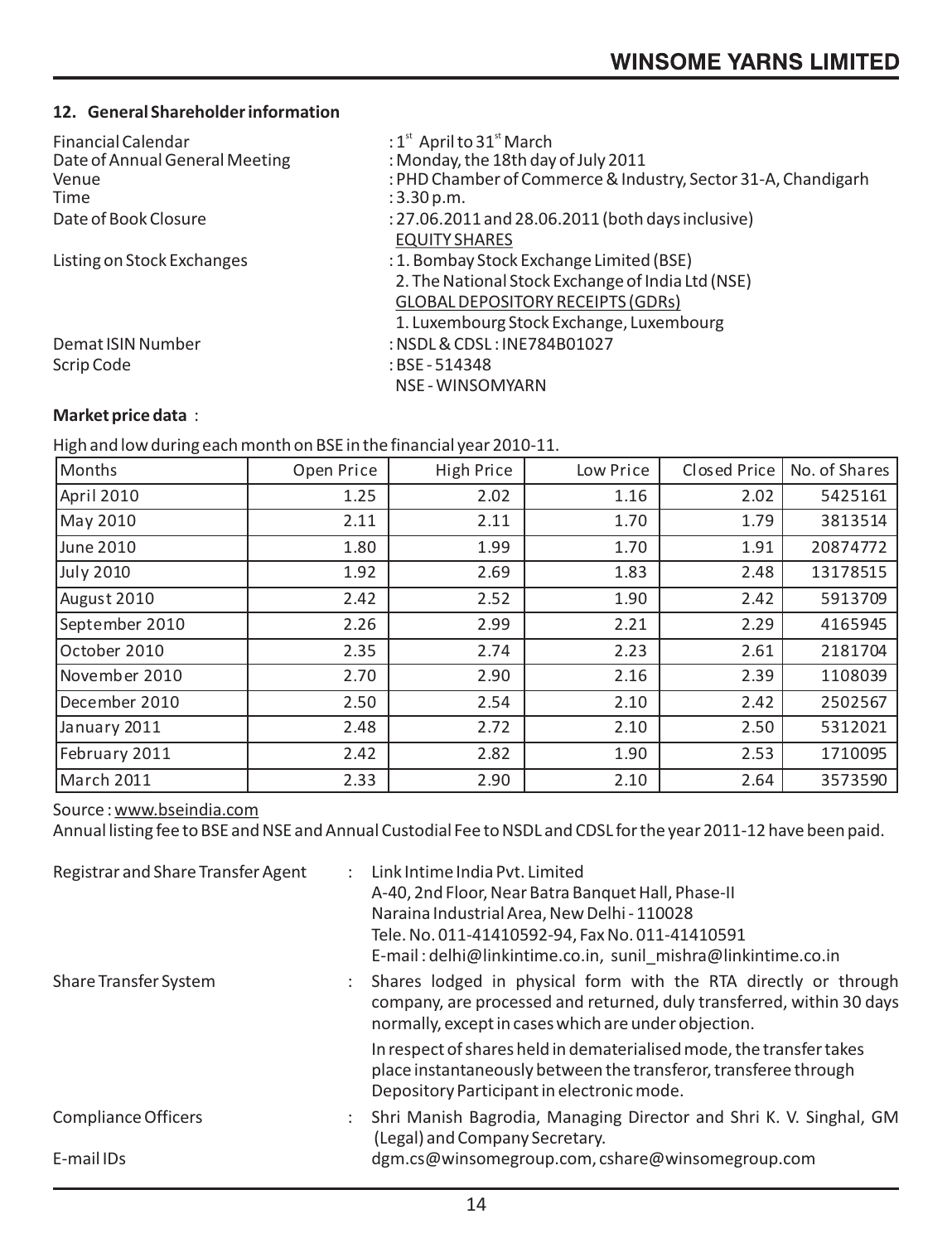| Range of Shares    | No. of Shareholders | % of Shareholders | No. of Shares | % of Shareholding |
|--------------------|---------------------|-------------------|---------------|-------------------|
| 5000<br>$1 -$      | 11408               | 90.197            | 18747867      | 3.197             |
| $5001 - 10000$     | 641                 | 5.068             | 5400332       | 0.921             |
| $10001 - 20000$    | 276                 | 2.182             | 4344611       | 0.741             |
| $20001 -$<br>30000 | 81                  | 0.640             | 2128609       | 0.363             |
| 30001 - 40000      | 40                  | 0.316             | 1432346       | 0.244             |
| 40001 - 50000      | 45                  | 0.356             | 2180929       | 0.372             |
| 50001 - 100000     | 53                  | 0.419             | 3944181       | 0.673             |
| 100001 and above   | 104                 | 0.822             | 548218415     | 93.489            |
| Total              | 12648               | 100.000           | 586397290     | 100.000           |

Distribution of shareholding as on  $31<sup>st</sup>$  March, 2011.

Shareholding Pattern as on  $31<sup>st</sup>$  March, 2011.

| Category                                                     | No. of shares | Percentage |
|--------------------------------------------------------------|---------------|------------|
| Promoters/Persons acting in concert                          | 223396090     | 38.09      |
| Financial Institutions/Banks/Mutual Funds                    | 125000        | 0.02       |
| <b>NRIS</b>                                                  | 862397        | 0.15       |
| Bodies Corporate                                             | 114179123     | 19.47      |
| Indian Public                                                | 48422180      | 8.26       |
| <b>Shares</b><br>which<br>held<br>Custodian<br>against<br>by |               |            |
| Depository Receipts have been issued                         | 199412500     | 34.01      |
| Total                                                        | 586397290     | 100.00     |

Details of shareholding of Directors in the company as on 31.03.2011

| Name of Director     | No. of shares held |
|----------------------|--------------------|
| Shri Satish Bagrodia | 429000             |
| Shri Brij Khanna     | 10000              |
| lShri Chandra Mohan  |                    |
| Shri Yashpal Barar   | --                 |
| Shri S. K. Singla    |                    |
| Shri Manish Bagrodia | 520400             |
| Shri Ashish Bagrodia | 414000             |

Dematerialisation of shares and liquidity. : 61.57% of the shares issued by the company have been dematerialised upto 31<sup>st</sup> March, 2011.

Outstanding GDRS/ ADRS/ Warrants or any : During the year, the company has allotted 130325000 equity convertible instruments, conversion shares of Re. 1/- each on 30.09.2010 upon conversion of date and likely impact on equity. 130325000 number of convertible warrants, out of 251000000 convertible warrants, which were issued on 19.02.2010 to promoter and strategic investors at the rate of Re. 1.60 per warrant convertible into one equity share of Re. 1/- each.

Further during the year, the company has allotted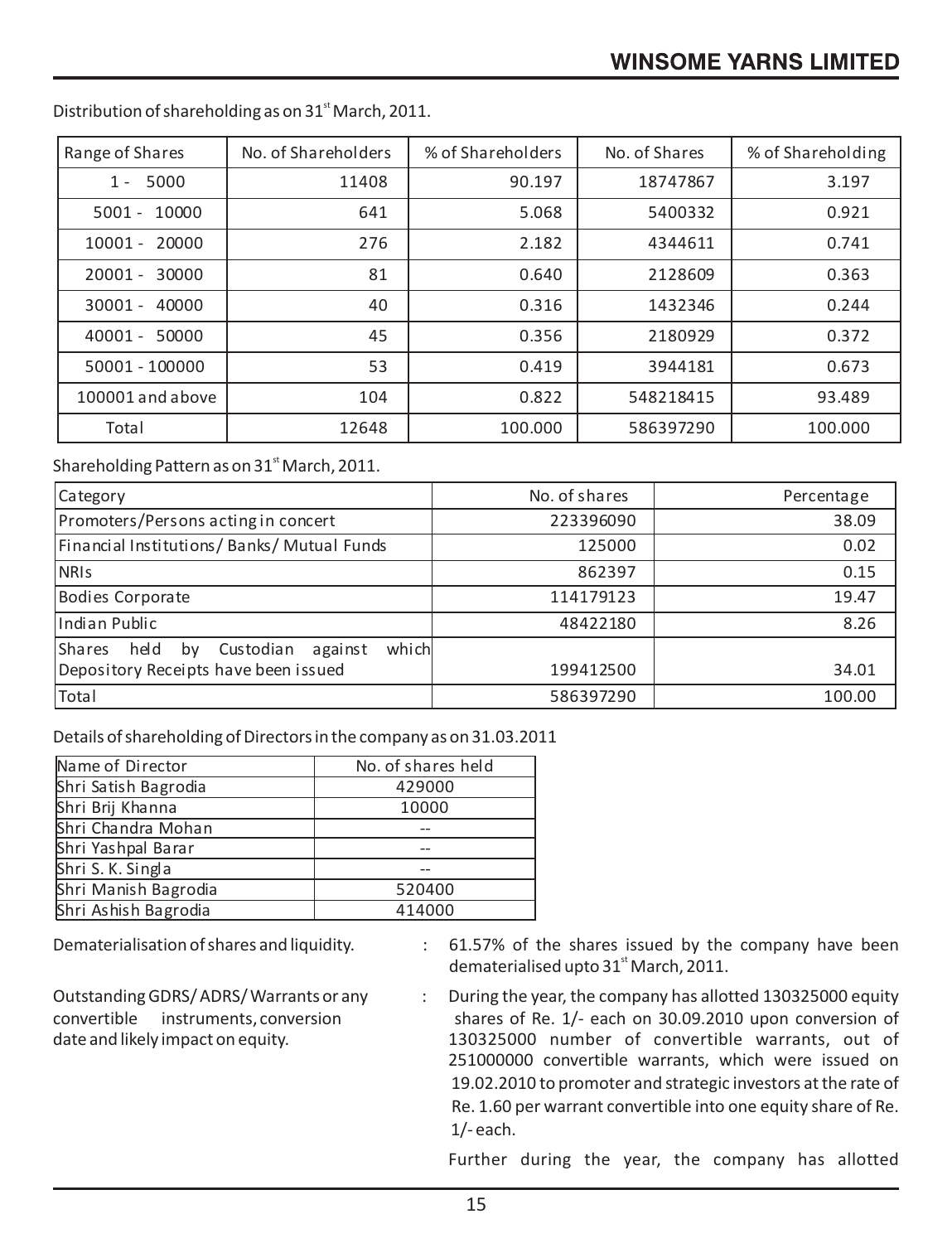|                            |               | 199412500 equity shares of Re. 1/- each on 29.03.2011<br>underlying 1994125 Global Depository Receipts (GDRs)<br>issued @ US\$ 6.64 per GDR. Each GDR represents 100 equity<br>shares of the Company. |
|----------------------------|---------------|-------------------------------------------------------------------------------------------------------------------------------------------------------------------------------------------------------|
| Plant Location (Yarn)      |               | Village - Kurawala, Tehsil - Derabassi<br>Distt - Mohali (Punjab)                                                                                                                                     |
| (Knitwear)                 | ÷             | Winsome Knitwear (Prop. Winsome Yarns Limited)<br>B-58, Industrial Area, Phase-VII, Mohali (PB)                                                                                                       |
| Address for correspondence | $\mathcal{L}$ | The Company Secretary<br>Winsome Yarns Limited<br>SCO 191-192, Sector 34-A<br>Chandigarh-160022                                                                                                       |
| E-mail IDs                 |               | dgm.cs@winsomegroup.com, cshare@winsomegroup.com                                                                                                                                                      |

By order of the Board

Place : Chandigarh Satish Bagrodia<br>
Dated : 12.05.2011 Chairman  $Data: 12.05.2011$ 

## **Auditors' Certificate on Compliance of conditions of Corporate Governance as per Clause 49 of the Listing Agreement with the Stock Exchanges.**

To the members of Winsome Yarns Limited

We have examined the compliance of conditions of Corporate Governance by Winsome Yarns Limited, for the year ended 31<sup>st</sup> March, 2011, as stipulated in Clause 49 of the Listing Agreement of the said Company with Stock Exchanges.

The compliance of conditions of Corporate Governance is the responsibility of management. Our examination was limited to procedures and implementation thereof, adopted by the Company to ensure compliance with the conditions of Corporate Governance. It is neither an audit nor an expression of opinion on the financial statements of the company.

In our opinion and to the best of our information and according to the explanations given to us, we certify that the company has complied with the conditions of Corporate Governance as stipulated in the above mentioned Listing Agreement.

We further state that such compliance is neither as assurance as to future viability of the Company nor the efficiency or effectiveness with which the management has conducted the affairs of the Company.

 For Lodha & Co. Chartered Accountants FRN 301051E

Place : New Delhi N. K. Lodha (1999) 2014 12: No. 8 (1999) 2014 12: N. K. Lodha (1999) 2014 12: N. K. Lodha (1<br>Partner 12: 05: 2011 Membership No. 85155

Date:  $12.05.2011$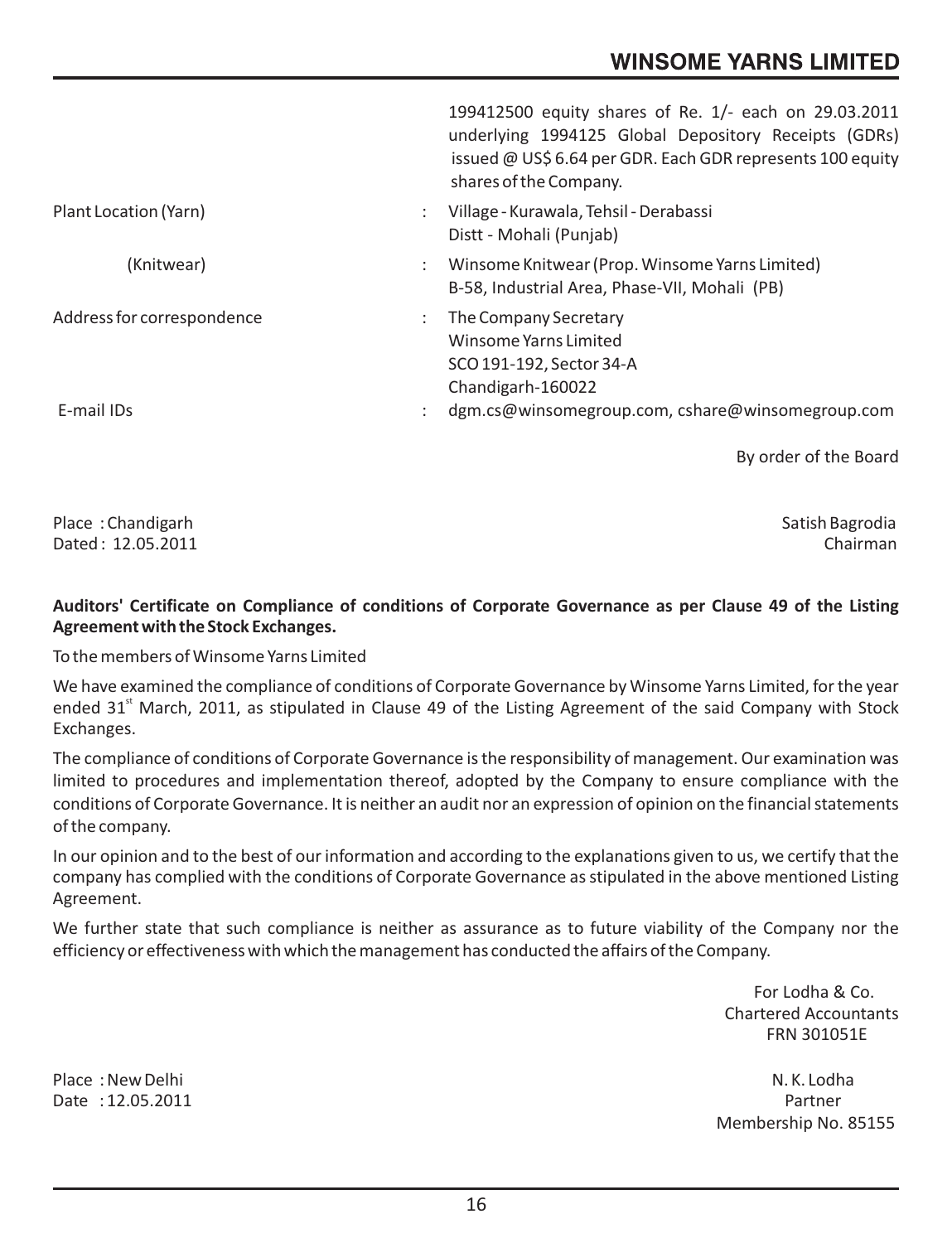## **INDIAN TEXTILE INDUSTRY**

India is a traditional textile -producing country with textiles in general, and cotton in particular, being major industries for the country. India is among the world's top producers of yarns and fabrics, and the export quality of its products is ever increasing. Textile Industry is one of the largest and oldest industries in India. Textile Industry in India is a self-reliant and independent industry and has great diversification and versatility.

The Indian Textile Industry has an overwhelming presence in the economic life of the country. It is the second largest textile industry in the world after China. Apart from providing one of the basic necessities of life i.e. cloth, the textile industry contributes about 14% to the country's industrial output and about 17% to export earnings. After agriculture this industry provides employment to maximum number of people in India employing 35 million people. Besides, another 50 million people are engaged in allied activities. The Industry is expected to grow from the present US\$ 70 billion to US\$ 220 billion by 2020, according to Mr. Dayanidhhi Maran, Union Minister of Textiles.

## **OPPORTUNITIES IN THE INDIAN TEXTILE INDUSTRY**

The textile industry is undergoing a major reorientation towards non-clothing applications of textiles, known as technical textiles like thermal protection and blood-absorbing materials; seatbelts; adhesive tape, and multiple other specialized products and applications etc.

According to the Ministry of Textiles, technical textiles are an important part of the textile industry. The Working Group for the Eleventh Five Year Plan (2007-12) has estimated the market size of technical textiles to increase from US\$ 5.29 billion in 2006-07 to US\$ 10.6 billion in 2011-12, without any regulatory framework and to US\$ 15.16 billion with regulatory framework. The Scheme for Growth and Development of Technical Textiles aims to promote indigenous manufacture of technical textile to leverage global opportunities and cater to the domestic demand.

Further, the government is set to launch US\$ 44.21 million mission for promotion of technical textiles, while the Finance Ministry has cleared setting up of four new research centres for the industry, which include products like mosquito and fishing nets, shoe laces and medical gloves. As per a joint study of the Ministry of Textiles and an industry body, the global technical industry is estimated at US\$ 127 billion and its size in India is pegged at US\$ 11 billion.

In order to give a big push to the technical textiles industry, the Government has launched a Technology Mission on Technical Textiles with an outlay of Rs. 200 crore for the next 5 years. In 2011-12, the newly launched Mission would be operationalised to set up four new centers of excellence in sportstech, Indutech, Nonwoven and composites.

## **GOVERNMENT INITIATIVES**

The India Government is sensitive to the needs of textile industry and will continue to provide the textile industry a conducive policy environment to facilitate its growth, augment R&D efforts, and encourage innovation with a view to enhance productivity, said Pranab Mukherjee India's Finance Minister. In an effort to increase India's share in the world textile market, the Government has introduced a number of progressive steps like:

## **1. Technology upgradation fund schemes**

According to the Ministry of Textiles, investment under the Technology Upgradation Fund Schemes (TUFS) has been increasing steadily. During 2010-11 (up to June 2010, provision figures), 256 applications have been sanctioned at a project cost of US\$ 89.2 million. The cumulative progress as on June 30, 2010, includes 28,302 applications sanctioned at a project cost of US\$ 46.71 billion. The Ministry of Textile has sanctioned a total of US\$ 133 million under TUFS during September 2010.

The Govt. has restructured the TUFS. Ministry of Textiles has issued the resolution on Restructured TUFS for the period 26.04.2011 to 31.03.2012 (both days inclusive) with an overall subsidy cap of Rs. 1972 crore during the period. The subsidy is expected to leverage an investment of Rs. 46900 crore, with sectoral investment shares of 26% for spinning, 13% for weaving, 21% for processing, 8% for garmenting and 32% for others. The objective of the present scheme is to leverage investments in technology upgradation with special emphasis on balanced development across the value chain.

## **2. Scheme for integrated textile park**

The Scheme for Integrated Textile Park (SITP) was approved in July 2005 to facilitate setting up of textiles parks with world class infrastructure facilities. Forty parks have been sanctioned till December 31, 2010 in nine states with total project cost of about US\$ 931.1 million with Government contribution of US\$ 320 million. When fully functional the parks would have an investment of US\$ 4.3 billion.

## **3. Foreign direct investment**

Further, 100 per cent foreign direct investment (FDI) is allowed in the textile sector under the automatic route.

## **4. Integrated skill development scheme**

The Government has launched the Integrated Skill Development Scheme for the Textiles & Apparel Sector, including Jute & Handicrafts, with an objective of capacity building of Institutions providing skill development & training in Textiles Sector. Under this Scheme, the Government has envisaged skill development of 2.7 million persons with an overall cost of US\$ 530 million over the next five years.

## **5. Knitwear technology mission**

Knitwear segment is one of the significant contributors to the export basket of the Textiles industry. To provide a further boost to this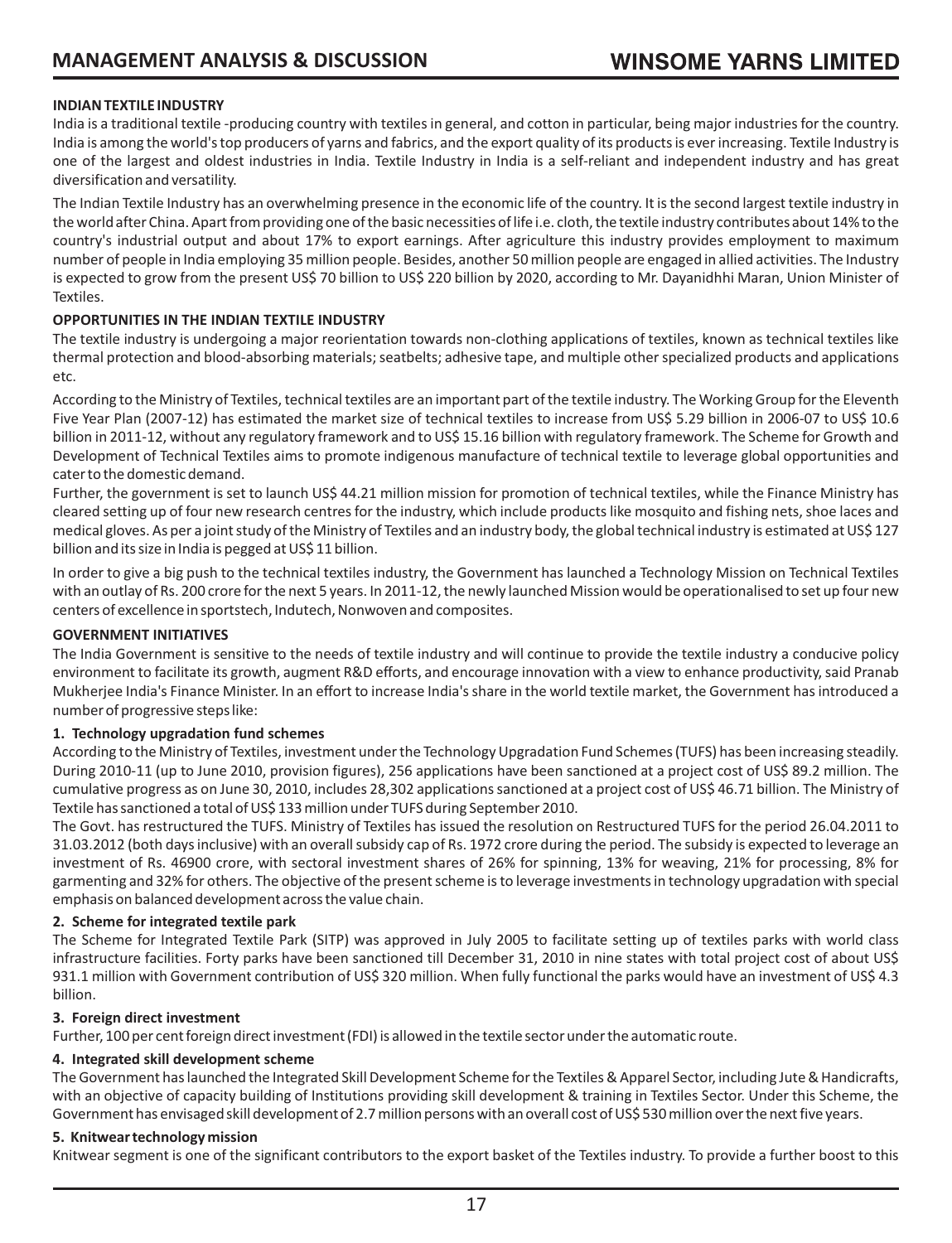sector and introduce advanced Knitwear Technology in India, the Knitwear Technology Mission would be launched in the country and implemented in PPP mode in the knitwear clusters of Tirupur, Kolkata and Ludhiana. A budgetary allocation of Rs.35 crores is being made for implementing the knitwear Technology Mission in the country.

## **COTTON SCENARIO**

There have been steep increases in the prices of cotton. Cotton production is expected to be 6.8 million tonnes (40 million bales of 170 kg each) in 2011-12 as soaring prices could spur the farmers to boost planting, NCDEX, the country's second largest commodity exchange, said in its cotton overview for March 2011. The Cotton Advisory Board in its meeting held on 26" February, 2011 has placed cotton production during 2010-2011 cotton season at 312 lakh bales of 170 Kgs each.

The area under cotton rose by 8.25 per cent to 11 million hectares in 2010-11 and experts believe that area would again rise this year as farmers received good remunerative prices last year. The spot prices for cotton in the domestic markets rose dramatically to peak at Rs 1,270 per 20 kg for Kapas (seed cotton) in Surendernagar on February 10, 2011, the report said. The price of Shankar 6 variety, a superior variety of cotton, has doubled from around 30,000 per candy to 60,000 per candy (a cotton candy is equal to 350 kg) between August 2010 and February 2011.

On global outlook, the NCDEX's report said world cotton output for 2010-11 season has also been revised from 25.1 MT in February 2011 to 24.9 MT in March. According to the revised estimates of United States Department of Agriculture (USDA) cotton output is expected to go up in India in the 2010-11 season. According to USDA, the output for India, USA, Brazil, Australia and Uzbekistan is pegged at 5.44 MT, 3.98 MT, 1.91 MT, 1.02 MT and 0.98 MT, respectively for 2010-11. Among the major cotton producers, production is expected to lower in China at 6.42 MT and in Pakistan at 1.91 MT, due to crop damage caused by inclement weather, the NCDEX report said. Global consumption is expected at 25.38 MT in 2010-11, as compared to the expected production of 25.02 MT in the same period, it said.

## **RISK MANAGEMENT**

Risk encapsulates the element of uncertainty in business that may impact short-term and long-term corporate objectives. At Winsome Yarns limited, our de-risking discipline identifies major risks through consistent and enterprise-wide solutions. The Company's risk management framework is driven by a comprehensive organization-wide culture of governance. Only those decisions are taken that balance risks and rewards, ensuring that the Company's revenue-generation initiatives are consistent with the risks taken. Besides risk management conforms to the Company's overarching strategic direction and is consistent with shareholder's desired total returns and risk appetite.

Some of the major risks and their mitigation measures are discussed below:

## **1. Foreign exchange risk**

The Company's policy is to actively manage its long term foreign exchange risk within the framework laid down by the Company's forex policy.

#### **2. Interestrate risk**

Given the interest rate fluctuations, the Company has adopted a prudent and conservative risk mitigating strategy to minimize the interest costs.

#### **3. Commodity price risk**

The Company is exposed to the risk of price fluctuation on raw materials as well as finished goods in all its products. The Company proactively manages these risks in inputs through forward booking, inventory management, proactive management of vendor development and relationships. The Company's strong reputation for quality, product differentiation and service, the existence of a powerful brand image and a robust marketing network mitigates the impact of price risk on finished goods.

## **4. Risk element in individual businesses**

Apart from the risks on account of interest rate, foreign exchange and regulatory changes, business of the Company is exposed to certain operating business risks, which are managed by regular monitoring and correctiveactions.

#### **5. Compliance risks**

The Company is exposed to risks attached to various statutes and regulations including the Competition Act. The Company is mitigating these risks through regular reviews of legal compliances, through internal as well as external compliance audits.

#### **6. People risks**

Retaining the existing talent pool and attracting new manpower are major risks. The Company has initiated various measures such as rollout of strategic talent management system; training and integration of learning activities.

## **SWOT ANALYSIS**

## **1. Strengths of the Indian Textile Industry**

India's biggest strength lies in its big pool of cheap and talented workforce. However, apart from it there are few other important factors which contributes to its strength like

- 1 contributes to its strength like<br>▲ Huge Domestic Market consumption (due to its own population).
- $\lambda$  Tremendous Export Potential. Indian products are in great demand among the western buyers.
- A The new age creative and risk taking entrepreneurs.
- A Use of latest technology which produces high quality multi-fiber raw material.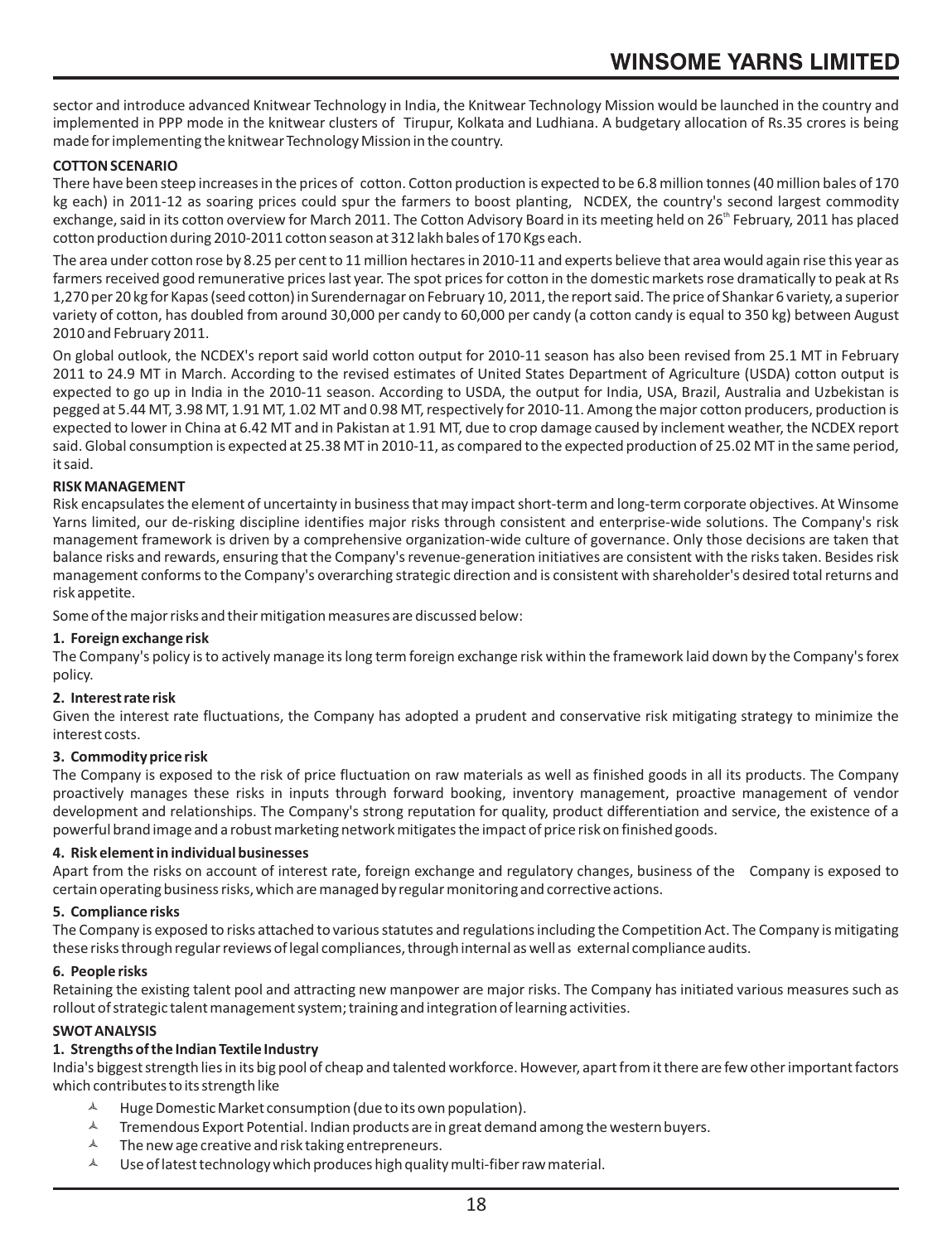- <sup>A</sup> Supportive government policies.
- $\lambda$  Availability of low cost and skilled manpower provides competitive advantage to industry;

## **2. The Indian Textile Industry has its fair share of weakness like**

- $\lambda$  The increased global competition due to WTO policies.
- $\lambda$  Use of outdated manufacturing technology from the low end suppliers.
- ? Inefficient supply chain management.
- $\sim$  Infrastructural Bottlenecks and Efficiency such as, Transaction Time at Ports and transportation Time
- $\lambda$  Lack of Technological Development that affect the productivity and other activities in whole value chain
- A calditionally, this sector is still unorganized at many levels and needs a lot of government reforms for further improvisation.

## **3. Opportunities**

The western countries are now setting up their manufacturing units in India which single handedly opens up a wide array of possibilities for all the stakeholders within the textile industry.

Experts believe that the golden era of Chinese textile and apparel exports is over and the production base of global textiles is gradually shifting from China to India, Pakistan and other low cost destinations.

## **4. Threats**

Even though experts claim that China is past its glorious days, still one cannot afford to take china lightly and has to keep in mind the capability of Chinese to supply quality products at cheap prices. Indian textile exporters cannot afford complacency and need to be on their toes for any changes within the international trade community.

## **INTERNAL CONTROL SYSTEM**

The Company has an adequate system of internal controls commensurate with its nature of business and scale of operations. Internal

- control systems are implemented:<br>Lo safeguard the Compa to safeguard the Company's assets from loss or damage
	- A to keep constant check on the cost structure
	- A to prevent revenue leakages
	- $\lambda$  to provide adequate financial and accounting controls and implement accounting standards.

The internal controls are constantly monitored by an extensive programme of internal audits by the Company's Internal Audit Department. The reports of the internal auditors are reviewed by the Audit committee of the Board.

The Company has a corporate compliance procedure to ensure that all laws, rules and regulations applicable to it are complied with. Based on confirmation from department heads, places before the Board a Corporate Compliance Certificate at every Board Meeting.

## **ENVIRONMENT, HEALTH AND SAFETY MENASURES**

Winsome Yarns Limited, being a socially responsible corporate, has always been sensitive towards changing demands of the customers and the society at large. We are committed for sustainable development though adoption of best practices with respect to Quality, Environment, Health & Safety at work place. The requirements of existing Environmental Legislation/ Standards are timely complied with. The Company is in compliance with local , state and central government occupational health, environmental and safety regulations and other mandatory requirements relevant to health, safety and welfare of all employees, contractors and visitors in our operational facilities.

## **MATERIAL DEVELOPMENTS IN HUMAN RESOURCES/ INDUSTRIAL RELATIONS**

The Company has always valued its human resources and believes in unlimited potential of each employee. Over the years, the Company has built a pool of skilled, committed and hard working employees. Going forward, the success of the Company will depend on individuals and teams that are able to create value for the organization. The levers of organization structure and design, reward and recognition, talent acquisition, communication and performance management system are important and are aligned. Leadership development, succession planning and employee engagement demanded extra focus this year, given the prevalent economic situation. Industrial relations remained cordial and harmonious throughout the year. Various training programmes were organized at plant as well as corporate office level for developing personal, interpersonal and technical skills of the Company's employees. These training programmes covered a wide range of topics e.g. Positive Attitude, Stress Management, Planning & Time Management, Conflict Management, Team effectiveness, Safety and Environment, Technical Training. The employees wholeheartedly participated in all training programmes.

The permanent employee strength of the Company as on  $31<sup>st</sup>$  March, 2011 was 1463.

By order of the Board

Place : Chandigarh Satish Bagrodia Dated : 12.05.2011 Chairman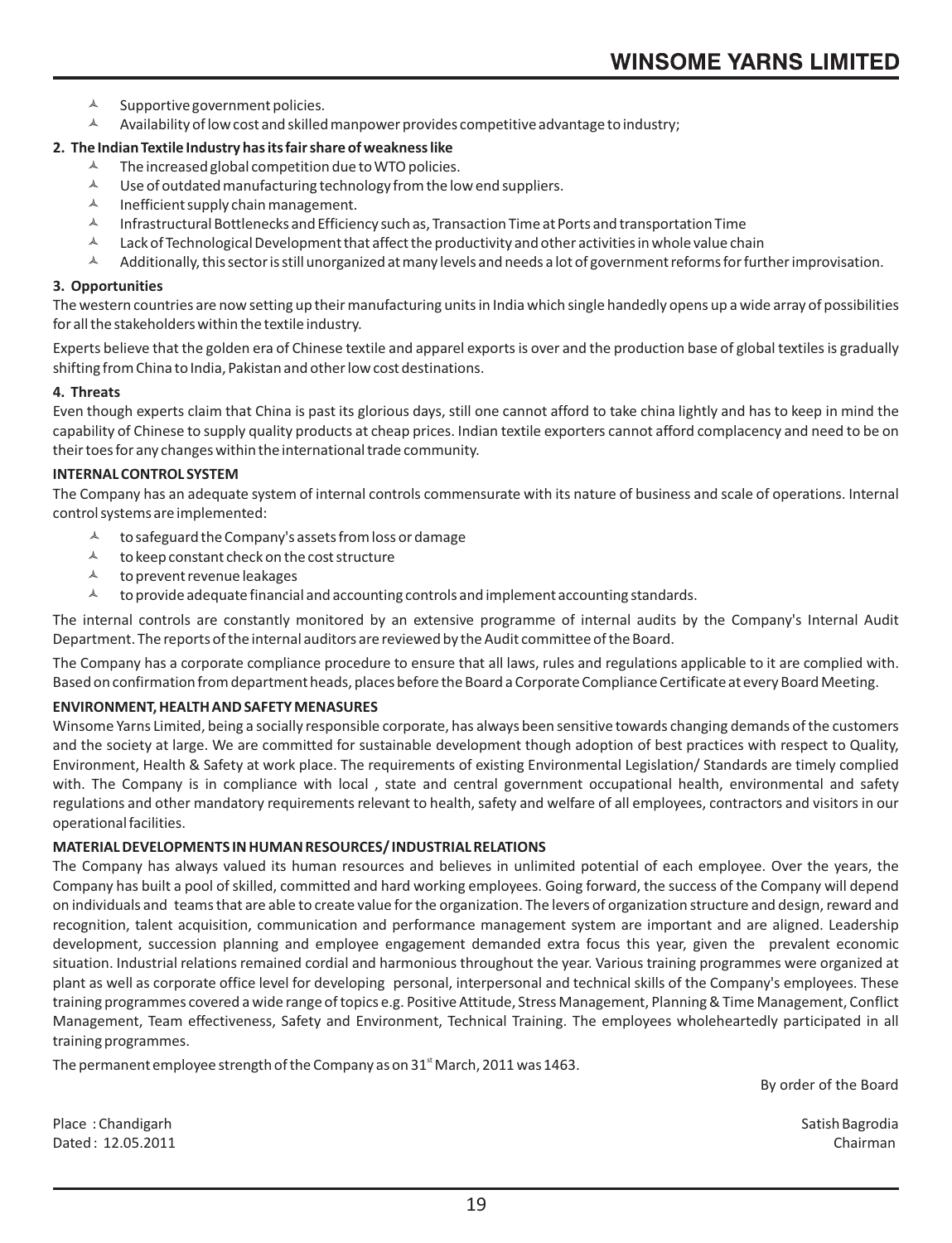## **TO THE MEMBERS OF WINSOME YARNS LIMITED**

We have audited the attached Balance Sheet of **Winsome Yarns Limited** as at 31st March 2011, the Profit and Loss Account and also the Cash Flow Statement of the Company for the year ended on that date annexed thereto. These financial statements are the responsibility of Company's management. Our responsibility is to express an opinion on these financial statements based on our audit.

We conducted our audit in accordance with the auditing standards generally accepted in India. Those Standards require that we plan and perform the audit to obtain reasonable assurance about whether the financial statements are free of material misstatement. An audit includes examining, on a test basis, evidence supporting the amounts and disclosures in the financial statements. An audit also includes assessing the accounting principles used and significant estimates made by the management, as well as evaluating the overall financial statement presentation. We believe that our audit provides a reasonable basis for our opinion.

- 1. As required by the Companies (Auditor's Report) Order, 2003 ("The Order") as amended by the Companies (Auditor's Report) Order, 2004 issued by the Central Government of India in terms of Section 227 (4A) of the Companies Act, 1956 ("The Act"), we enclose in the Annexure a statement on the matters specified in the paragraphs 4 and 5 of the said Order.
- 2. Further to our comments in the Annexure referred to in paragraph 1 above, we report that:
	- a) We have obtained all the information and explanations, which to the best of our knowledge and belief were necessary for the purposes of our audit.
	- b) In our opinion proper books of account as required by law have been kept by the company so far as appears from our examination of those books.
	- c) The Balance Sheet, Profit and Loss Account and Cash Flow Statement dealt with by this report are in agreement with the books of account.
	- d) In our opinion, the Balance Sheet, Profit and Loss Account and Cash Flow Statement dealt with by this report comply with the accounting standards referred to in sub section (3C) of Section 211 of the Companies Act, 1956 to the extent applicable *except as stated in para f (i) in respect of cumulative gain recognised on restatement of foreign currency overdue debtors of Rs. 217.90 lacs, which is not in line with Accounting Standard - 11 (The Effects of Changes in Foreign Exchange Rates) of the Companies Accounting Standard Rules, 2006).*
	- e) On the basis of written representations received from the directors of the Company and taken on the record by the Board of Directors, we report that none of the directors of the company is disqualified as on 31.3.2011 from being appointed as director in terms of clause (g) of sub-section (1) of section 274 of the Companies Act, 1956.
	- *f) Attention is invited to:* 
		- *i. Note No. 16 of schedule 15 B regarding non provision for shortfall in recovery (amount unascertained) against overdue debtor aggregating to Rs. 1900.18 lacs and cumulative gain recognised on restatement of said debtors of Rs. 217.90 lacs as stated in the said note for which persuasive action for recovery has been initiated, in the opinion of the management these debts are good and recoverable and our inability to comment thereon.*
		- *ii. Note No. 10B of Schedule 15 B regarding non provision for diminution in the value of investment in a subsidiary company (impact unascertainable) for the reason as stated in the said note and our inability to comment thereon.*

*We further report that the profit for the year, the balance in reserve and surplus, debtors and investments are without considering items mentioned in para (f) above, the impact of which could not be determined.*

*Subject to the para (f) above,* in our opinion and to the best of our information and according to the explanations given to us, the said account*subject to and read with Note No 17 & 3B of Schedule 15B* and read together with other notes on accounts give the information as required by the Companies Act, 1956 in the manner so required and give a true and fair view in conformity with the accounting principles generally accepted in India:

- (i) in the case of the Balance Sheet, of the State of Affairs of the company as at 31st March, 2011;
- (ii) in the case of the Profit and Loss Account, of the profit of the company for the year ended on that date; and
- (iii) in the case of Cash Flow Statement, of the Cash Flows for the year ended on that date.

For Lodha & Co. Chartered Accountants Firm Registration No. 301051E

N.K. Lodha Partner M. No.: 85155

Place : New Delhi Date : 12th May 2011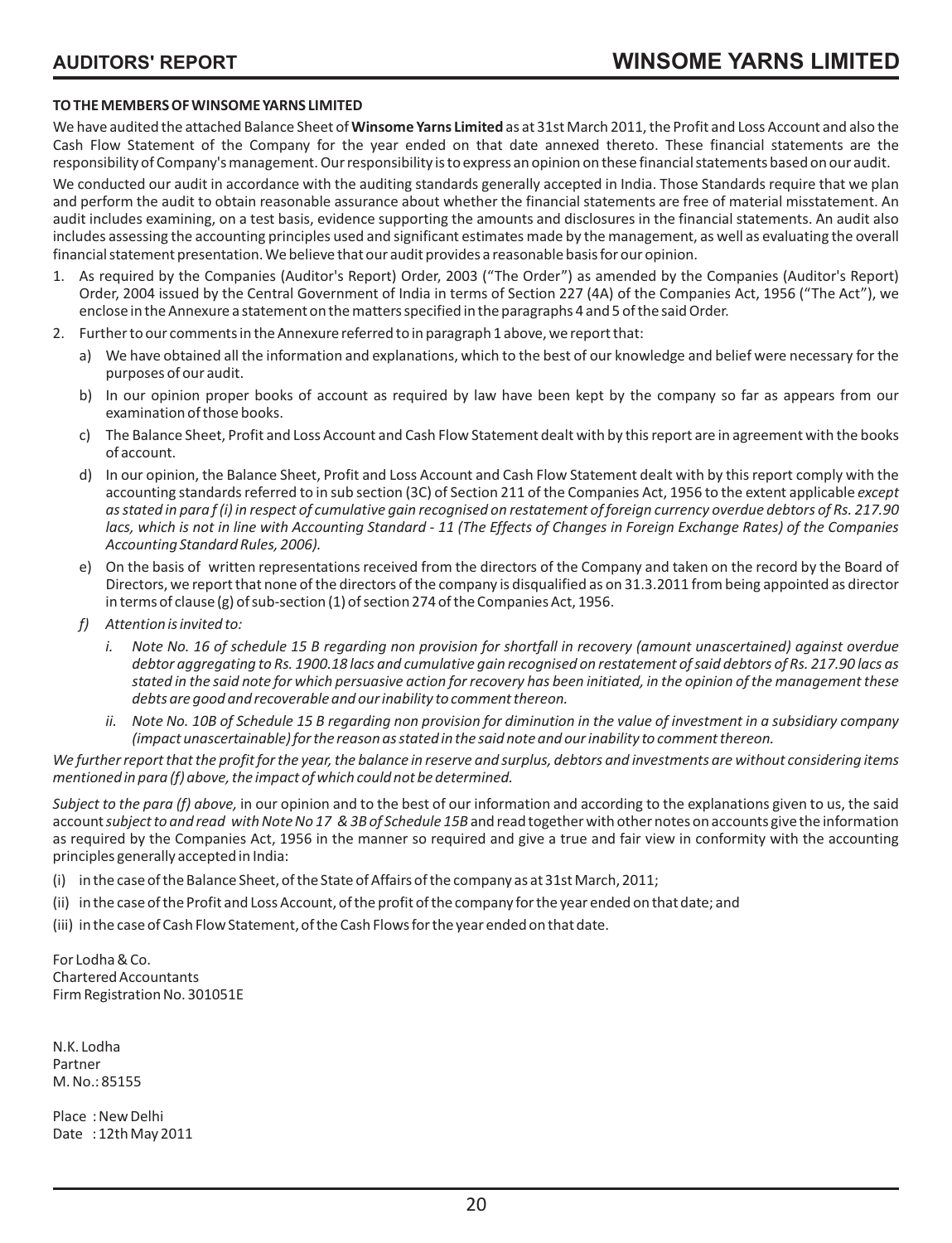(Referred to in Paragraph 1 of our report of even date on Winsome Yarns Limited for the year ended 31st March 2011)

- i. (a) The Company has maintained proper records showing full particulars, including quantitative details and situation of fixed assets excepts at certain location, fixed assets are in process of updation.
	- (b) As per information & explanations given to us, physical verification of the certain fixed assets have been taken up which is in process of completion according to the regular programme of physical verification once in every three years, in phased manner, which in our opinion is reasonable having regard to the size of the company and the nature of its fixed assets. As explained, in view of the necessary security arrangements there will not be any material discrepancies on completion of such physical verification.
	- (c) As per the records and information and explanations given to us, fixed assets disposed off during the year were not substantial.
- ii. (a) As explained to us, the inventories of the Company (except stock lying with the third parties and in transit) have been physically verified by the management during the year.
	- (b) In our opinion and according to the information and explanation given to us, the procedures of physical verification of Inventories followed by the management are reasonable and adequate in relation to the size of the company and the nature of its business.
	- (c) According to the information and explanations given to us, we are of the opinion that the company is maintaining proper records of inventories (In case of process stock, records are updated on monthly physical verification of stocks). As per records and information made available the discrepancies noticed on verification between the physical stock and the book records were not material in relation to the operation of the company.
- iii. As per information and explanations given to us the Company has neither granted nor taken during the year any loans, secured or unsecured to companies, firms or other parties as covered in the register maintained under section 301 of the Companies Act, 1956. Accordingly, the provisions of clause  $4(iii)(b)$  to (d) and (f) to (g) of the Order are not applicable.
- iv. In our opinion and according to the information and explanations given to us, having regard to the explanation that some of the items purchased are of special nature and suitable alternative sources do not exist for obtaining comparable quotation or where user department has shown specific preference, *where, as explained, rates were determined considering the quality, volume, nature of the items and market conditions prevailing at that time, there are internal control system commensurate with size of the*  company and nature of its business with regard to the purchase of inventory, fixed assets, services and for the sale of goods and services which needs to be further strengthened (read with note no. 17 and 19 of schedule 15B). Based on the audit procedure performed and information and explanation provided by the management, during the course of our audit, we have not observed any continuing failure to correct major weaknesses in internal control system nor been identified by the management.
- v. (a) According to the information and explanations provided by the management and based on the audit procedure performed, we are of the opinion that the particulars of contracts or arrangements referred to in Section 301 of the Act have been entered in the register required to be maintained under that section; and
	- (b) In our opinion and according to the information and explanation given to us and having regard to para iv above, the transactions made in pursuance of such contracts or arrangements (exceeding the value of Rs. 5 lacs in respect of each party during the financial year) have been made at prices which are generally reasonable having regard to prevailing market prices at the relevant time.
- vi. According to the information and explanations given to us, the company has not accepted any deposits from public within the meaning of Sections 58A, 58AA Act and the rules framed thereunder and the directives issued by Reserve Bank of India and other relevant provisions of the Act. We have been informed that no order has been passed by the Company Law Board or National Company Law Tribunal or Reserve Bank of India or any Court or any other Tribunal in this regard.
- vii. In our opinion, the Company has an internal audit system commensurate with the size of the Company and nature of its business *which needs to be further strengthened.*
- viii. We have broadly reviewed the books of account maintained by the company as prescribed by the Central Government for the maintenance of cost records under section 209 (1) (d) of the Companies Act, 1956 and are of the opinion that prima facie the prescribed records have been made and maintained. We have, however, not made a detailed examination of the said records with view to determine whether they are accurate and complete.
- ix. (a) According to the records of the company, the company is generally regular in depositing with appropriate authorities undisputed statutory dues including Provident Fund, Investor Education and Protection Fund, Employees' State Insurance, Income Tax, Sales Tax, Wealth Tax, Service Tax, Custom Duty, Excise Duty, Cess and other material statutory dues applicable to it. According to the information and explanations given to us, there are no undisputed statutory dues payable for a period more than six months from the date they became payable as at 31.03.2011.
	- (b) Based on the records and information and explanations given to us, there are no dues in respect of Income Tax, Custom Duty, Wealth Tax, Service Tax and Cess that have not been deposited on account of any dispute. In our opinion based on the records and according to the information and explanations given to us, the dues in respect of Income Tax, Sales Tax and Excise duty that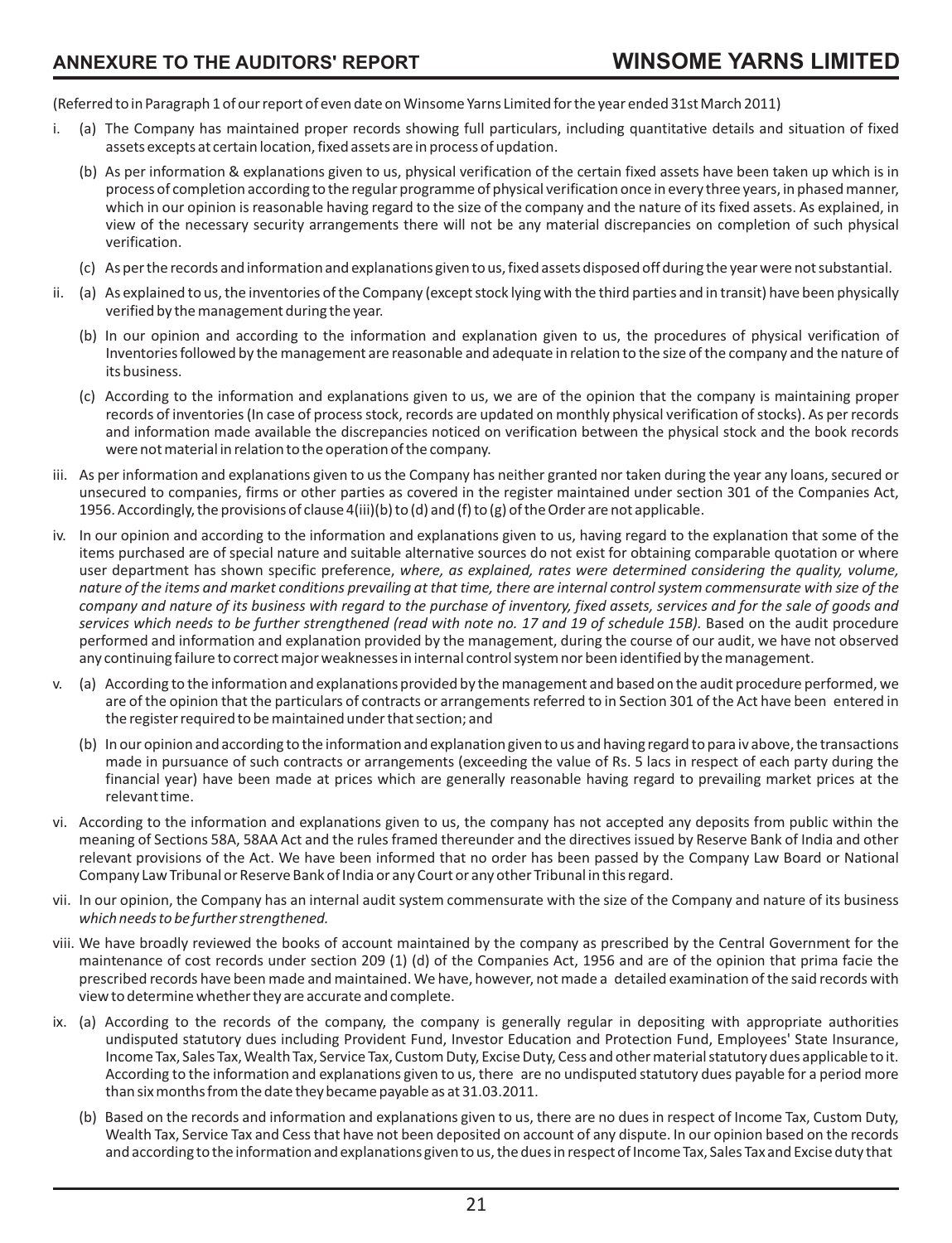have not been deposited with the appropriate authorities on account of dispute and the forum where these disputes pending are given below:

| Name of the Statute     | <b>Nature of Dues</b>                                                                | Amount (Rs. in Lacs)             | Period to which<br>the amount relates                  | Forum where dispute is pending                                                                                         |
|-------------------------|--------------------------------------------------------------------------------------|----------------------------------|--------------------------------------------------------|------------------------------------------------------------------------------------------------------------------------|
| Central/State Sales tax | Sales tax                                                                            | 4.35<br>2.25<br>13.36            | 1999-2000<br>1993-1994<br>2003-2004                    | Joint Director Excise and Taxation<br>Sales Tax Tribunal Puniab<br>Deputy Excise and Taxation<br>Commissioner (Appeal) |
| Central Excise Act #    | <b>Excise Duty</b><br><b>Excise Duty</b><br><b>Excise Duty</b><br><b>Excise Duty</b> | 456.24<br>35.74<br>18.15<br>3.82 | 2002-2003<br>2005 to 2007<br>2006 to 2008<br>2008-2009 | <b>CESTAT</b><br><b>CESTAT</b><br><b>Commissioner Appeals</b><br>Assistant Commissioner                                |
| Financial Act, 1994     | Service Tax                                                                          | 0.62                             | 2005                                                   | <b>Commissioner Appeals</b>                                                                                            |
| Income Tax Act, 1961    | Income Tax                                                                           | 125.53                           | 2006-2007                                              | Additional Commissioner of<br>Income Tax                                                                               |

#(excluding excise show cause notices)

This para is to be read with note no. 1 of schedule 15B

- x. The Company does not have accumulated losses at the end of the financial year and has not incurred any cash loss during the current and immediately preceding previous year.
- xi. In our opinion, on the basis of audit procedures and according to the information and explanations given to us, the company has not defaulted in repayment of dues (except for maximum of interest amounting to Rs. 62.38 lacs and principal amounting to Rs. 66.10 lacs and delay for maximum period of 87 days and 84 days respectively) to banks (this is to be read with note no. 2 of schedule 15B). During the year Company has not taken loan from financial institution or debenture holders.
- xii. Based on our examination of the records and the information and explanations given to us, the Company has not granted any loans and /or advances on the basis of security by way of pledge of shares, debenture and other securities.
- xiii. The Company is not a Chit Fund Company or nidhi / mutual benefit fund / society accordingly clause (xiii) of the order is not applicable.
- xiv. In our opinion, the company is not dealing in or trading in shares, securities, debenture and other investment.
- xv. According to the information and explanations given to us, the Company has not given any guarantee for loans taken by others from banks and financial institution.
- xvi. According to the information and explanations given to us, the term loans were applied for the purpose for which the loans were obtained.
- xvii. On the basis of information and explanations given to us and on overall examination of the Company, we are of the opinion that prima facie no fund raised on short-term basis which have been used for long term investment.
- xviii. According to the information and explanations given to us, the Company has not made any preferential allotment of shares to any parties or companies covered in the register maintained under Section 301 of the Act (read with note no. 3 A of schedule 15B).
- xix. No debenture has been issued/ outstanding during the year hence the provision of clause 4(xix) of the said order are not applicable.
- xx. According to the information and explanations given to us, during the year the company has raised money through a GDR issue, pending compliance the money is parked in a separate bank Escrow account. (refer note no. 3B of schedule 15 B).
- xxi. To the best of our knowledge and belief, based on the audit procedures performed and on the basis of information and explanations provided by the management, no material fraud on or by the Company has been noticed or reported during the course of our audit.

For Lodha & Co. Chartered Accountants

(N.K. Lodha) Partner Membership No.: 85155

Place : New Delhi Date : 12th May 2011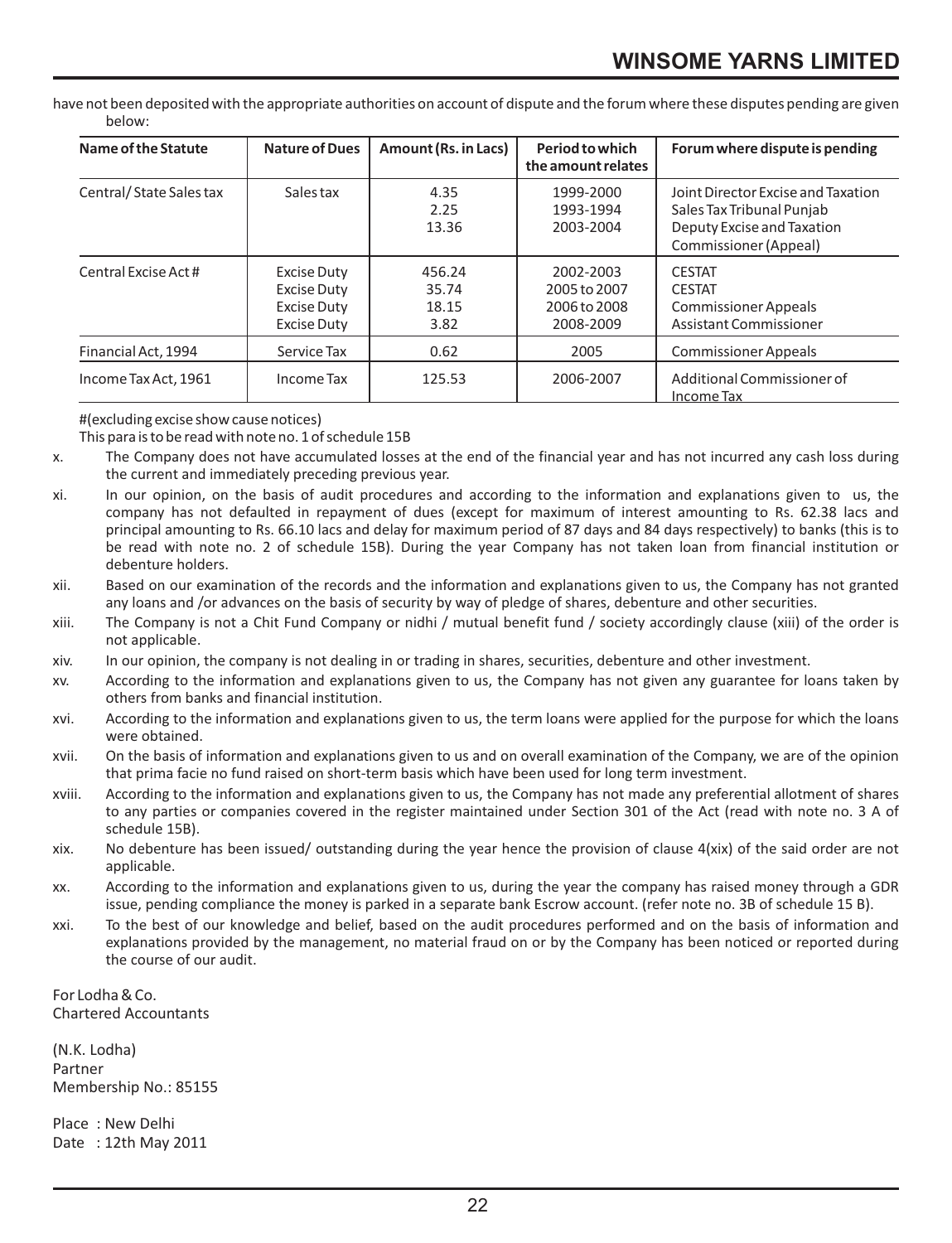## **BALANCE SHEET**

AS AT 31st MARCH, 2011

# **WINSOME YARNS LIMITED**

| <b>PARTICULARS</b>                                                         | <b>SCHEDULE</b> | <b>31st March 2011</b> | 31st March 2010                                   |
|----------------------------------------------------------------------------|-----------------|------------------------|---------------------------------------------------|
|                                                                            |                 | (Rs. in lacs)          | (Rs. in lacs)                                     |
| <b>SOURCES OF FUNDS</b>                                                    |                 |                        |                                                   |
| <b>Shareholders' Funds</b>                                                 |                 |                        |                                                   |
| Share Capital                                                              | 1               | 5875.58                | 2578.21                                           |
| Reserves & Surplus                                                         | $\overline{2}$  | 6748.53                | 1688.96                                           |
| Convertible Warrants (Note No. 3A of Schedule 15B)                         |                 | 764.80                 | 1088.00                                           |
| <b>Loan Funds</b>                                                          |                 |                        |                                                   |
| <b>Secured Loans</b>                                                       | 3               | 50045.97               | 44516.54                                          |
| <b>Unsecured Loans</b>                                                     | 4               | 798.08                 | 995.83                                            |
| Deferred Tax Liability (Net)                                               |                 | 134.42                 |                                                   |
|                                                                            |                 | 64367.38               | 50867.54                                          |
| <b>APPLICATION OF FUNDS</b>                                                |                 |                        |                                                   |
| <b>Fixed Assets</b>                                                        |                 |                        |                                                   |
| <b>Gross Block</b><br>Less: Depreciation                                   | 5               | 46089.89<br>13343.21   | 43705.56<br>11154.40                              |
|                                                                            |                 |                        |                                                   |
| Net Block                                                                  |                 | 32746.68               | 32551.16<br>4766.54                               |
| Capital work-in-progress (Note No. 4 of Schedule 15B)                      |                 | 3408.86                |                                                   |
|                                                                            |                 | 36155.54               | 37317.70                                          |
| <b>Investments</b>                                                         | 6               | 1516.71                | 1516.71                                           |
| Deferred Tax Asset (Net)                                                   |                 |                        | 333.14                                            |
| <b>Current Assets, Loans &amp; Advances</b>                                | 7               |                        |                                                   |
| Inventories                                                                |                 | 16455.58               | 8315.45                                           |
| <b>Sundry Debtors</b>                                                      |                 | 5699.25                | 3669.27                                           |
| Cash and Bank Balances                                                     |                 | 6768.15                | 494.25                                            |
| Loans & Advances                                                           |                 | 4677.34                | 5405.41                                           |
|                                                                            |                 | 33600.32               | 17884.38                                          |
| <b>Less: Current Liabilities &amp; Provisions</b><br>- Current Liabilities | 8               |                        |                                                   |
| - Provisions                                                               |                 | 6797.74<br>107.45      | 5968.32<br>216.07                                 |
|                                                                            |                 |                        |                                                   |
|                                                                            |                 | 6905.19                | 6184.39                                           |
| <b>Net Current Assets</b>                                                  |                 | 26695.13               | 11699.99                                          |
|                                                                            |                 | 64367.38               | 50867.54                                          |
| Accounting Policies & Notes on Accounts                                    | 15              |                        |                                                   |
|                                                                            |                 |                        |                                                   |
| As per our report of even date.<br>For LODHA & CO.                         |                 |                        |                                                   |
| <b>Chartered Accountants</b>                                               |                 |                        |                                                   |
| FRN: 301051E                                                               |                 |                        |                                                   |
|                                                                            |                 |                        |                                                   |
| N.K. Lodha                                                                 |                 |                        | For and on behalf of the Board<br>Satish Bagrodia |
| Partner                                                                    |                 |                        | Chairman                                          |
| M.No. 85155                                                                |                 |                        | Manish Bagrodia                                   |
| PLACE: Chandigarh                                                          |                 | Ajay Pareek            | <b>Managing Director</b><br>K. V. Singhal         |
| DATED: 12th May 2011                                                       |                 | GM (Accounts)          | GM (Legal) & Company Secretary                    |
|                                                                            |                 |                        |                                                   |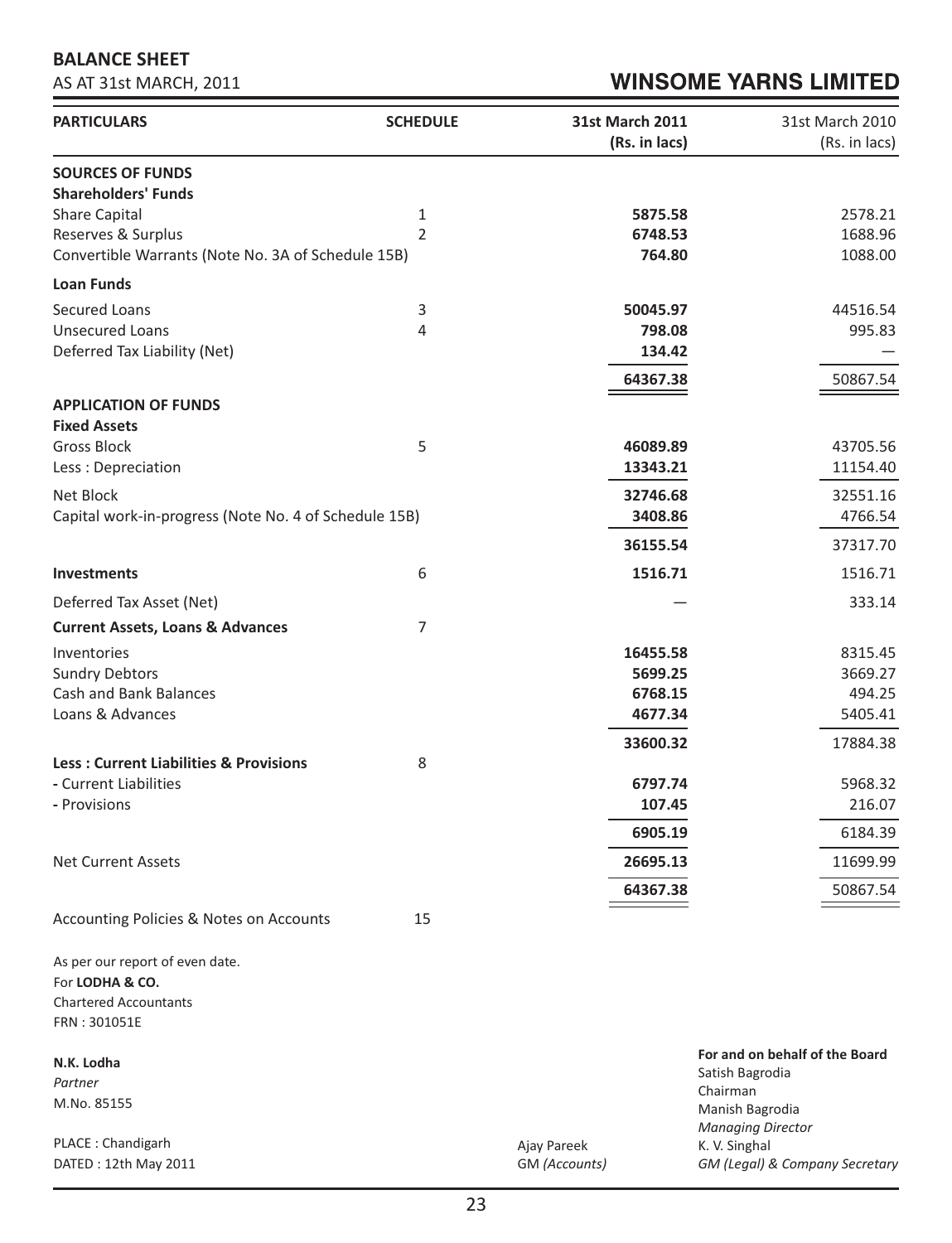# **PROFIT & LOSS ACCOUNT**

FOR THE YEAR ENDED 31st MARCH,2011

# **WINSOME YARNS LIMITED**

| <b>PARTICULARS</b>                                       | <b>SCHEDULE</b><br>No. |         | <b>31st March 2011</b><br>(Rs. in lacs) | <b>31st March 2010</b><br>(Rs. in lacs) |
|----------------------------------------------------------|------------------------|---------|-----------------------------------------|-----------------------------------------|
| <b>INCOME FROM OPERATIONS</b>                            |                        |         |                                         |                                         |
| <b>Sales</b>                                             | 9                      |         | 33012.56                                | 22225.71                                |
| Less: Excise Duty                                        |                        |         | 4.53                                    | 0.18                                    |
| <b>Net Sales</b>                                         |                        |         | 33008.03                                | 22225.53                                |
| Increase/(Decrease) in Stocks                            | 10                     |         | 7454.12                                 | 1928.12                                 |
| Other Income                                             | 14                     |         | 362.65                                  | 122.68                                  |
|                                                          |                        |         | 40824.80                                | 24276.33                                |
| <b>COST OF OPERATIONS</b>                                |                        |         |                                         |                                         |
| Raw Materials consumed                                   | 11                     |         | 23469.49                                | 13222.77                                |
| <b>Cotton Yarn Purchase</b>                              |                        |         | 722.07                                  | 199.55                                  |
| Manufacturing & other Expenses                           | 12                     |         | 9196.47                                 | 7459.28                                 |
|                                                          |                        |         | 33388.03                                | 20881.60                                |
| <b>PROFIT BEFORE INTEREST &amp; DEPRECIATION</b>         |                        |         | 7436.77                                 | 3394.73                                 |
| Less: Financial Expenses                                 | 13                     |         | 4132.60                                 | 3173.93                                 |
|                                                          |                        |         | 3304.17                                 | 220.80                                  |
| Depreciation                                             |                        | 2188.81 |                                         |                                         |
| Less: Prorata Capital Subsidy                            |                        | 9.23    | 2179.58                                 | 2014.09                                 |
| Net Profit/(Loss) before Tax<br>Less :                   |                        |         | 1124.59                                 | (1793.29)                               |
| - Current Tax                                            |                        |         |                                         |                                         |
| - Previous years Tax                                     |                        |         | 46.13                                   |                                         |
| - Fringe Benefit Tax<br>- Deferred Tax Liability/(Asset) |                        |         | 467.56                                  | 0.15<br>(586.02)                        |
|                                                          |                        |         |                                         |                                         |
| Net Profit/(Loss) after Tax                              |                        |         | 610.90                                  | (1207.42)                               |
| Add: Balance brought forward from last year              |                        |         | 1306.83                                 | 2514.25                                 |
| <b>Balance carried to Balance Sheet</b>                  |                        |         | 1917.73                                 | 1306.83                                 |
| Earning/(Loss) Per Share-Basic (Rs)                      |                        |         | 0.19                                    | (0.47)                                  |
| - Diluted (Rs)                                           |                        |         | 0.12                                    | (0.47)                                  |
| <b>Accounting Policies &amp; Notes on Accounts</b>       | 15                     |         |                                         |                                         |

As per our report of even date. For **LODHA & CO.** Chartered Accountants FRN : 301051E

Ajay Pareek GM *(Accounts)* **For and on behalf of the Board** Satish Bagrodia Chairman Manish Bagrodia *Managing Director* K. V. Singhal *GM (Legal) & Company Secretary* **N.K. Lodha** *Partner* M.No. 85155 PLACE : Chandigarh DATED : 12th May 2011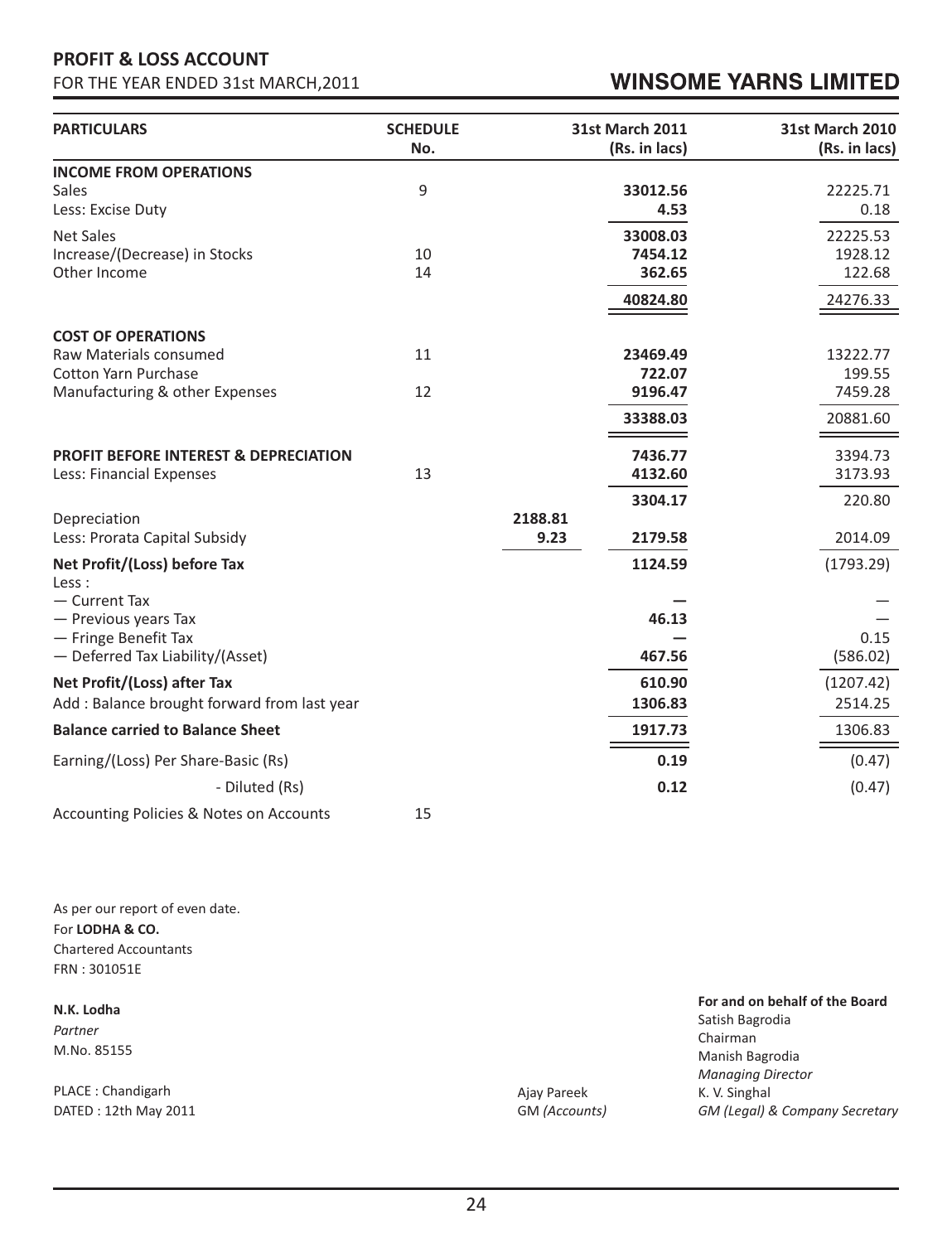## **CASH FLOW STATEMENT FOR THE YEAR ENDED 31ST MARCH, 2011**

|         | <b>PARTICULARS</b>                                                                                                                                                                                                                                                                              |                                                            | 2010-2011            |                                                                                                              | 2009-2010              |
|---------|-------------------------------------------------------------------------------------------------------------------------------------------------------------------------------------------------------------------------------------------------------------------------------------------------|------------------------------------------------------------|----------------------|--------------------------------------------------------------------------------------------------------------|------------------------|
|         |                                                                                                                                                                                                                                                                                                 | (Rs. in Lacs)                                              | (Rs. in Lacs)        | (Rs. in Lacs)                                                                                                | (Rs. in Lacs)          |
| А.      | <b>CASH FLOW FROM OPERATING ACTIVITIES</b><br>NET PROFIT/(LOSS) BEFORE TAX AND EXTRAORDINARY ITEMS                                                                                                                                                                                              |                                                            | 1124.59              |                                                                                                              | (1793.29)              |
|         | Adjustment for :<br>Depreciation<br>Amortisation of Leasehold Land<br>(Profit)/Loss on sale of fixed assets<br>Prorata Capital Subsidy<br>Interest expense<br>Provision for doubtful debts and advances w/back<br>Interest income                                                               | 2185.98<br>2.83<br>(9.23)<br>3830.14<br>(58.95)<br>(40.84) | 5909.93              | 2020.49<br>2.83<br>(0.93)<br>(9.23)<br>2920.56<br>(16.59)<br>(68.20)                                         | 4848.93                |
|         |                                                                                                                                                                                                                                                                                                 |                                                            | 7034.52              |                                                                                                              | 3055.64                |
|         | <b>OPERATING PROFIT BEFORE WORKING CAPITAL CHANGES</b><br>Adjustment for:<br>Trade & other receivable<br>Inventories<br>Trade & other Payables                                                                                                                                                  | (1235.54)<br>(8140.13)<br>752.02                           | (8623.65)            | (1671.62)<br>(3839.14)<br>(157.45)                                                                           | (5668.21)              |
|         | <b>CASH GENERATED FROM OPERATIONS</b>                                                                                                                                                                                                                                                           |                                                            | (1589.13)            |                                                                                                              | (2612.57)              |
|         | <b>Direct Taxes Paid</b>                                                                                                                                                                                                                                                                        |                                                            | (66.13)              |                                                                                                              | (2.65)                 |
|         | NET CASH FLOW FROM OPERATING ACTIVITIES                                                                                                                                                                                                                                                         |                                                            | (1655.26)            |                                                                                                              | (2615.22)              |
| В.      | <b>CASH FLOW FROM INVESTING ACTIVITIES</b><br>Purchase of fixed assets<br>Sale of fixed assets<br>Purchase of Investments<br><b>Interest Received</b><br>NET CASH USED IN INVESTING ACTIVITIES                                                                                                  | (1026.65)<br>53.42                                         | (973.23)<br>(973.23) | (1664.54)<br>1.31<br>55.62                                                                                   | (1607.61)<br>(1607.61) |
| C.      | <b>CASH FLOW FROM FINANCING ACTIVITIES</b><br><b>Convertible Warrants Application Money</b><br>Convertible Warrants- Received towards Conversion<br>Issue of Equity Share Capital - GDRs issue (Net of Expenses)<br><b>Interest Paid</b><br>Proceeds from borrowings<br>Repayment of borrowings | 980.05<br>6452.02<br>(4418.05)<br>7068.24<br>(1179.87)     | 8902.39              | 899.00<br>(2711.76)<br>8827.05<br>(3491.43)                                                                  | 3522.86                |
|         | <b>NET CASH USED IN FINANCING ACTIVITIES</b>                                                                                                                                                                                                                                                    |                                                            | 8902.39              |                                                                                                              | 3522.86                |
|         | Net Increase/(decrease) in cash and cash equivalents                                                                                                                                                                                                                                            |                                                            | 6273.90              |                                                                                                              | (699.97)               |
|         | Cash & Cash equivalent being cash & bank balances<br>as at 31.03.2010 (opening balance)<br>Cash & Cash equivalent being cash & bank balances<br>as at 31.03.2011 (closing balance)                                                                                                              |                                                            | 494.25<br>6768.15    |                                                                                                              | 1194.22<br>494.25      |
| Partner | As per our report of even date.<br>For LODHA & CO.<br><b>Chartered Accountants</b><br>FRN: 301051E<br>N.K. Lodha<br>M.No. 85155                                                                                                                                                                 |                                                            |                      | For and on behalf of the Board<br>Satish Bagrodia<br>Chairman<br>Manish Bagrodia<br><b>Managing Director</b> |                        |

Ajay Pareek GM *(Accounts)* K. V. Singhal

*GM (Legal) & Company Secretary*

PLACE : Chandigarh DATED : 12th May 2011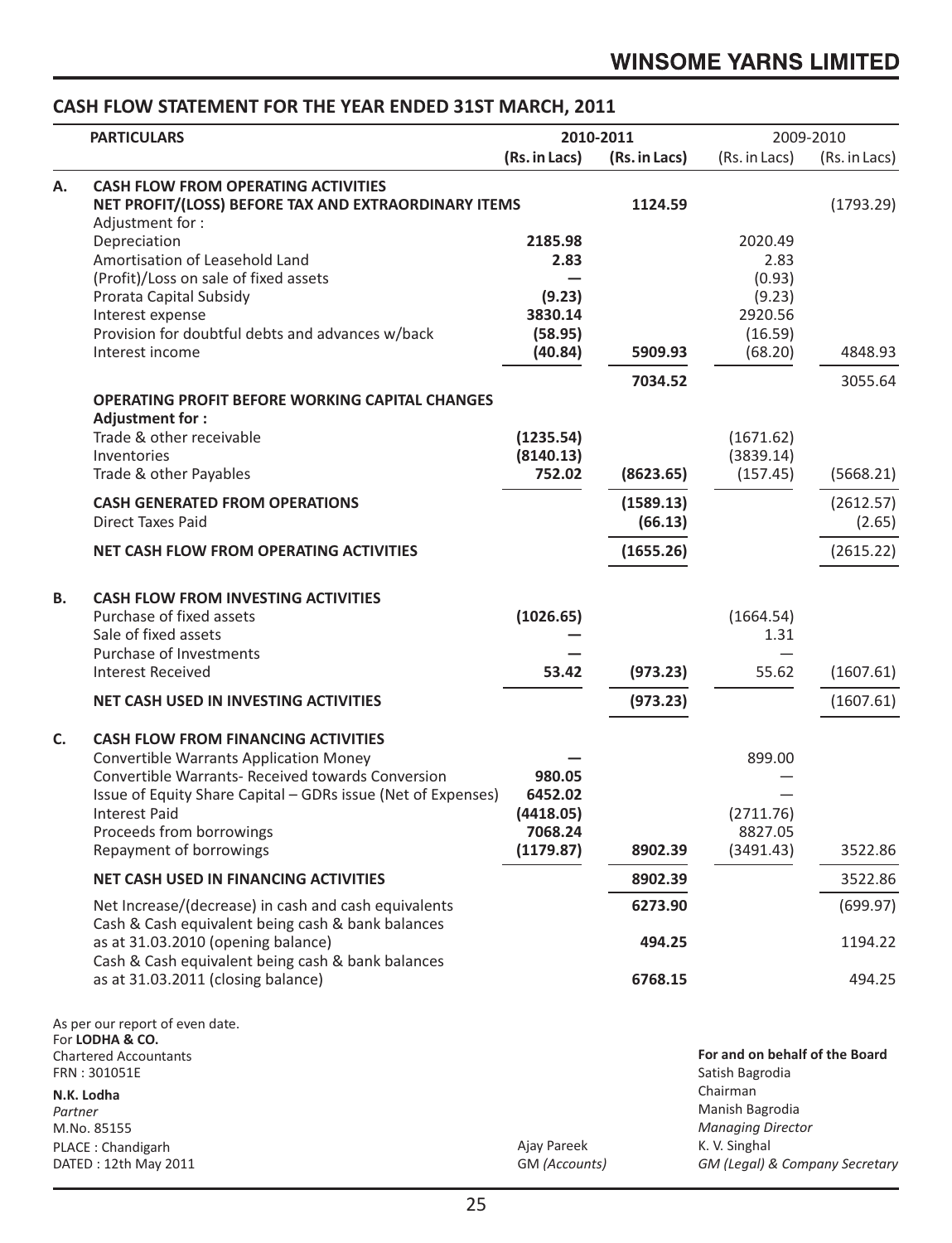## **WINSOME YARNS LIMITED**

| <b>PARTICULARS</b>                                                                                                                                                          | AS AT 31.03.2011<br>(Rs. in lacs) | AS AT 31.03.2010<br>(Rs. in lacs) |
|-----------------------------------------------------------------------------------------------------------------------------------------------------------------------------|-----------------------------------|-----------------------------------|
| <b>SCHEDULE - 1 : SHARE CAPITAL</b><br><b>AUTHORISED CAPITAL</b><br>65,00,00,000 Equity Shares of Re. 1/- each<br>(Previous Year 60,00,00,000 Equity Shares of Re.1/- each) | 6500.00                           | 6000.00                           |
| <b>ISSUED</b><br>59,01,93,290 Equity Shares of Re.1/- each<br>(Previous Year 26,04,55,790 Equity Shares of Re.1/- each)                                                     | 5901.93                           | 2604.56                           |
| <b>SUBSCRIBED &amp; PAID-UP</b><br>58,63,97,290 Equity Shares of Re.1/- each<br>(Previous Year 25,66,59,790 Equity Shares of Re.1/- each)                                   | 5863.97                           | 2566.60                           |
| Add : Amount Paid-up on shares forfeited                                                                                                                                    | 11.61                             | 11.61                             |
| Note:                                                                                                                                                                       | 5875.58                           | 2578.21                           |

1) During the year the company has issued & allotted 19,94,125 Global Depository Receipts(GDRs) representing 19,94,12,500 equity shares of Re.1/- each at a premium of Rs.1.97 per share (Refer note no.3B of schedule 15B)

2) During the year company allotted 13,03,25,000 equity shares of Re.1/-each at a premium of Re. 0.60 each upon conversion of equal number of warrants allotted on preferential basis.(Refer note no.3A of Schedule 15B)

## **SCHEDULE - 2 : RESERVES & SURPLUS CAPITAL RESERVE Opening Addition Adjustment Closing** State Investment Subsidy 25.00 — — 25.00 Capital Reserve — Buyback of Shares 27.03 — 27.03 — 27.03 — 27.03 27.03 27.03 — 27.03 27.03 27.03 27.03 27.03 27.03 27.03 27.03 27.03 27.03 27.03 27.03 27.03 27.03 27.03 27.03 27.03 27.03 27.03 27.03 27.03 27.03 27.03 27.0  $\frac{24.44}{20.58}$  Capital Redemption Reserve 124.44 and  $\frac{124.44}{20.58}$  and  $\frac{24.44}{20.58}$  and  $\frac{24.44}{20.58}$  and  $\frac{24.44}{20.58}$  and  $\frac{24.44}{20.58}$  and  $\frac{24.44}{20.58}$  and  $\frac{24.44}{20.58}$  and  $\frac{24.44}{$ Capital Subsidy Reserve 170.58 — 9.23 161.35 Securities Premium Account (Refer note No.3A & 3B of schedule 15B)  $-$  4702.57 244.67 4457.90<br>
General Reserve  $-$  35.08  $-$  457.08 **General Reserve** 35.08 — — 35.08 **Profit & Loss Account** 1306.83 610.90 1917.73 1688.96 5313.47 253.90 6748.53 Previous year figures (2905.61) — (1216.65) (1688.66) \*GDR/Share issue expenses **SCHEDULE - 3 : SECURED LOANS FROM BANKS**<br>Term Loans Term Loans **31592.69** 32302.95 Working Capital Term Loan **3100.43** 3160.20 Interest Accrued and Due **98.49** 632.90 Cash Credit/Packing Credit **15235.33** 8408.40 Vehicle Loan **19.03** 12.09 **50045.97** 44516.54  $244.67*$

**Notes:**

1. Term Loan of Rs. 29943.70 lacs (PY. 30055.50 lacs) from banks are secured by mortgage of Immovable properties situated at Village- Kurawala, Distt. Mohali<br>and Plot No. B-58, Industrial Area, Phase - VII, Mohali and by h moveable plant & machinery, spares, tools and accessories both present and future, subject to the prior charges created/to be created in favour of Company's bankers on specified movable assets for the working capital facilities . The mortgage and charges created / to be created shall rank pari-passu '<br>inter-se' between the Banks except a term loan of Rs. 616.72 lacs

2. Term Loans from Banks of Rs.1032.27 Lacs ( Pr. Yr. Rs.1497.47 lacs ) & Working Capital Term Loans of Rs.3100.43 Lacs (Pr. Yr. Rs.3160.20 Lacs ) are secured by way of first pari-passu charge on Fixed Assets & second pari-passu charge on current assets.

3. Packing Credit & Cash Credit are secured by hypothecation of current assets and also secured by second charge on fixed assets of the company.

4. All the aforesaid credit facilities mentioned at Point No. 1 to 3 here-in-above are also guaranteed by two directors of the Company and by Pledge of Shares of the Company held by the Promoter Group read with Note No 2A(ii) of Schedule 15 B.

5. Vehicle Finance is secured by hypothetion of specific assets purchased under such arrangements. Amount repayable within one year Rs. 7.23 Lacs (Pr. Yr. Rs.7.50 Lacs)

## **SCHEDULE - 4 : UNSECURED LOANS**

| From Bank*               | 794.51 | 969.98 |
|--------------------------|--------|--------|
| Interest Accrued and Due | 3.57   | 25.85  |
|                          | 798.08 | 995.83 |

\* Rs.616.64 lacs (Previous Year Rs.749.98 lacs) secured by hypothecation of immovable property owned by a group company and Rs.177.87 Lacs (Previous Year Rs. 220 Lacs) is secured by pledge of 5,00,00,000 nos.(Previous Year Rs. 5,00,00,000 nos.) equity shares of the Company held be a promoter company.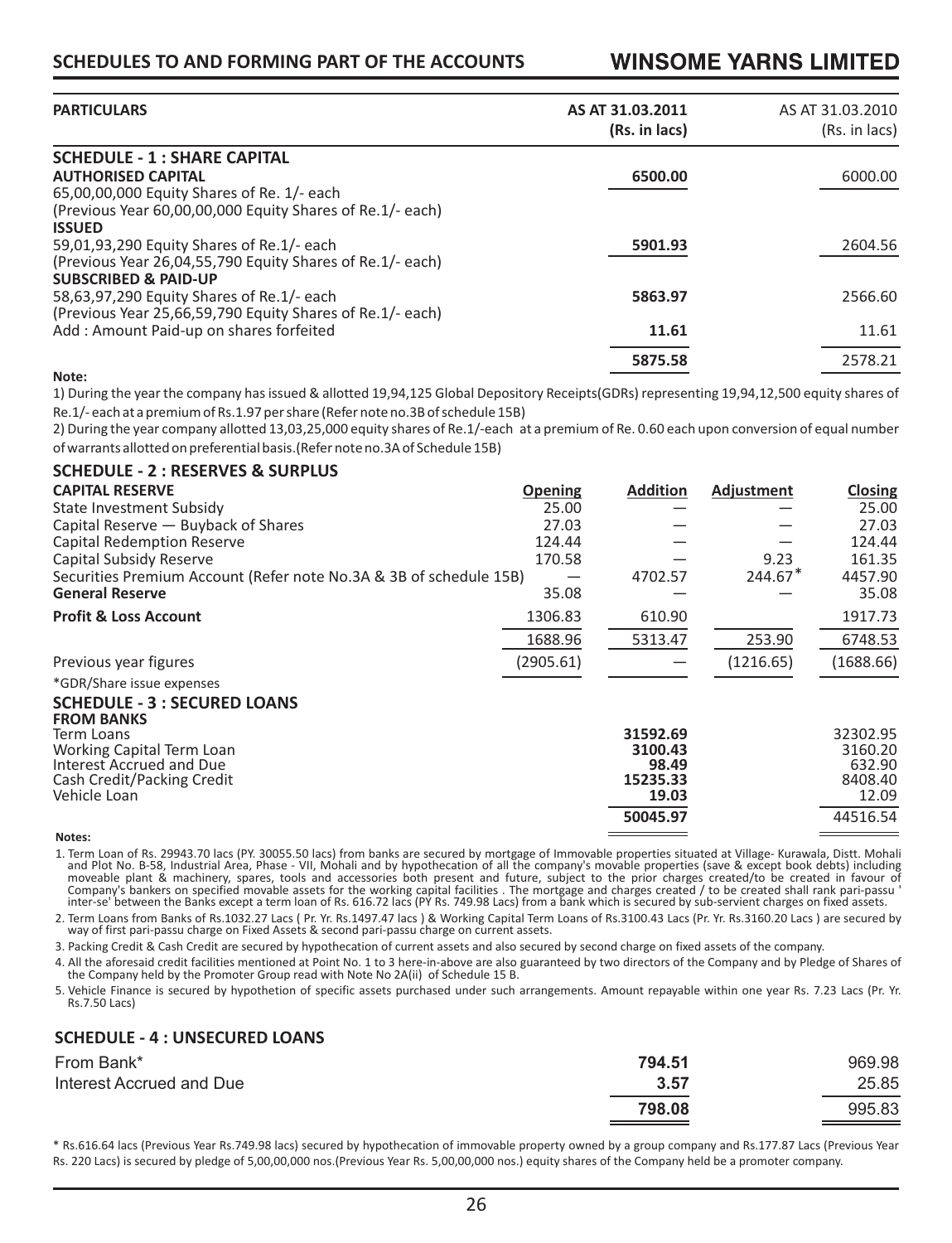|                        |                    |           | <b>GROSS BLOCK</b>    |                    |                    | <b>DEPRECIATION</b>    |                      |                    |                    | NET BLOCK          |
|------------------------|--------------------|-----------|-----------------------|--------------------|--------------------|------------------------|----------------------|--------------------|--------------------|--------------------|
| Nature of Assets       | Asat<br>01.04.2010 | Additions | adjustments<br>Sales/ | Asat<br>31.03.2011 | Upto<br>31.03.2010 | year<br><b>For the</b> | Adjustments<br>Sale/ | Upto<br>31.03.2011 | 31.03.2011<br>Asat | 31.03.2010<br>Asat |
| <b>Tangible</b>        |                    |           |                       |                    |                    |                        |                      |                    |                    |                    |
| Freehold Land          | 334.94             | 0.45      |                       | 335.39             |                    |                        |                      |                    | 335.39             | 334.94             |
| Leasehold Land         | 280.27             |           |                       | 280.27             | 12.38              | 2.83                   |                      | 15.21              | 265.06             | 267.89             |
| Buildings**            | 5634.74            | 1240.80   |                       | 6875.54            | 943.45             | 209.17                 |                      | 1152.62            | 5722.92            | 4691.29            |
| Plant & Machinery      | 36903.49           | 1116.49   |                       | 38019.98           | 9859.93            | 1934.98                |                      | 11794.91           | 26225.07           | 27043.56           |
| Furniture & Fixtures** | 384.59             | 18.07     |                       | 402.66             | 235.53             | 29.54                  |                      | 265.07             | 137.59             | 149.06             |
| Vehicles               | 104.05             | 8.52      |                       | 112.57             | 52.69              | 7.94                   |                      | 60.63              | 51.94              | 51.36              |
| Intangible             |                    |           |                       |                    |                    |                        |                      |                    |                    |                    |
| Specialised Software   | 63.48              | ı         | ı                     | 63.48              | 50.42              | 4.35                   |                      | 54.77              | 8.71               | 13.06              |
| Total                  | 43705.56           | 2384.33   | ı                     | 46089.89           | 11154.40           | 2188.81                |                      | 13343.21           | 32746.68           | 32551.16           |
| Previous Year          | 40960.95           | 2752.34   | 7.73                  | 43705.56           | 9138.43            | 2023.32                | 7.35                 | 11154.40           | 32551.16           | 31822.52           |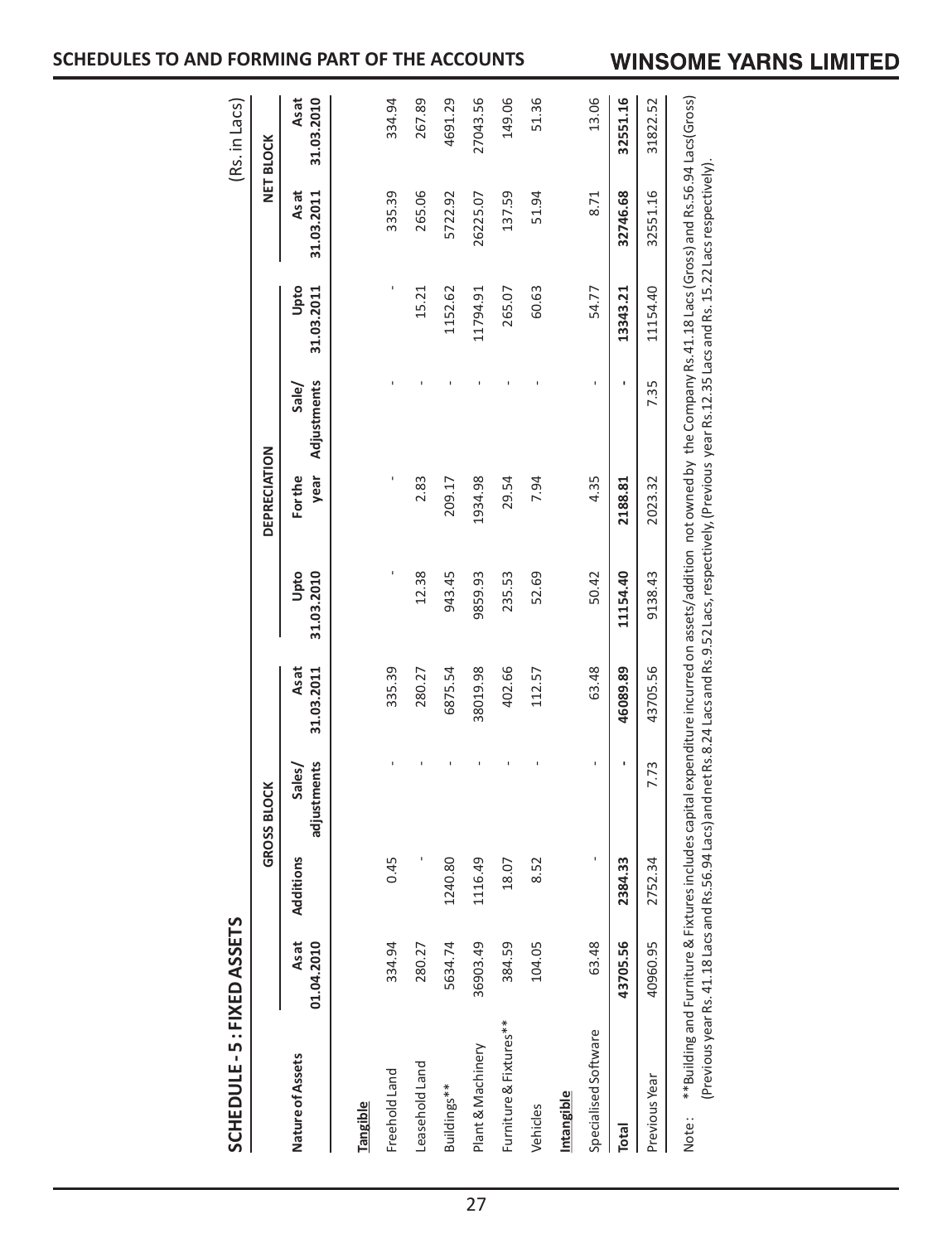## **WINSOME YARNS LIMITED**

| PARTICULARS                                                                                                                                                                                                                     | AS AT<br>31.03.2011<br>(Rs. in lacs)  | AS AT<br>31.03.2010<br>(Rs. in lacs)  |
|---------------------------------------------------------------------------------------------------------------------------------------------------------------------------------------------------------------------------------|---------------------------------------|---------------------------------------|
| <b>SCHEDULE - 6 : INVESTMENTS</b><br>Long Term Investments (other than trade) - Unquoted                                                                                                                                        |                                       |                                       |
| <b>Wholly Owned Subsidiary</b><br>101710 Equity Shares of Winsome Yarns (Cyprus) Limited of 1 Euro each<br>(Previous Year 101710 shares of 1 Euro each)                                                                         | 446.25                                | 446.25                                |
| Less: Provision for diminution in investment                                                                                                                                                                                    | 0.54                                  | 0.54                                  |
| 1800000 Preference Shares of Winsome Yarns (Cyprus) Limited of 1 Euro each<br>(Previous Year 1800000 shares)<br>Less Provision for Diminution in Investment                                                                     | 445.71<br>1071.00                     | 445.71<br>1071.00                     |
| SCHEDULE - 7 : CURRENT ASSETS, LOANS & ADVANCES<br><b>CURRENT ASSETS</b>                                                                                                                                                        | 1516.71                               | 1516.71                               |
| Inventories (As taken, valued and certified by the management)<br>Raw Materials (including material in transit Rs. 113.39 lacs, Pr. Yr. Rs. 63.26 lacs)<br>Stock in Process (At cost or net realizable value whichever is less) | 3405.50<br>4039.40                    | 2746.20<br>2236.51                    |
| Stores & Spares<br>Finished Goods (Including Goods in transit Rs.112.52 Lacs, Previous year 264.66 lacs.)<br>(At cost or net realizable value whichever is less)                                                                | 377.00<br>8555.33                     | 350.29<br>2827.89                     |
| Waste (At net realizable value)                                                                                                                                                                                                 | 78.35<br>16455.58                     | 154.56<br>8315.45                     |
| Sundry Debtors (Unsecured, considered good unless otherwise disclosed)<br>- Exceeding Six months                                                                                                                                |                                       |                                       |
| Considered good<br>Considered doubtful<br>- Other Debts                                                                                                                                                                         | 2562.56<br>381.22                     | 2179.90<br>440.17                     |
| Considered good                                                                                                                                                                                                                 | 3136.69<br>6080.47                    | 1489.37                               |
| Less: Provision for doubtful debts<br><b>Total Debtors</b>                                                                                                                                                                      | 381.22<br>5699.25                     | 4109.44<br>440.17<br>3669.27          |
| <b>Cash &amp; Bank Balances</b><br>Cash in Hand                                                                                                                                                                                 | 0.01                                  | 0.01                                  |
| <b>Bank Balances with scheduled Banks</b><br><b>On Current Accounts</b>                                                                                                                                                         | 338.23                                | 16.55                                 |
| On Escrow Accounts (Refer note No. 3B of schedule 15B)*<br>On Unpaid Dividend Account                                                                                                                                           | 5914.75<br>29.21                      | 34.59                                 |
| On Fixed Deposit Account (Lodged with Banks as Margin)                                                                                                                                                                          | 485.95<br>6768.15                     | 443.10<br>494.25                      |
| *Balance with European American Bank, AG (Non-Scheduled Bank) (Maximum Balance during the year Rs. 5914.75 Lacs (USD 13240990)<br><b>Loans &amp; Advances</b>                                                                   |                                       |                                       |
| Advances, recoverable in cash or in kind or for value to be received<br>- Considered good<br>- Considered doubtful                                                                                                              | 1726.57<br>56.25                      | 1470.45<br>56.25                      |
| Less: Provision for doubtful advance<br><b>Total Advances</b>                                                                                                                                                                   | (56.25)<br>1726.57                    | (56.25)<br>1470.45                    |
| Advance Income Tax including TDS<br>Refunds/Claims Receivable<br><b>MAT Credit Entitlement</b>                                                                                                                                  | 240.19<br>577.90<br>50.43             | 301.57<br>821.92<br>99.13             |
| Interest Subsidy Receivable (under TUFS)<br>Cenvat/VAT/Sales Tax Reimbursable<br><b>Export Incentives Receivable</b><br><b>Security Deposits</b>                                                                                | 1313.21<br>190.32<br>459.60<br>119.12 | 1291.74<br>433.83<br>869.50<br>117.27 |
| <b>SCHEDULE - 8 : CURRENT LIABILITIES &amp; PROVISIONS</b>                                                                                                                                                                      | 4677.34                               | 5405.41                               |
| <b>CURRENT LIABILITIES</b><br>Acceptances<br><b>Sundry Creditors</b>                                                                                                                                                            | 2625.05                               | 1639.40                               |
| - Due to Micro, Small and Medium Enterprises (Note no. 19 of Schedule 15B)<br>- Others<br><b>Advance from Customers</b>                                                                                                         | 2810.41<br>389.03                     | 3208.99<br>367.25                     |
| Interest Accrued but not due on Loans<br><b>Other Liabilities</b><br>Unpaid Dividend*                                                                                                                                           | 944.04<br>29.21                       | 31.22<br>686.87<br>34.59              |
| <b>PROVISIONS</b><br><b>For Retirement Benefits</b>                                                                                                                                                                             | 6797.74<br>107.45                     | 5968.32<br>106.59                     |
| For Income Tax                                                                                                                                                                                                                  | 107.45                                | 109.48<br>216.07                      |
| *shall be credited to Investor's Education and Protection Fund when due.                                                                                                                                                        | 6905.19                               | 6184.39                               |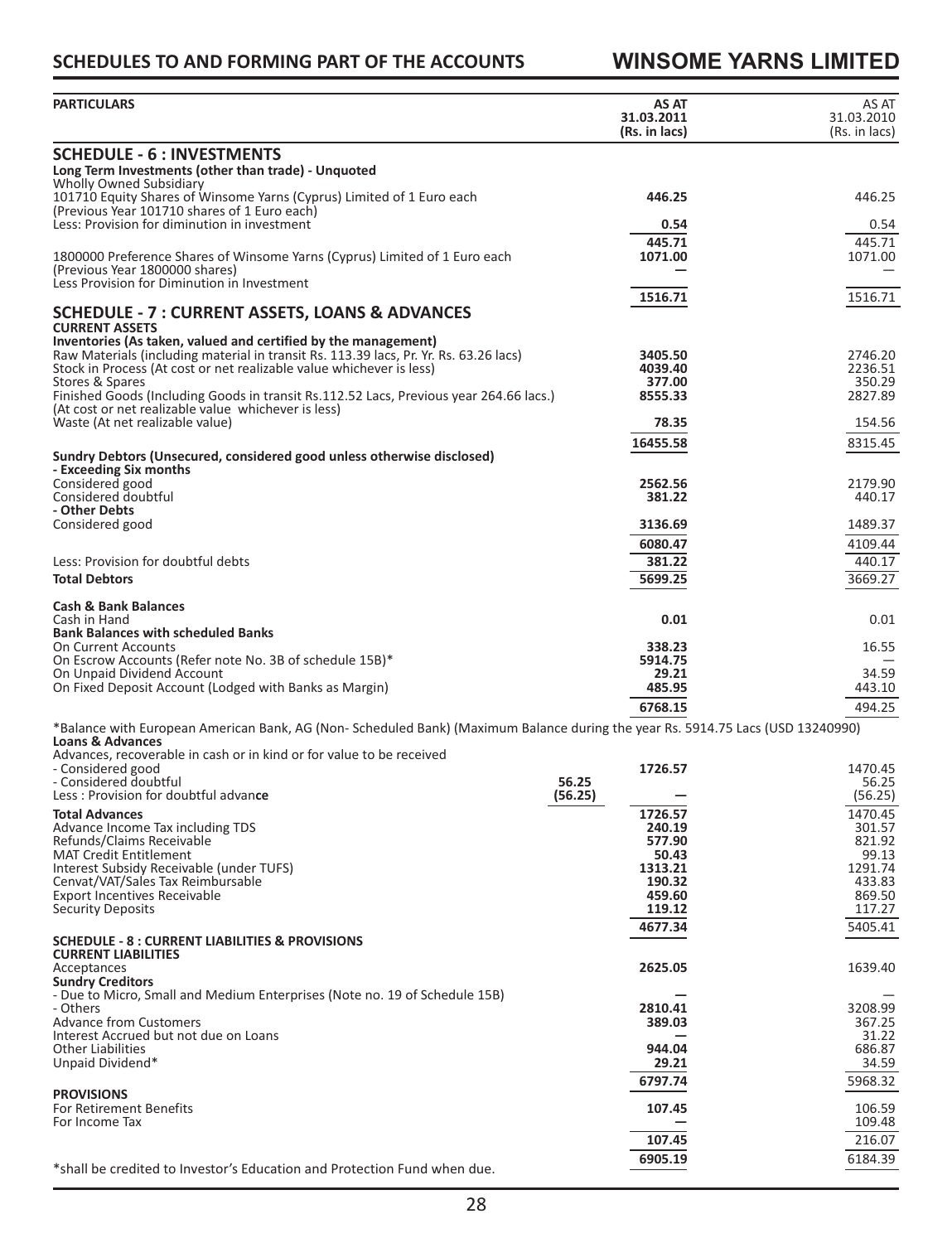## **WINSOME YARNS LIMITED**

| <b>PARTICULARS</b>                                                                 |                   | 2010-2011<br>(Rs. in lacs) |                   | 2009-2010<br>(Rs. in lacs) |
|------------------------------------------------------------------------------------|-------------------|----------------------------|-------------------|----------------------------|
| <b>SCHEDULE - 9 : SALES</b>                                                        |                   |                            |                   |                            |
| Yarns*                                                                             |                   | 29188.88                   |                   | 19555.20                   |
| Knitwear*                                                                          |                   | 1712.77                    |                   | 1204.35                    |
| <b>Waste Sales</b><br>Job Charges (TDS Rs. 0.31 Lacs, Previous Year Rs. 3.35 lacs) |                   | 2051.50<br>26.04           |                   | 1299.14<br>167.02          |
| <b>Hydro Power Generation</b>                                                      |                   | 33.37                      |                   |                            |
| *Includes duty drawback& DEPB of Rs.195.90 lacs (PY Rs.947.19 lacs.)               |                   | 33012.56                   |                   | 22225.71                   |
| SCHEDULE - 10 : INCREASE/(DECREASE) IN STOCKS                                      |                   |                            |                   |                            |
| <b>Closing Stock</b>                                                               |                   |                            |                   |                            |
| <b>Finished Goods</b><br>- Yarn                                                    |                   | 8191.28                    |                   | 2517.90                    |
| - Knitwear                                                                         |                   | 328.32                     |                   | 309.99                     |
|                                                                                    |                   | 8519.60                    |                   | 2827.89                    |
| <b>Stock in Process</b>                                                            |                   |                            |                   |                            |
| - Yarn                                                                             |                   | 3646.48                    |                   | 1830.03                    |
| - Knitwear                                                                         |                   | 392.92                     |                   | 406.48                     |
|                                                                                    |                   | 4039.40                    |                   | 2236.51                    |
| Waste                                                                              |                   | 78.35                      |                   | 154.56                     |
| Exise Duty on Closing Stock-Knitwear Finished Goods                                |                   | 35.73                      |                   |                            |
|                                                                                    |                   | 12673.08                   |                   | 5218.96                    |
| <b>Less: Opening Stock</b><br>Finished Goods (Yarn)                                |                   |                            |                   |                            |
| - Yarn                                                                             |                   | 2517.90                    |                   | 1773.09                    |
| - Knitwear                                                                         |                   | 309.99                     |                   | 49.33                      |
|                                                                                    |                   | 2827.89                    |                   | 1822.42                    |
| <b>Stock in Process</b><br>- Yarn                                                  |                   | 1830.03                    |                   | 987.96                     |
| - Knitwear                                                                         |                   | 406.48                     |                   | 368.37                     |
|                                                                                    |                   | 2236.51                    |                   | 1356.33                    |
| Waste                                                                              |                   | 154.56                     |                   | 112.09                     |
|                                                                                    |                   |                            |                   |                            |
|                                                                                    |                   | 5218.96                    |                   | 3290.84                    |
|                                                                                    |                   | 7454.12                    |                   | 1928.12                    |
| <b>SCHEDULE - 11 : RAW MATERIALS CONSUMED</b>                                      |                   |                            |                   |                            |
| <b>Opening Stock</b><br>Purchases                                                  |                   | 2746.20<br>24128.79        |                   | 915.02<br>15053.95         |
|                                                                                    |                   | 26874.99                   |                   | 15968.97                   |
| <b>Closing Stocks</b>                                                              |                   | 3405.50                    |                   | 2746.20                    |
| <b>Raw Materials Consumed</b>                                                      |                   | 23469.49                   |                   | 13222.77                   |
| <b>SCHEDULE - 12: MANUFACTURING &amp; OTHER EXPENSES</b>                           |                   |                            |                   |                            |
| <b>PAYMENT &amp; PROVISIONS OF EMPLOYEES</b>                                       |                   |                            |                   |                            |
| Salaries, Wages & Other Allowances<br>Contribution to Provident & Other Funds      | 1494.93<br>120.02 |                            | 1186.92<br>106.43 |                            |
| <b>Employees Welfare</b>                                                           | 16.75             | 1631.70                    | 10.52             | 1303.87                    |
| <b>MANUFACTURING EXPENSES</b>                                                      |                   |                            |                   |                            |
| Stores & Spares consumed                                                           | 1337.00           |                            | 849.17            |                            |
| Power & Fuel                                                                       | 3060.69           |                            | 2801.67           |                            |
| <b>Repairs to Buildings</b><br>Excise Duty Variation on closing stock              | 19.72<br>35.73    |                            | 20.12             |                            |
| Repairs to Plant & Machinery                                                       | 38.60             |                            | 15.40             |                            |
| Processing and Dyeing Charges                                                      | 846.25            |                            | 533.37            |                            |
| <b>Material Handing Charges</b>                                                    | 169.30            | 5507.29                    | 128.36            | 4348.09                    |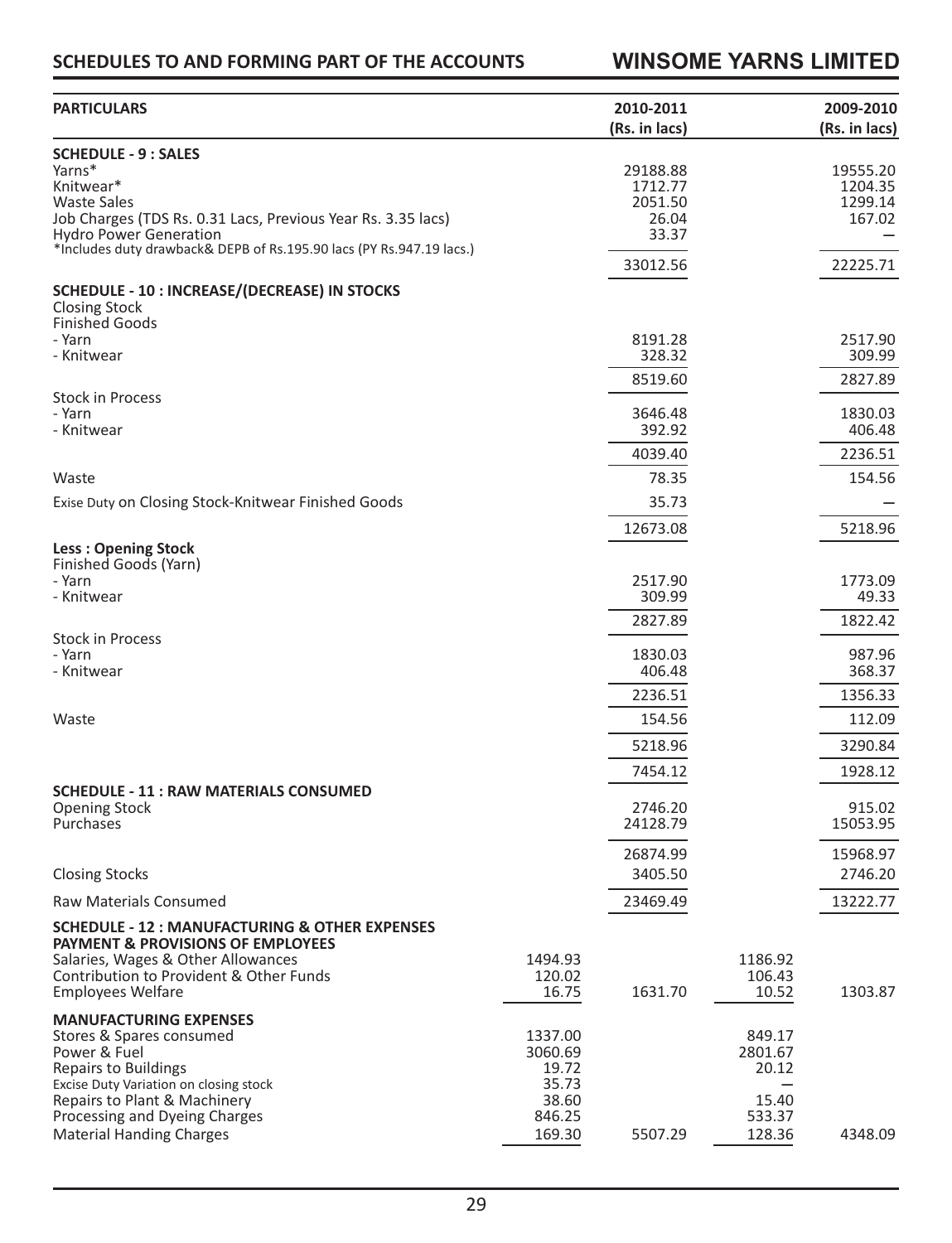## **SCHEDULES TO AND FORMING PART OF THE ACCOUNTS WINSOME YARNS LIMITED**

| <b>PARTICULARS</b>                                                      |      | 2010-2011     |      | 2009-2010     |
|-------------------------------------------------------------------------|------|---------------|------|---------------|
|                                                                         |      | (Rs. in lacs) |      | (Rs. in lacs) |
| <b>SCHEDULE - 12 : EXPENSES (continued)</b>                             |      |               |      |               |
| <b>ADMINISTRATIVE AND OTHER EXPENSES</b>                                |      |               |      |               |
| Rent, Rates & Taxes                                                     |      | 35.06         |      | 30.47         |
| <b>Printing &amp; Stationery</b>                                        |      | 6.80          |      | 5.64          |
| <b>Director Sitting Fee</b>                                             |      | 3.45          |      | 1.85          |
| Insurance                                                               |      | 55.50         |      | 45.87         |
| Repair & Maintenance                                                    |      | 46.78         |      | 24.88         |
| Travelling & Conveyance                                                 |      | 165.55        |      | 145.66        |
| Miscellaneous Expenses                                                  |      | 142.61        |      | 124.94        |
| Postage, Telegrams and Telephones                                       |      | 31.15         |      | 40.23         |
| Liability/Balances written back (Net)                                   |      |               |      | 2.95          |
| Exchange Rate Difference (Net)                                          |      |               |      | 192.51        |
| Legal & Professional Charges                                            |      | 82.58         |      | 118.01        |
| Charity & Donation                                                      |      |               |      | 0.12          |
| Prior Period Expenses (Net)                                             |      | 2.64          |      | 6.08          |
|                                                                         |      |               |      |               |
| <b>AUDITORS' REMUNERATION</b>                                           |      |               |      |               |
| <b>Audit Fees</b>                                                       | 3.20 |               | 2.65 |               |
| <b>Tax Audit Fees</b>                                                   | 0.39 |               | 0.35 |               |
| <b>Other Services</b>                                                   | 2.43 |               | 0.80 |               |
| Re-imbursement of expenses                                              | 1.31 | 7.33          | 0.76 | 4.56          |
|                                                                         |      | 579.45        |      | 743.77        |
| <b>SELLING EXPENSES</b>                                                 |      |               |      |               |
| Commission on sales                                                     |      | 521.36        |      | 307.85        |
| Freight & Handling Charges                                              |      | 840.45        |      | 700.13        |
| Advertisement & Other Selling Expenses                                  |      | 116.22        |      | 55.57         |
|                                                                         |      |               |      |               |
|                                                                         |      | 1478.03       |      | 1063.55       |
|                                                                         |      | 9196.47       |      | 7459.28       |
| <b>SCHEDULE - 13 : FINANCIAL EXPENSES</b>                               |      |               |      |               |
| Interest on Term Loans                                                  |      | 2182.93       |      | 1911.66       |
| (Net of re-reimbursement under TUFS Rs.1416.53 lacs, PY Rs.1291.74 lacs |      |               |      |               |
| Interest on Working Capital (Net)                                       |      | 1647.21       |      | 1008.90       |
| <b>Bank Charges &amp; Commission</b>                                    |      | 302.46        |      | 253.37        |
|                                                                         |      | 4132.60       |      | 3173.93       |
| <b>SCHEDULE - 14 : OTHER INCOME</b>                                     |      |               |      |               |
| Miscellaneous Income                                                    |      |               |      | 32.55         |
| Interest Received (TDS Rs.5.61 lacs , PY Rs. 7.90 lacs)                 |      | 40.84         |      | 68.20         |
| Sale of Scrap                                                           |      | 16.44         |      | 4.41          |
| Profit on sale of fixed assets                                          |      |               |      | 0.93          |
| Provision for doubtful debts/advances written back                      |      | 58.95         |      | 16.59         |
| Exchange Rate Difference (Net)                                          |      | 246.42        |      |               |
|                                                                         |      | 362.65        |      | 122.68        |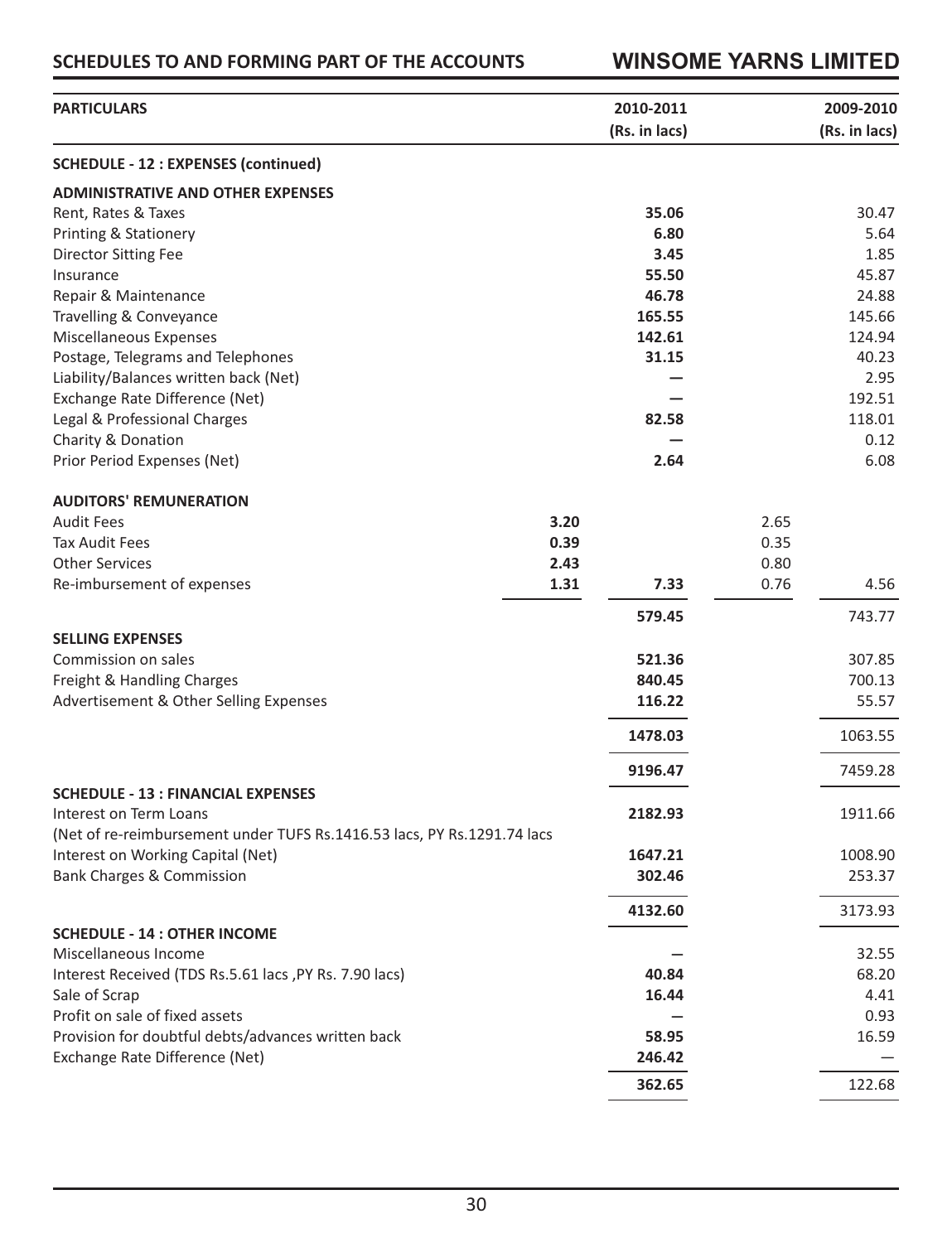## **SCHEDULE - 15**

## **ACCOUNTING POLICIES AND NOTES FORMING PART OF THE ACCOUNTS**

## **A) STATEMENT OF SIGNIFICANT ACCOUNTING POLICIES**

#### **1. Basis of Accounting**

The Financial Statements are prepared as a going-concern under historical cost convention on an accrual basis except those with significant uncertainty and in accordance with the Companies Act, 1956. Accounting policies not stated explicitly otherwise are consistent with generally accepted accounting principles and mandatory accounting standards.

#### **2. Use of Estimates**

The presentation of financial statements requires estimates and assumptions to be made that affect the reported amount of assets and liabilities on the date of the financial statements and the reported amount of revenues and expenses during the reporting period. Difference between the actual results and the estimates are recognised in the period in which the results are known/materialized.

#### **3. Revenue Recognition**

Revenue represents the net invoice value of goods and services provided to third parties after deducting discounts, volume rebates, outgoing sales taxes and duties, and are recognised usually when all significant risks and rewards of ownership of the asset sold are transferred to the customer and the commodity has been delivered to the shipping agent. Revenues from sale of material by-products are included in revenue. Interest income is recognised on an accrual basis in the income statement.

#### **4. Borrowing Cost**

Borrowing Cost attributable to the acquisition or construction of qualifying assets are capitalised as part of the cost of such assets upto the date when such assets are ready for intended use. Other borrowing costs are charged as expense in the year in which they are incurred.

#### **5. Fixed Assets**

Fixed Assets are stated at cost of acquisition inclusive of freight, duties, taxes and installation expenses less accumulated depreciation and impairment loss, if any.

## **6. Expenditure During Construction Period**

All pre-operative project expenditure (net of income accrued) incurred upto the date of commercial production is capitalized and the same are allocated to the respective assets on the completion of the construction period.

## **7. Depreciation**

(i) Depreciation has been provided on Fixed Assets on straight line method at the rates and in the manner specified in Schedule XIV to the Companies Act, 1956. In respect of additions arising on account of Insurance spares, on additions/extensions forming an integral part of existing plants and on the revised carrying amount of the assets identified as impaired on which depreciation has been provided over residual life of the respective fixed assets. (read with para (ii) below).

- (ii) Depreciation on additions/disposals is provided pro-rata with reference to the month of addition/disposal.
- (iii) Amortisation of leasehold land and buildings has been done in proportion to the period of lease.

(iv) Leasehold land, where ownership vests with the Government / local authorities are amortized over the period of lease.

(v) Capital Expenditure on assets not owned are written off over the duration of contract or ten years, whichever is lower.

#### **8. Intangible Assets**

Intangible Assets are stated at cost of acquisition less accumulated amortisation. Technical know-how is amortised over the useful life of the underlying plant.

Specialised Software is amortised over an estimated useful period of six year. Amortisation is done on straight line basis.

#### **9. Inventories**

(i) Inventories are valued at lower of cost or net realisable value except for scrap and by-products which are valued at net realisable value.

(ii)Cost of inventories of finished goods and work-in-process includes material cost, cost of conversion and other related overhead costs. (iii) Cost of inventories of raw material, work-in-process and stores & spares is determined on weighted average cost method.

## **10. Investments**

Long Term Investments are stated at cost. Provision for diminution in long term investments is made only if such decline is other than temporary. Current investments are carried at lower of cost or market price.

## **11. Foreign Currency Transactions**

(i) Transactions denominated in foreign currencies are normally recorded at the exchange rate prevailing at the time of the transaction. (ii) Monetary items denominated in foreign currencies at the year end are restated at year end rates. In case of monetary items which are covered by forward exchange contracts, the difference between the year end rate and rate on the date of the contract is recognised as exchange difference and the premium paid on forward contracts has been recognised over the life of the contract. Any income or expense on account of exchange difference either on settlement or on translation is recognised in the Profit and Loss account. (iii) Non monetary foreign currency items are carried at cost.

#### **12. Employees Benefit**

## **(i) Defined ContributionPlan:**

Employee benefits in the form of Provident Fund (with Government Authorities) are considered as defined contribution plan and the contributions are charged to the Profit and Loss Account of the year when the contributions to the respective funds are due.

## **(ii) Defined Benefit Plan:**

 Retirement benefits in the form of Gratuity & Long Term compensated leaves are considered as defined benefit obligations and are provided for on the basis of an actuarial valuation, using the projected unit credit method, as at the date of the Balance Sheet.

(iii) Other short term absences are provided based on past experience of leave availed. Actuarial gain/losses, if any, are immediately recognised in the Profit and Loss Account.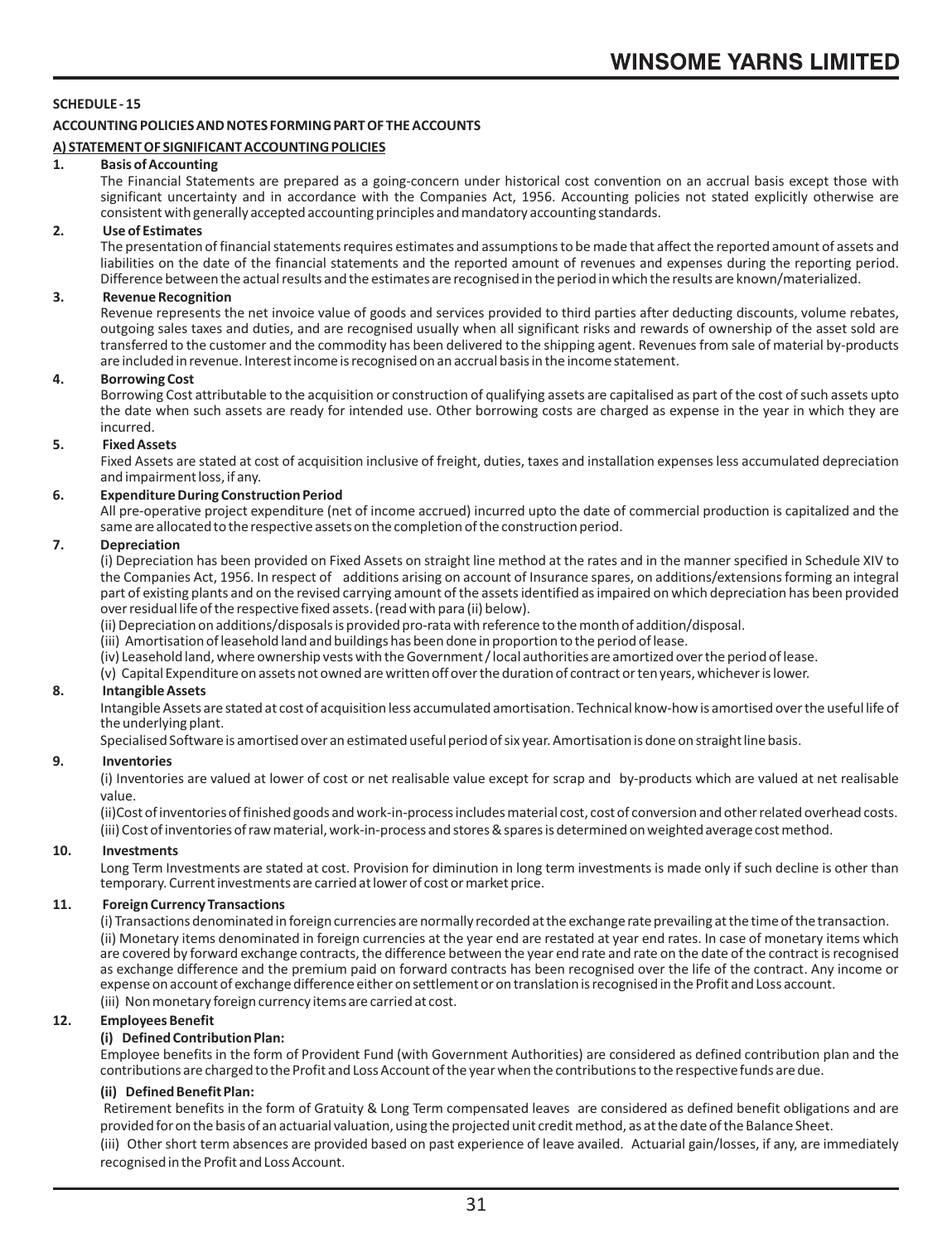**(Rs. in Lacs)**

## **13. Export Incentives**

Duty drawback / DEPB is recognised at the time of exports and the benefits in respect of advance license received by the Company against export made by it are recognised as and when goods are imported against them.

## 1**4. Government Grants**

(i) Grants relating to fixed assets are shown as deduction from the gross value of fixed assets and those of the nature of project subsidy are credited to Capital Reserves.

(ii) Other Government grants including incentives are credited to Profit and Loss Account or deducted from the related expenses.

(iii) Capital subsidy under TUFS from the Ministry of Textiles on specified processing machinery has been treated as deferred income which is recognized on systematic and rational basis in proportion of the applicable depreciation over the useful life of the respective assets and is adjusted against the depreciation to the Profit & Loss Account.

#### **15. Provision for Current and Deferred Tax**

Provision for current tax is made after taking into consideration benefits admissible under the provisions of the Income Tax Act, 1961.

Deferred tax resulting from "timing differences" between book and taxable profit is accounted for using the tax rates and laws that have been enacted or substantively enacted as on the balance sheet date. The deferred tax asset is recognised and carried forward only to the extent that there is reasonable/virtual certainty that asset will be realised in future.

## **16. Impairment of Assets**

An asset is treated as impaired when the carrying cost of assets exceeds its recoverable value. An impairment loss is charged to the Profit and Loss Account in the year in which an asset is identified as impaired. The impairment loss recognised in prior accounting periods is reversed if there has been a change in the estimate of recoverable amount.

#### **17. Provision, Contingent Liabilities and Contingent assets**

Provisions involving substantial degree of estimation in measurement are recognised when there is a present obligation as a result of past events and it is probable that there will be an outflow of resources. Contingent Liabilities are not recognised but are disclosed in the notes. Contingent Assets are neither recognised nor disclosed in the financial statements.

### **B) NOTES ON ACCOUNTS**

1. (A) Contingent Liabilities, not provided for in respect of; (As certified by the management)

|       |                                                     |           | (RS. In Lacs) |
|-------|-----------------------------------------------------|-----------|---------------|
| No.   | <b>Particulars</b>                                  | 2010-2011 | 2009-2010     |
| (i)   | Bills discounted with banks                         | 2540.32   | 2884.08       |
| (ii)  | Outstanding Letter of Credit                        | 55.91     | 418.34        |
| (iii) | Sales Tax liability in respect of matters in appeal | 25.85     | 8.05          |
| (iv)  | Excise duty show cause notices / matters in appeal  | 523.72    | 523.72        |
| (v)   | Service Tax Matters                                 | 0.62      | 0.62          |
| (vi)  | Income Tax Demand                                   | 308.23    | 308.23        |
| (vii) | Outstanding bank guarantees                         | 265.00    | 88.79         |

(viii) Customs duty saved of Rs. 5271.17 lacs (Previous Year Rs. 4151.70 lacs) for import of capital good made against EPCG license against which export obligations amounting to Rs. 22417.23 lacs (Previous Year Rs. 33213.58 lacs) is pending.

 (B) In respect of certain disallowances and additions made by the Income Tax Authorities, appeals are pending before the Appellate Authorities and adjustments, if any, will be made after the same are finally determined. Considering the past experience, management is of the view that there will not be any material impact on accounts on settlement / finalization of above.

- (C) Estimated amount of contracts remaining to be executed on Capital Account and not provided for Rs. 777.46 lacs ( Previous year Rs. 862.83 lacs) net of advances Rs. 479.70 lacs, (Previous year Rs. 460.89 lacs), as certified by management.<br>2.(A) (i) The Corporate Debt Restructuring (CDR) Empowered group (CDR-EG) in their meeting held u
- The Corporate Debt Restructuring (CDR) Empowered group (CDR- EG) in their meeting held under CDR mechanism on 17th March, 2009 have approved debt restructuring proposal of the Company which is effective from 1st January 2009 has been implemented based on the sanctioned so far received from the lenders or the agreement to the restructuring scheme and Master Restructuring Agreement (MRA) as approved on 21<sup>st</sup> July 2009. During the current year, CDR-EG in their meeting held on 25/06/2010 and 27/07/2010 has approved the rework package for the company effective from 01/04/2010.
	- (ii) As per the above, arrangement / loans is further secured by unconditional and irrevocable personal guarantees of promoters, promoters group/ associate companies and further secured/ to be secured by pledge of 51% (Fifty one percent) of paid up equity share capital (present /future) of the company or 100% of shares held/ to be held by promoters, promoters group/ associate companies , which ever is lower.
	- (iii) CDR Empowered group have also stipulated that promoters shall arrange to bring fund to meet the deficit as stipulated and fund out of investments made in overseas subsidiaries through disinvestment which is in process.
- (B) Certain covenants /conditions as stipulated in the CDR package is pending for compliance.
- 3. (A) In the EGM held on 5<sup>th</sup> February, 2010 shareholders of the Company have approved the issue of 25,10,00,000 nos. convertible warrant at Rs. 1.60 per warrant (including premium of Rs. 0.60 per warrant) on preferential allotment basis and have received aggregate amount of Rs.1004 lacs (total received Rs.1088 lacs) being applicable 25% (Re.0.40 on issue price of Rs. 1.60 per warrant, including premium of Re.0.60 per warrant) of such warrant and made the allotment of Convertible Warrant in Board of Directors meeting held on 19.02.2010 , with a conversion right of 18 months from the date of allotment of warrant. Further, during the year, warrant holder has exercised their rights of conversion of 130325000 warrants & balance amount comprising of 75% ( Rs 1.20 on the issue price of 1.60 per warrant) of such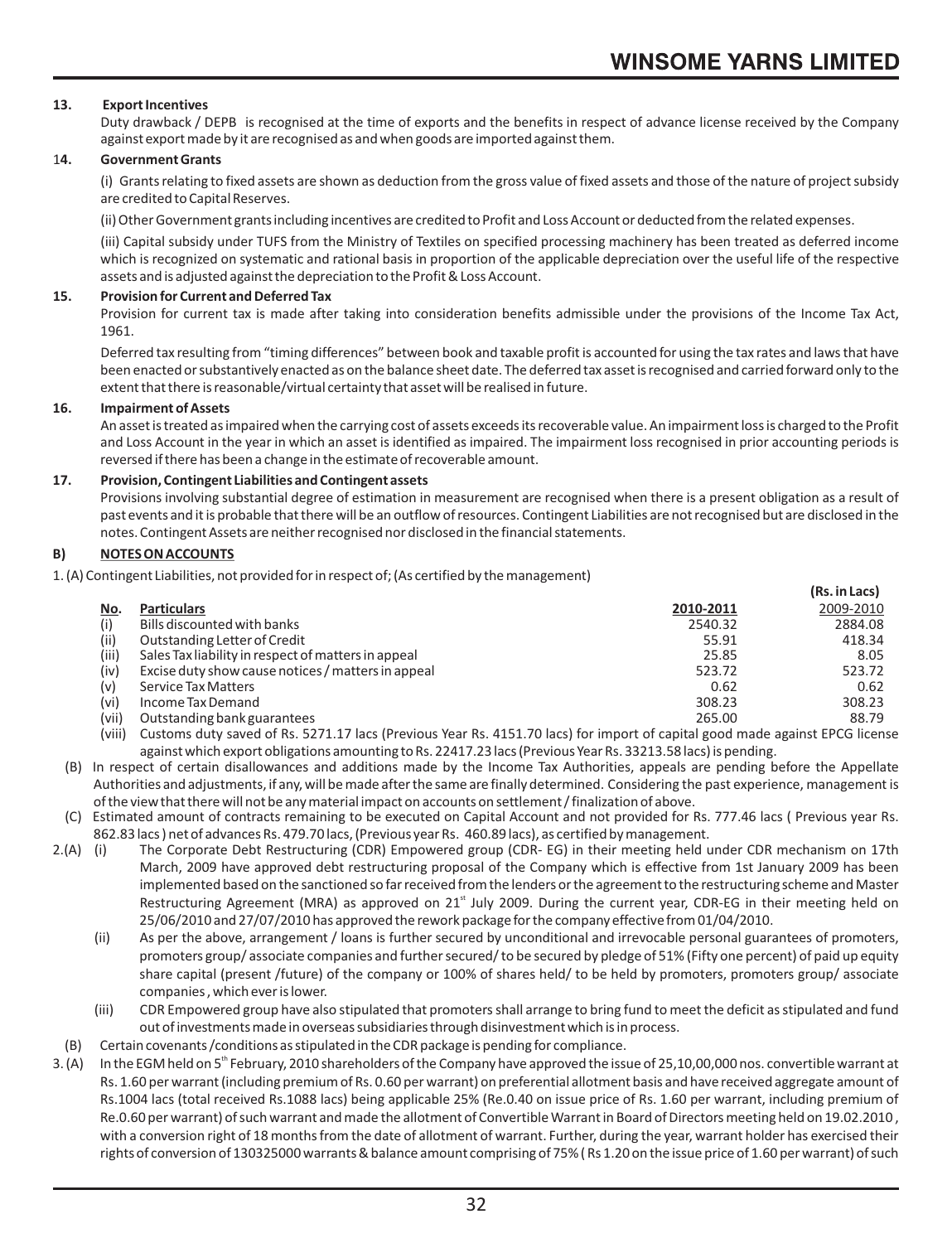warrant has been received.Accordingly, the company vide board meeting dated 30/09/2010 has allotted 130325000 number of equity shares of Re. 1 each on conversion of said warrants. Issue proceed have been utilized for the purpose as stipulated and balance amount have been parked into Working Capital.

- (B) In terms of the resolution passed in the EGM held on 28/06/2010, the company has issued Global Depository Receipts (GDRs) during the year. Pursuant to this 1994125 number of GDR of USD 6.64 each (Each GDR comprising of 100 equity shares) at a price of Rs. 2.97 per share (including premium of Rs. 1.97 per share)) has been issued and allotted on 29/03/2011 and is listed on the stock exchange of Luxembourg. Pending certain compliance, the issue proceeds of the GDRs of Rs.5914.75 lacs (including security premium of Rs.3920.62 lacs) is parked in the Bank "Escrow" Account outside India and accordingly these issue proceeds is pending to be utilized.
- 4. (A) Capital Work-In-Progress includes machinery in stock, roads, construction /capital material at site, site development expenses, plant & machinery in transit /under erection and capital advance of Rs.479.70 lacs (P.Y. Rs.460.89 lacs) and preoperative expenses as per detail given below: (Rs. in lacs)

| <b>Particulars</b>                              | <b>Current Year</b> | <b>Previous Year</b> |
|-------------------------------------------------|---------------------|----------------------|
| Pre-operative expenditure as follows:           |                     |                      |
| <b>Opening Balance</b>                          | 423.64              | 424.82               |
| - Stores & Spares                               | $\blacksquare$      | 17.69                |
| - Power & Fuel                                  | $\blacksquare$      | 9.78                 |
| - Salary, Wages & Allowances                    | 15.81               | 20.55                |
| - Other Expenses                                |                     | 7.65                 |
| - Interest on Term Loan (Net)                   | 146.98              | 393.84               |
| - Others                                        | 24.51               |                      |
| Total                                           | 610.95              | 874.33               |
| Less: Capitalised / transferred to fixed assets | 262.99              | 450.69               |
| Closing balance                                 | 347.96              | 423.64               |

 (B) During the year, The Company has commissioned 1.4MW of Hydro power project & the 2.5 MW project is in process of implementation against which expenditure incurred till 31<sup>st</sup> March 2011 have been included in CWIP.

- 5. Research and development expenditure amounting to Rs.34.48 lacs (Previous year Rs.25.42 lacs) have been debited to Profit and Loss account under the head Salaries, Wages & other Allowances.
- 6. In accordance with the Accounting Standards (AS-28) on "Impairment of Assets" issued by the Institute of Chartered Accountants of India, during the year the Company has reassessed value in use of its fixed assets and is of the view that no provision for impairment is necessary.
- 7. In view of the Company (Accounting Standard) Rules, issued by the Ministry of Corporate Affairs for treatment of gain/(loss) on account of exchange fluctuation on loan/liability for capital assets, the Company continued its policy to charge exchange difference to the Profit & Loss Account.
- 8. Managerial Remuneration to Managing Director **(Rs. in lacs)**

| Vidilagerial Neilluileration to Managhig Director          |           | (NS. III IdCS) |
|------------------------------------------------------------|-----------|----------------|
| <b>Particulars</b>                                         | 2010-2011 | 2009-2010      |
| (i) Salary                                                 | 26.88     | 22.78          |
| (ii) Contribution to Provident Fund & Family Pension Funds | 2.30      | 2.30           |
| (iii) Perquisites & Other Benefits                         | Nil       | Nil            |
| (iv) Commission                                            | Nil       | Nil            |
| <b>TOTAL</b>                                               | 29.18     | 25.08          |

Appointment and remuneration to the Managing Director has been approved by the Ministry of Corporate Affairs, Govt of India vide its letter dated 16/08/2010.

- 9**.** Step down subsidiaries (three nos) are under liquidation, namely M/s, S. C. Winsome Romania s.r.l, Romania, M/s, IMM Winsome Italia s.r.l, Italy and M/s. S.C.Textil s.r.l, Romania. The Company through it's a subsidiary have made investment of amounting to Euro 828 (Equivalent to Rs.0.54 lacs) in these subsidiaries. Necessary provisions against this and outstanding in their accounts (as debtors) have been made in the books of accounts.
- 10.(A) As per terms of the Agreement entered between Company and private equity partners /sellers, the Company is to invest through a subsidiary i.e. WYCL (Winsome Yarns (Cyprus) Ltd) in a JV Company M/s Newcocot S.P.A. amounting to Euro 4.64 millions (approx Rs 2934.33 lacs). In earlier year the Company has made investment in equity and preference share capital of its above stated subsidiary amounting to EURO 2.55 million (Equivalent to Rs.1517.25 lacs).
	- (B) Diminution in the value of investment made amounting to Rs.1516.71 lacs in subsidiary has not been considered necessary by the Company in view of strategic and long term in nature and considering the intrinsic value of the assets of the subsidiary Company.
- 11. Company does not have taxable income for the year ended as on  $31<sup>st</sup>$  March, 2011 under the Income Tax Act., 1961 and hence no provision for Income Tax/ Minimum Alternate Tax has been made.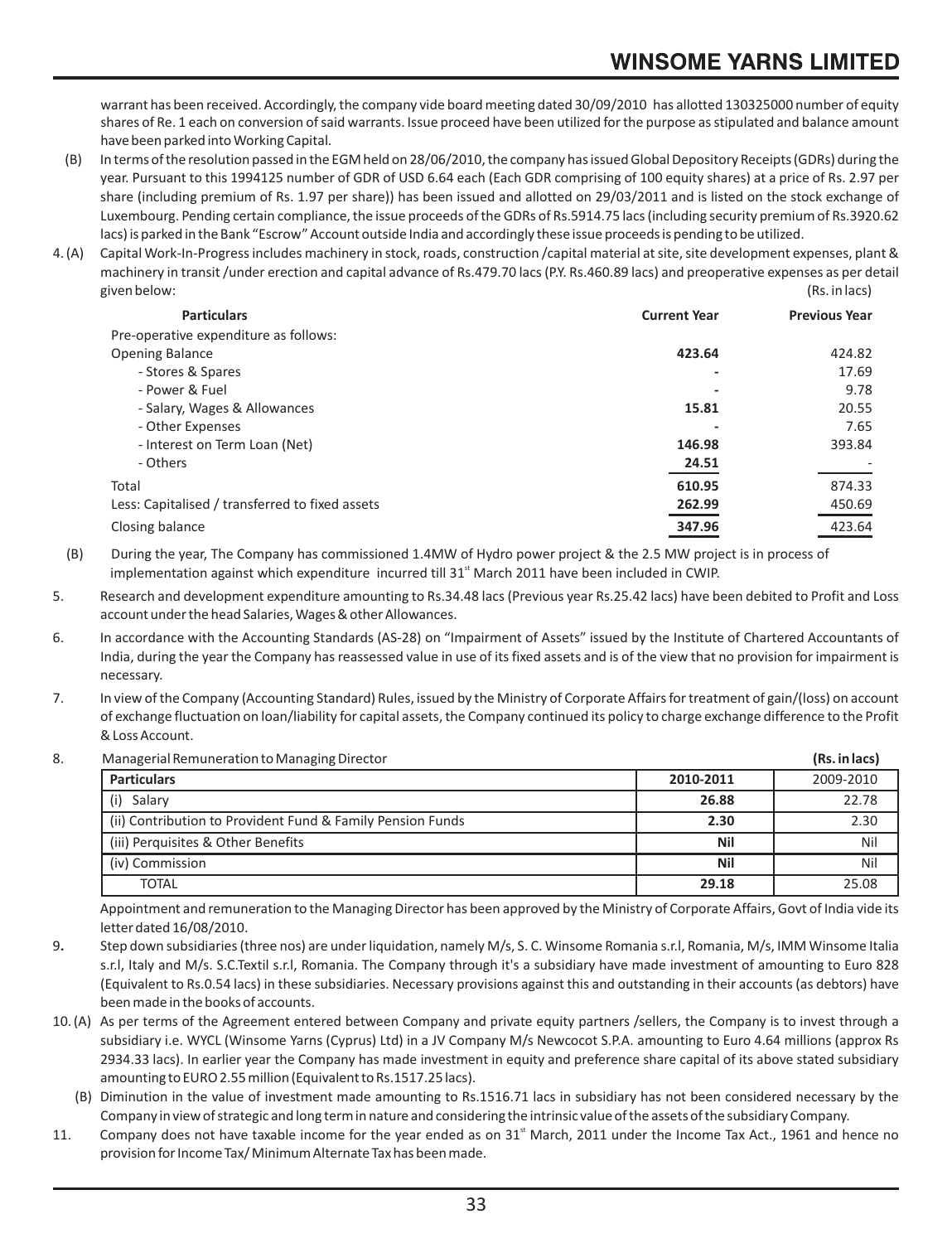- 12. During the year, the company has provided for income tax in respect of earlier years of Rs 46.13 Lacs.
- 13. Prior period adjustments (net) Rs. 2.64 lacs (P.Y. Rs. 6.08 lacs) include Legal & Professional charges Rs. 2.49 lacs (P.Y. Rs. 6.08 lacs ), and others Rs. 0.15 lacs (P.Y. Rs. Nil).
- 14. In the opinion of the Board, the Current Assets, Loans and Advances appearing in the Company's Balance Sheet as at year end would have a value on realisation in the normal course of business at least equal to the respective amounts at which they are stated in the Balance Sheet.
- 15. Since it is not possible to ascertain with reasonable certainty/ accuracy the amount of accrual in respect of certain insurance and other claims and interest on overdue bills, the same are continued to be accounted for on settlement/ acceptance basis.
- 16. The Company has initiated persuasive action for recovery of certain overdue overseas debtors of amounting to Rs. 1900.18 Lacs (P. Y. Rs 1903.39 lacs) {excluding cumulative gain on restatement of foreign currency debtors of Rs. 217.90 lacs}. In the opinion of the management these are good and fully realizable, hence no provision there against is considered necessary. However for necessary approval for the extension of time application have been filed with the appropriate authority.
- 17. Balances of certain sundry debtors, Loans & Advances (including capital advances), creditors (including Associates Co.), and other liabilities are in process of confirmation/ reconciliation. The management is of the opinion that adjustment, if any, arising out of such reconciliation would not be material.

## **18. Employees Benefits:**

## a**) Defined ContributionPlan:**

Contribution to Defined Contribution Plan, i.e contribution to provident fund amounting to Rs. 93.62 lacs ( P. Y. Rs. 83.62 lacs) has been recognized as expense for the year.

## b**) Defined Benefit Plan:**

The employee' gratuity fund is a defined benefit plan. The present value of obligation is determined based on actuarial valuation using the projected Unit Credit Method, which recognizes each period of service as giving rise to additional unit of employee benefit entitlement and measures each unit separately to build up the final obligation. The obligation for leave encashment is recognized in the same manner as gratuity. **(Rs. in Lacs)**

| <b>Particulars</b>                                                                                   |                | Gratuity<br>(Unfunded) | <b>Leave Encashment</b><br>(Unfunded) |         |
|------------------------------------------------------------------------------------------------------|----------------|------------------------|---------------------------------------|---------|
|                                                                                                      | 2011           | 2010                   | 2011                                  | 2010    |
| I. Amount to be recognized in the balance sheet                                                      |                |                        |                                       |         |
| Present Value of Obligation as at 31.3.2011                                                          | 74.42          | 71.04                  | 33.03                                 | 35.55   |
| Fair value of plan assets as at 31.3.2011                                                            | $\overline{a}$ | $\overline{a}$         | --                                    |         |
| Funded Status [surplus/(Deficit)]                                                                    | (74.42)        | (71.04)                | (33.03)                               | (35.55) |
| Net Assets/(Liability) Recognized in Balance Sheet                                                   | (74.42)        | (71.04)                | (33.03)                               | (35.55) |
| II. Expenses recognized during the period                                                            |                |                        |                                       |         |
| <b>Current Service Cost</b>                                                                          | 23.95          | 24.42                  | 19.57                                 | 16.72   |
| <b>Interest Cost</b>                                                                                 | 5.68           | 4.32                   | 2.85                                  | 2.37    |
| <b>Expected Return on Plan Assets</b>                                                                |                | $\overline{a}$         |                                       |         |
| Actuarial (gain)/ loss                                                                               | (19.33)        | (1.94)                 | (2.14)                                | 7.26    |
| Net Expenses Recognized                                                                              | 10.30          | 26.80                  | 20.27                                 | 26.35   |
| III. Reconciliation of opening and closing balance of Defined Benefit Obligation                     |                |                        |                                       |         |
| Present Value of Obligation at the beginning of the period                                           | 71.04          | 53.93                  | 35.59                                 | 29.65   |
| <b>Current Service Cost</b>                                                                          | 23.94          | 24.42                  | 19.57                                 | 16.72   |
| <b>Interest Cost</b>                                                                                 | 5.68           | 4.32                   | 2.85                                  | 2.37    |
| Actuarial (gain)/ loss on obligations                                                                | (19.33)        | (1.94)                 | (2.14)                                | 7.26    |
| <b>Benefit Paid</b>                                                                                  | (6.91)         | (9.69)                 | (22.84)                               | (20.45) |
| Present Value of Obligation as at the end of the period<br>IV. Actuarial / Demographic assumptions:- | 74.42          | 71.04                  | 33.03                                 | 35.55   |
| Indian Assure Lives Mortality Table (LIC)                                                            | 1994-96        | 1994-96                | 1994-96                               | 1994-96 |
| Discount rate (Per annum)                                                                            | 8.00%          | 8.00%                  | 8.00%                                 | 8.00%   |
| Expected Return on Plan Assets (Per annum)                                                           | 8.00%          | 8.00%                  | 8.00%                                 | 8.00%   |
| Estimated rate of increase in compensation level                                                     | 5.00%          | 5.00%                  | 5.00%                                 | 5.00%   |
| <b>Retirement Age</b>                                                                                |                | 58 Years               |                                       |         |
| Withdrawal Rate (All Ages)                                                                           |                | 10%                    |                                       |         |
| Disability                                                                                           |                | No explicit allowance  |                                       |         |
| <b>Leave Accumulation Ratio</b>                                                                      |                | $0.58$ (PY $0.58$ )    |                                       |         |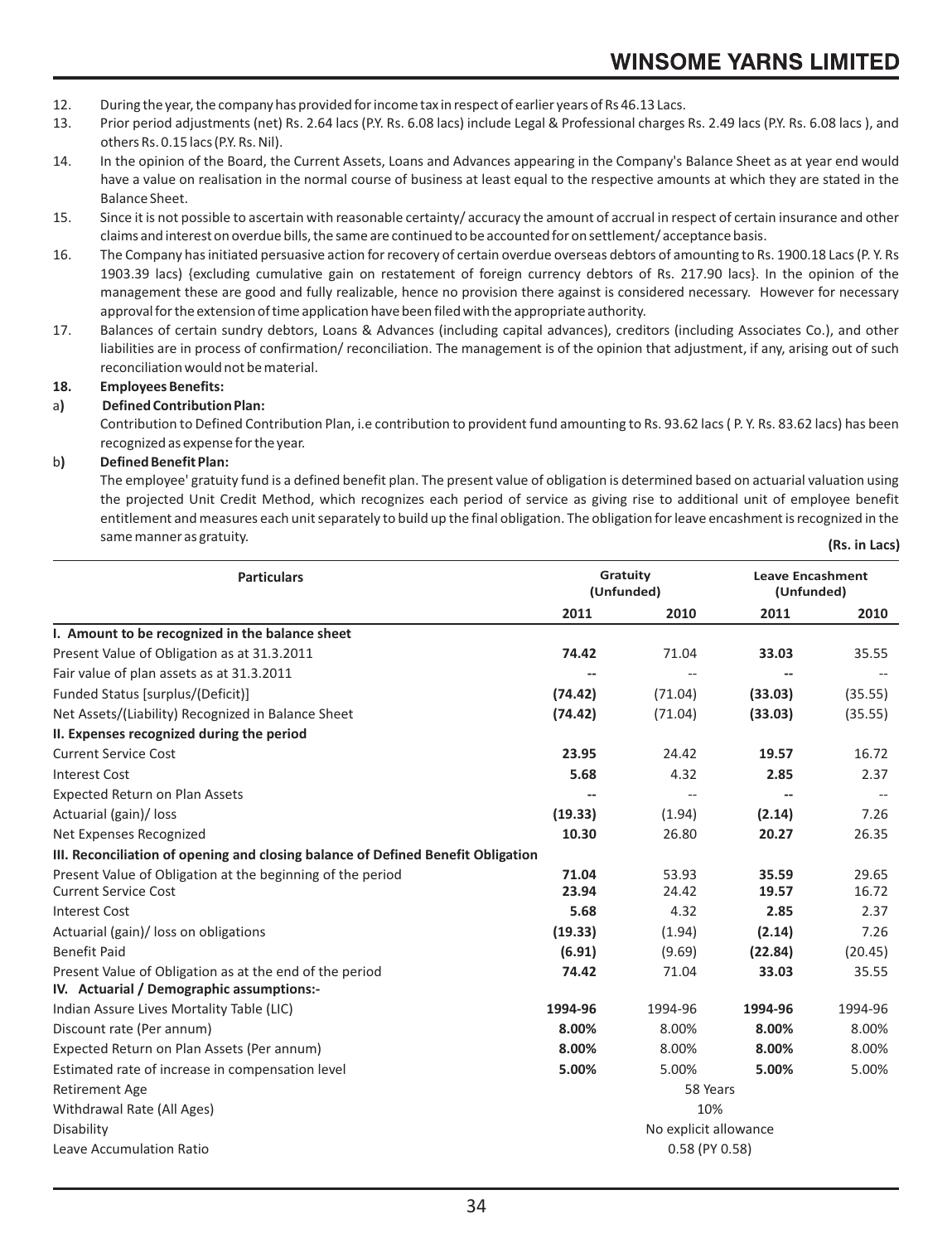- (i) The estimate of rate of escalation in salary considered in actuarial valuation, take into account inflation, seniority, promotion and other relevant factors including supply and demand in the employment market. The above information is certified by the actuary.
- (ii) The principal assumptions are the discount rate & salary growth rate. The discount rate is generally based upon the market yields available on Government bonds at the accounting date with a term that matches that of the liabilities.
- 19. The Company has not received full information from vendors regarding their status under the Micro, Small and Medium Enterprises Development Act, 2006 and hence disclosure relating to amount unpaid as at year end together with interest paid/ payable have been given based on the information so far available with the company/ identified by the company management. As required by section 22 of the abovesaid Act the following information is disclosed:

|     | Sr. No. Particulars                                                                                                                                                                                      | 2010-11<br>(Rs. in lacs) | 2009-10<br>(Rs. in lacs) |
|-----|----------------------------------------------------------------------------------------------------------------------------------------------------------------------------------------------------------|--------------------------|--------------------------|
| a   | (i) Principal amount remaining unpaid at the end of the accounting year                                                                                                                                  |                          |                          |
|     | (ii) Interest due on above                                                                                                                                                                               |                          |                          |
| b)  | The amount of interest paid by the buyer alongwith amount of payment made to the supplier beyond the appointed date.                                                                                     |                          |                          |
|     | The amount of interest accrued and remaining unpaid at the end of financial year                                                                                                                         |                          |                          |
| d l | The amount of interest due and payable for the period of delay in making payment (which have been paid but<br>beyond the due date during the year) but without adding interest specified under this act. |                          |                          |

- e) The amount of further interest due and payable in succeeding year, until such interest is fully paid. **-** -
- 20. The Company has given interest free loan/ advances in the nature of loan, to employees, in the ordinary course of its business. No loan/ advances in the
	- nature of loans have been given to employees/ others for the purpose of investment in securities of the Company.

#### 21. **Segment Reporting**

- (i) The Company is only in one line of business namely Textile (Yarn and Knitting)
- (ii) The segment revenue in geographical segments considered for disclosure is as follow:
	- (a) Revenue inside India includes sales to customers located within India.

(b) Revenue outside India includes sales to customers located outside India.

Information about geographical segments (by location of customers) **(Rs. in lacs)**

|      | 1111011118001180081 gc0graphical scgnichts (DV location of customici s) |                        | 1113. 111 1013 <i>1</i>    |                        |
|------|-------------------------------------------------------------------------|------------------------|----------------------------|------------------------|
| No.  | <b>Particulars</b>                                                      | India                  | Outside India              | Total                  |
| i)   | External Revenue-Sale                                                   | 16468.47<br>(8574.98)  | 16544.09*<br>$(13650.73*)$ | 33012.56<br>(22225.71) |
| ii)  | Carrying amount of segment assets by<br>location of assets              | 60476.00<br>(52596.59) | 10796.57<br>(4122.20)      | 71272.57<br>(56718.79) |
| iii) | Capital Expenditure                                                     | 1026.65<br>(1664.54)   | $- - -$<br>---             | 1026.65<br>(1664.54)   |

\*Includes Export Incentives of Rs. 195.90 lacs (P.Y. Rs. 947.19 lacs)

22. During the year, deferred tax in respect of timing differences has been re-assessed/ re-computed and Liability (net) amounting to Rs. 467.56 lacs for the year has been debited to Profit & Loss Account.  **(Rs. in lacs)**

|     | <b>Particulars</b>                                                                                            | 2010-2011    | (113. III 1663)<br>2009-2010 |
|-----|---------------------------------------------------------------------------------------------------------------|--------------|------------------------------|
|     | Deferred Tax Liability (DTL)                                                                                  |              |                              |
|     | Tax impact on difference between book value of depreciation<br>assets and written down value for tax purposes | 4351.42      | 4326.78                      |
|     | Deferred Tax Assets (DTA)                                                                                     |              |                              |
|     | Tax impact of unabsorbed depreciation and business losses                                                     | 4042.96      | 4457.82                      |
|     | Tax impact of expenses charged to Profit & Loss Account but<br>allowance under tax laws deferred              | 38.86        | 37.20                        |
|     | Tax impact on doubtful debts & advances                                                                       | 135.18       | 164.90                       |
|     | Deferred Tax Asset / (Liability) (Net)                                                                        | (134.42)     | 333.14                       |
| 23. | Earning per share                                                                                             |              |                              |
|     | Basis for calculation of Basic and Diluted Earning Per Share is as under:                                     |              |                              |
|     | <b>Particulars</b>                                                                                            | 2010-2011    | 2009-2010                    |
|     | Net Profit/(Loss) attributable to Equity Shareholders (Rs. in lacs)                                           | 610.90       | (1207.42)                    |
|     | Weighted average number of equity shares for Basic EPS                                                        | 32,36,39,824 | 25,66,59,790                 |
|     | Nominal Value non courturehous(De)                                                                            |              |                              |

| Nominal Value per equity share(Rs.)      |              |              |              |              |
|------------------------------------------|--------------|--------------|--------------|--------------|
| Basic EPS (Rs.)                          |              | 0.19         |              | (0.47)       |
| Weighted average number of equity shares | 32.36.39.824 |              | 25,66,59,790 |              |
| Add: Dilutive Potential Equity Share     | 18.54.58.973 | 50.90.98.797 | 23.90.68.346 | 49.57.28.136 |
| Diluted EPS (Rs.)                        |              |              |              | (0.47)       |

#### **24. Related party disclosures**

List of "Related party & Relationship disclosures" are given below: (as identified by the management)

#### **1. (a) Associate Company**

Winsome Textile Industries Limited

#### **(b) Subsidiary Company**

- (i) Winsome Yarns (Cyprus) Limited (100% Subsidiary)
- (ii) S.C. Winsome Romania s.r.l (Subsidiary of (I) above)
- (iii) I.M.M. Winsome Italia s.r.l (Subsidiary of (ii) above)
- (iv) S.C. Textil s.r.l. (Subsidiary of (iii) above)

#### **2. Key management personnel and their relatives.**

| - Shri Satish Bagrodia | Chairman                 |
|------------------------|--------------------------|
| - Shri Manish Bagrodia | <b>Managing Director</b> |
| - Shri Ashish Bagrodia | Director                 |

#### **3. Organisations where Key Management Personnel & their relative have Significant influence.**

-Star Point Financial Services (Pvt.) Ltd. -Shell Business Pvt. Ltd.

-Satyam Combines Pvt Ltd.

 **(Refer Schedule 3 & 4)**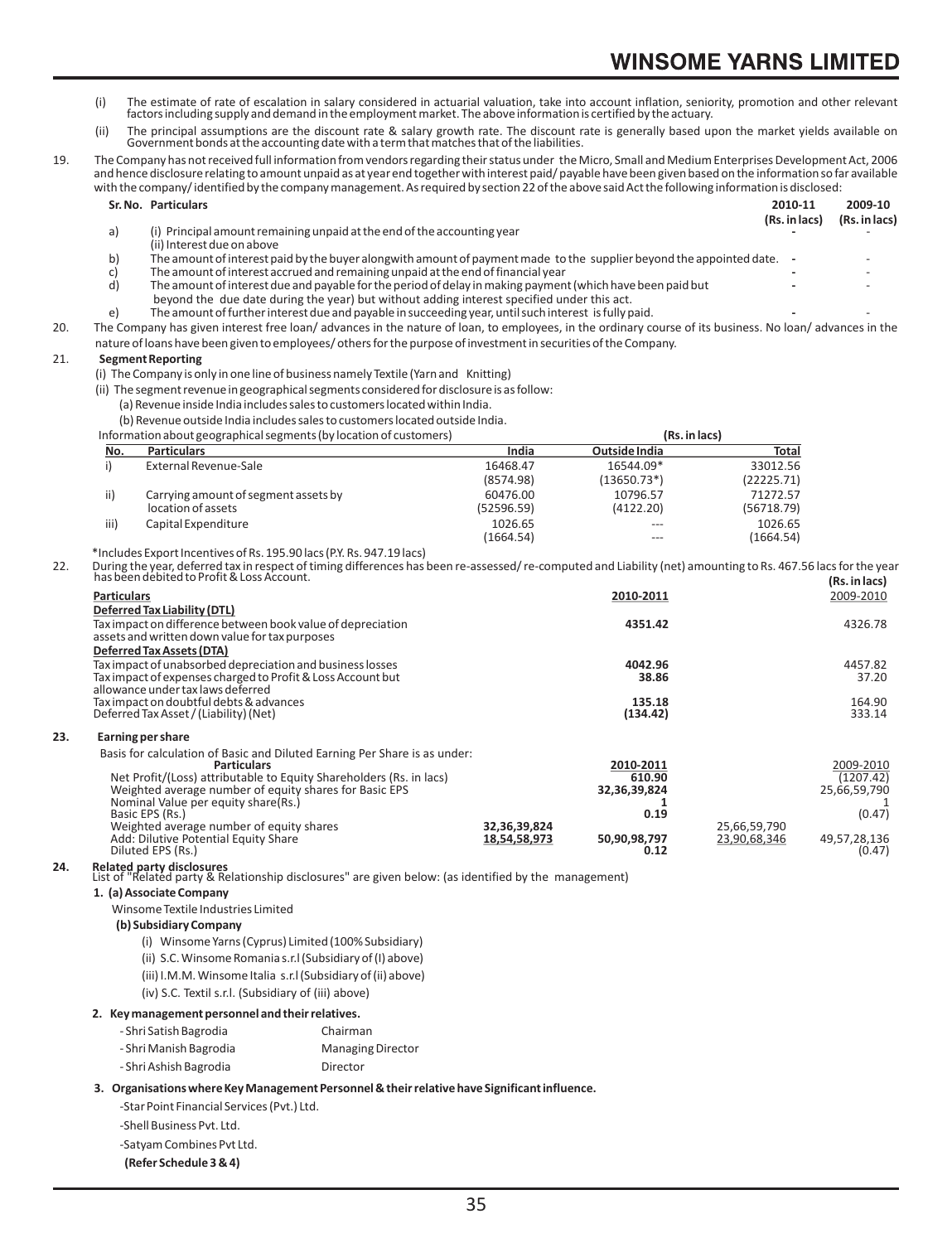**Transactions with the Related Parties during the year ended 2010-2011.**

|      |                                                                                                                  |           | (Rs. In lacs) |
|------|------------------------------------------------------------------------------------------------------------------|-----------|---------------|
|      | <b>Particulars</b>                                                                                               | 2010-2011 | 2009-2010     |
|      | Winsome Textile Industries Ltd.                                                                                  |           |               |
|      | Sale of material & goods and services                                                                            |           | 23.00         |
|      | Purchase of material & goods and services                                                                        | 232.17    | 354.49        |
|      | Expenses reimbursed to others                                                                                    | 3.35      | 0.25          |
|      | Expenses reimbursed by others                                                                                    | 12.28     | 5.01          |
|      | Balance Outstanding as at year end                                                                               |           |               |
|      | Receivable / (Payable)                                                                                           | (467.50)  | (254.26)      |
|      | Sh. Satish Bagrodia                                                                                              |           |               |
|      | <b>Directors Sitting Fee</b>                                                                                     | 0.65      | 0.35          |
|      | Sh. Manish Bagrodia                                                                                              |           |               |
|      | Remuneration                                                                                                     | 29.18     | 25.08         |
|      | Sh. Ashish Bagrodia                                                                                              |           |               |
|      | <b>Directors Sitting Fee</b>                                                                                     | 0.50      | 0.30          |
|      | Starpoint Financial Services Pvt. Ltd.                                                                           |           |               |
| Rent |                                                                                                                  | 21.31     | 19.32         |
|      | Shell Business Pvt. Ltd.                                                                                         |           |               |
|      | Application/ Allotment Money against Convertible Warrants                                                        | 1182.00   | 473.00        |
|      | S.C. Winsome Romania                                                                                             |           |               |
|      | Sale of material & goods and services                                                                            |           |               |
|      | Purchase of material & goods and services                                                                        |           |               |
|      | Balance Outstanding as at year end                                                                               |           |               |
|      | Receivable / (Payable)                                                                                           | 53.83     | 86.81         |
|      | <b>IMM Winsome Italia</b>                                                                                        |           |               |
|      | Sale of material & goods and services                                                                            |           |               |
|      | Purchase of material & goods and services                                                                        |           |               |
|      | Balance Outstanding as at year end                                                                               |           |               |
|      | Receivable / (Payable)                                                                                           | 157.85    | 171.01        |
|      | Winsome Yarns (Cyprus) Ltd.                                                                                      |           |               |
|      | Sale of material & goods and services                                                                            |           |               |
|      | Chairman and Managing Director have given guarantees to lenders against loans taken by the Company.              |           |               |
|      | Additional information pursuant to the provision of paragraph 3 and 4 of Schedule VI to the Companies Act, 1956. |           |               |
| (a)  | <b>Licensed &amp; Installed Capacity</b><br>2010-2011                                                            |           | 2009-2010     |
|      | <b>Licensed Capacity:</b>                                                                                        |           |               |
|      | Yarn Spindles                                                                                                    | 133440    | 133440        |
|      | - Rotors                                                                                                         | 1536      | 1536          |
|      | Knitwears (Nos.)                                                                                                 | 1944000   | 1944000       |
|      | <b>Installed Capacity:</b>                                                                                       |           |               |
|      | Yarn Spindles                                                                                                    | 109824    | 109824        |

## **(b) (i) Production, Turnover & Stocks (Qty in MT and Value Rs. in Lacs)**

| <b>Particulars</b> | <b>Opening Stock</b> |           | Production | Purchase |          | <b>Sales</b> |                |           | <b>Closing Stock</b> |
|--------------------|----------------------|-----------|------------|----------|----------|--------------|----------------|-----------|----------------------|
|                    | Qty                  | Value     | Qty.       | Qty.     | Value    | Qty.         | Value          | Qty.      | Value                |
| Yarn               | 1477.22              | 2517.90   | 16306.35   | 289.49   | 722.07   | 14811.14     | 29188.88*      | 3261.92   | 8191.28              |
|                    | (1202.89)            | (1773.09) | (13384.63) | (171.46) | (199.55) | (13281.76)   | $(19555.20)^*$ | (1477.22) | (2517.90)            |
| Knitwears (Pcs)    | 78997                | 309.99    | 625534     | $- - -$  | $-$      | 594355       | 1712.77**      | 110176    | 328.32               |
|                    | (16228)              | (49.33)   | (287503)   | (--)     | l--      | (224734)     | $(1204.35)$ ** | (78997)   | (309.99)             |
| Waste/Scrap        | $- -$                | 154.56    | -          | -        | -        | -            | 2051.50        |           | 78.35                |
|                    | (--)                 | (112.09)  | (--)       | (--)     | -        | (--)         | (1299.14)      | (--)      | (154.56)             |

Knitwears (Nos.) **1160000** 1160000

\* Includes export incentives amounting Rs. 114.18 lacs (P.Y. Rs. 881.80 lacs) \*\* Includes export incentives amounting Rs. 81.72 lacs (P.Y. Rs. 65.39 lacs )

Note: Figures in brackets represents figures for the previous years.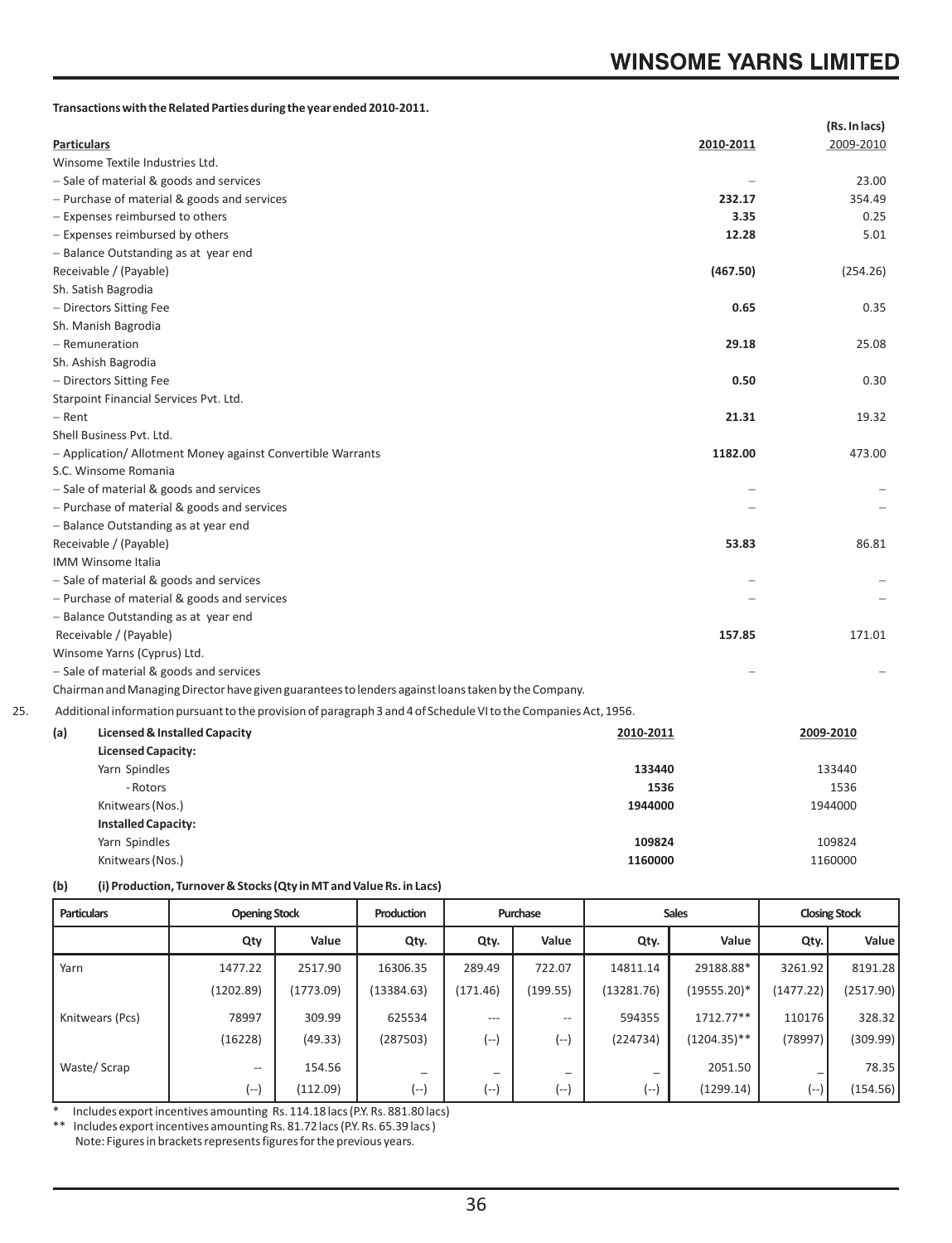## **WINSOME YARNS LIMITED**

| (ii) Raw Material Consumed      |          | Rs. in Lacs       |          |                   |
|---------------------------------|----------|-------------------|----------|-------------------|
| <b>Particulars</b><br>2010-2011 |          |                   |          | 2009-2010         |
|                                 | Qty(MT)  | Value(Rs.in lacs) | Qty(MT)  | Value(Rs.in lacs) |
| Viscose                         | 587.28   | 671.35            | 393.51   | 543.17            |
| Cotton                          | 22130.88 | 22104.58          | 17766.82 | 12118.10          |
| Yarn                            | 209.57   | 693.56            | 490.44   | 561.50            |
| <b>Total</b>                    | 22907.05 | 23469.49          | 18650.77 | 13222.77          |

## **(iii) Total Value of Raw Materials and Stores & Spares consumed Rs. in Lacs**

| <b>Particulars</b> | <b>Raw Material</b> |        |          | <b>Stores &amp; Spares</b> |         |        |         |        |
|--------------------|---------------------|--------|----------|----------------------------|---------|--------|---------|--------|
|                    | 2010-11             | %      | 2009-10  | %                          | 2010-11 | %      | 2009-10 | %      |
| Imported           | 33.56               | 0.14   | 163.60   | 1.24                       | 216.98  | 16.23  | 118.08  | 13.91  |
| Indigenous         | 23435.93            | 99.85  | 13059.17 | 98.76                      | 1120.02 | 83.77  | 731.09  | 86.09  |
| Total              | 23469.49            | 100.00 | 13222.77 | 100.00                     | 1337.00 | 100.00 | 849.17  | 100.00 |

Profit or loss on sale of stores/raw materials remains adjusted in their respective consumption accounts.

**(iv)** Consumption value of raw materials and stores & Spares is derived as net of opening stock plus purchases less closing stock.

|     |                                                    |                             | (Rs in lacs)    |
|-----|----------------------------------------------------|-----------------------------|-----------------|
|     |                                                    | 31 <sup>st</sup> March 2011 | 31st March 2010 |
| (c) | <b>CIF Value of Imports:</b>                       |                             |                 |
|     | Plant & Machinery                                  | 95.50                       | 600.11          |
|     | Spare Parts & Components                           | 17.45                       | 143.05          |
|     | Raw Material                                       | 17.44                       | 245.84          |
|     | (d) Earnings in Foreign Exchange                   |                             |                 |
|     | Exports of goods on FOB basis                      |                             |                 |
|     | (excluding export through export houses)           | 15494.01                    | 12123.52        |
|     | (e) Expenditure in Foreign currency: (Cash basis)  |                             |                 |
|     | Foreign Traveling                                  | 14.48                       | 8.52            |
|     | Commission on sales                                | 48.32                       | 55.12           |
|     | <b>Consultancy Fees</b>                            | 28.77                       | 11.47           |
|     | Others (GDR issue Expenditure)                     | 56.66                       |                 |
| 26. | Remittance in foreign currency on Dividend Account |                             |                 |
|     | Number of non-resident shareholders                | N.A.                        | N.A.            |
|     | Number of shares held by non-resident shareholders | N.A.                        | N.A.            |
|     | Net Amount of Dividend remitted (Amount in Rs.)    | Nil                         | Nil             |
|     | Year to which dividend relates                     | N.A.                        | N.A.            |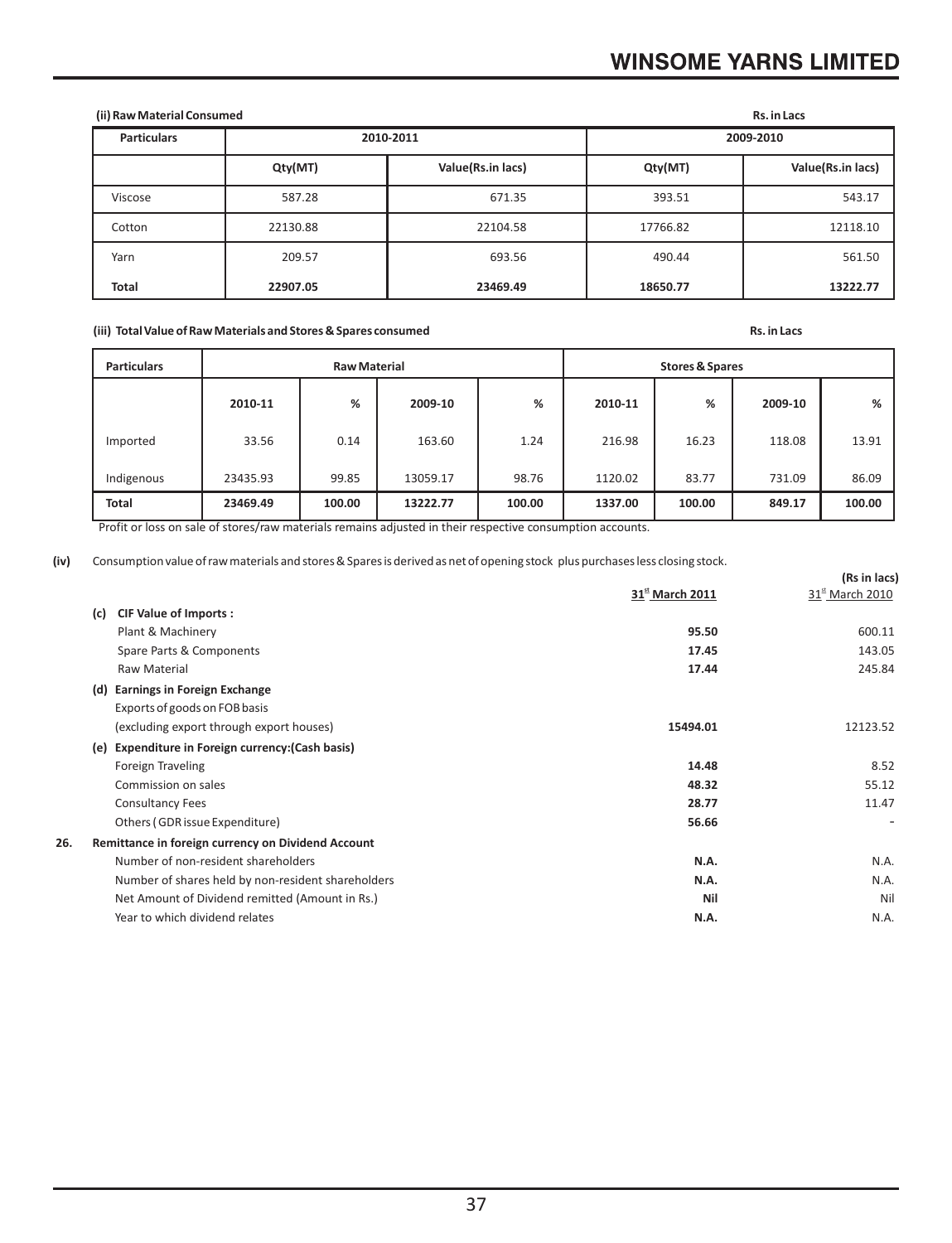## **WINSOME YARNS LIMITED**

27.(a) The Foreign Currency Exposure that are not hedged by a derivative instrument or otherwise are as follows (as certified by the management):

| <b>Particulars</b>                     | <b>Document</b><br>Currency | <b>Amount in Document</b><br>Currency |            | Amount (Rs. in lacs) |            |
|----------------------------------------|-----------------------------|---------------------------------------|------------|----------------------|------------|
|                                        |                             | 31.3.2011                             | 31.3.2010  | 31.3.2011            | 31.3.2010  |
| <b>Sundry Debtors</b>                  | <b>USD</b>                  | 2703317.91                            | 943456.33  | 1205.41              | 302.05     |
|                                        | Euro                        | 3325354.03                            | 3461848.00 | 2108.93              | 2015.93    |
|                                        | GBP                         | Nil                                   | 25995.12   | Nil                  | 17.68      |
|                                        | <b>CHF</b>                  | Nil                                   | 58928.54   | Nil                  | 24.99      |
| Advance from customers                 | GBP                         | 31886.32                              | Nil        | 22.85                | Nil        |
| <b>Sundry Creditors</b>                | <b>HKD</b>                  | 34660.11                              | 34660.11   | 1.98                 | 20.03      |
|                                        | Euro                        | Nil                                   | 41508.74   | Nil                  | 25.13      |
|                                        | <b>JPY</b>                  | Nil                                   | 674696.00  | Nil                  | 3.24       |
|                                        | <b>USD</b>                  | 57417.78                              | 7335.01    | 22.09                | 3.29       |
| Advances to suppliers                  | Euro                        | 33660.74                              | Nil        | 21.74                | Nil        |
|                                        | CHF                         | 22298.35                              | Nil        | 10.87                | Nil        |
|                                        | GBP                         | 2298.63                               | Nil        | 1.64                 | Nil        |
| <b>Investment in Preference Shares</b> | Euro                        | 1800000                               | 1800000    | 1071.00              | 1071.00    |
| Foreign Commission payable             | <b>USD</b>                  | 217804.61                             | 152143.92  | 97.14                | 68.31      |
| Loans - PCFC                           | <b>USD</b>                  | Nil                                   | 843856.13  | Nil                  | 378.89     |
| Balance with Banks (Escrow Account)    | <b>USD</b>                  | 132.41                                | <b>NIL</b> | 5914.75              | <b>NIL</b> |

(b) Forward contract Nil (PY Rs. 2372.36 lacs, USD 50.65 lacs ) taken to hedge the foreign currency receivables are outstanding as at 31/03/11.

28. Figures for the previous year have been re-grouped/recast wherever considered necessary to make them comparable with those of current year.

29. Schedule 1 to 15 form an integral part of the Balance Sheet and Profit & Loss Account.

As per our report of even date

**For LODHA & CO.** 

Chartered Accountants FRN : 301051E

M. No. 85155 Chairman Chairman Chairman Chairman Chairman Chairman Chairman Chairman Chairman Chairman Chairman

**N. K. Lodha For and on behalf of the Board**

Partner Satish Bagrodia and Satish Bagrodia and Satish Bagrodia and Satish Bagrodia and Satish Bagrodia and Satish Bagrodia

Manish Bagrodia Managing Director

Place: Chandigarh **Agament Chandigarh** Ajay Pareek Agament Ajay Pareek **K. V. Singhal** 

Date : 12<sup>th</sup> May, 2011 **GM(Accounts)** GM(Accounts) GM(Legal) & Company Secretary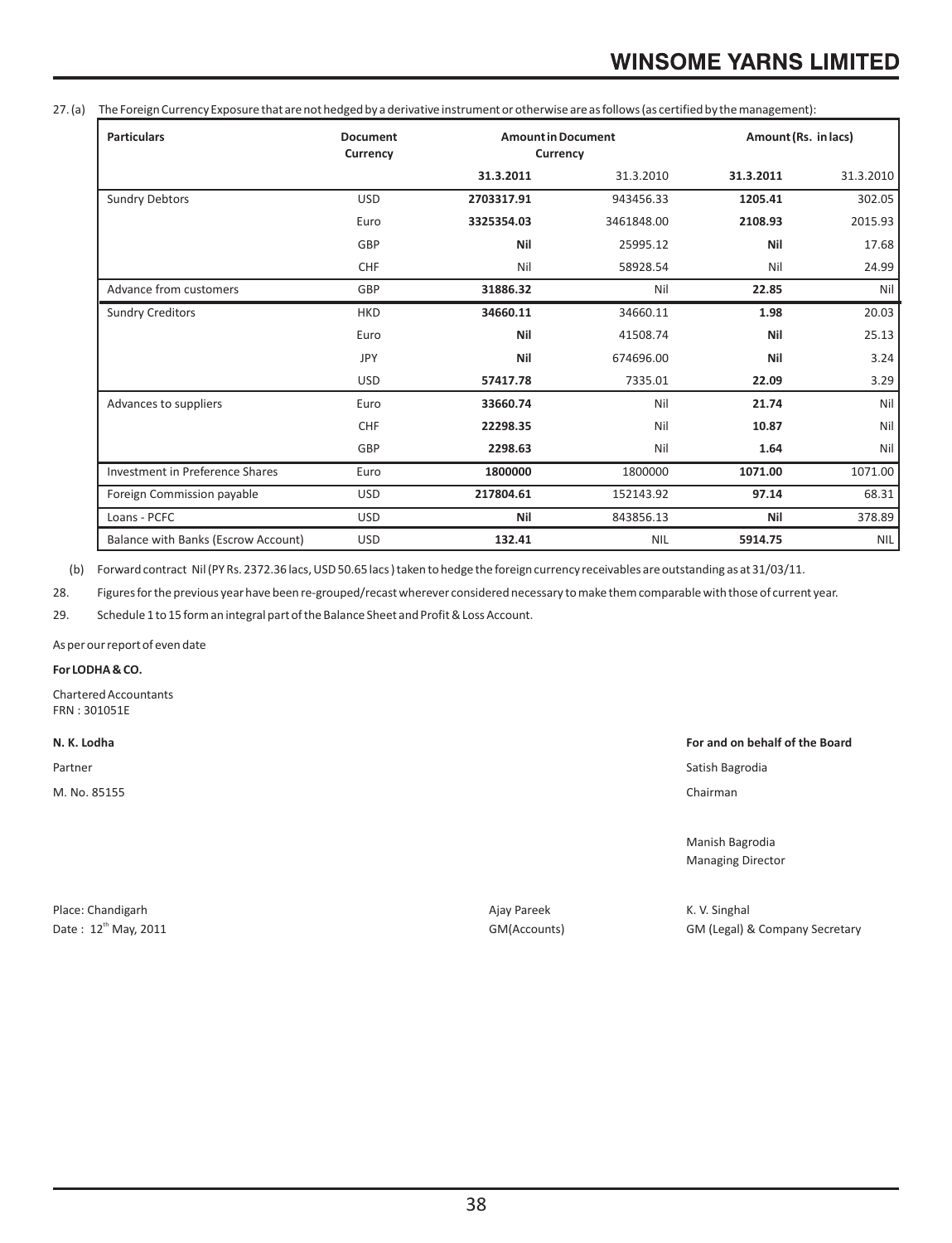## **Companies Act, 1956. I. Registration Details** Registration No. (CIN) L17115CH1990PLC010566 State Code Balance Sheet Date 31-03-2011 53 **II. Capital Raised during the year** (Amount Rs. in thousands) Public Issue **Rights** Issue 199412 Nil Bonus Issue **Private Placement** Nil 130325 **III.** Position of Mobilization and Deployment of Funds (Amount Rs. in thousands) Total Liabilities Total Assets 7127257 7127257 **Sources of Funds** Paid-up Capital **Reserve & Surplus** Reserve & Surplus 586397 674853 Secured Loans **Secured Loans** Unsecured Loans 5004597 79808 Forfeited share account **Deferred Tax Liability** 1161 13442 Advance against Application Money of Convertible Warrants 76480 **Application of Funds** Net Fixed Assets **Investments** 3615554 151671 Net Current Assets **Misc.** Expenditure 2669513 -- Accumulated Losses -- **IV. Performance of Company** (Amount Rs. in thousands) Turnover including other income Turnover including other income 4082480 3970021 Profit/(Loss) Before Tax Profit/(Loss) After Tax 112459 61090 Earning per share (Rs.) Dividend Rate (%) 0.19 Nil **V. Generic Names of Principal Products of Company (as per monetary terms) Item Code No. Product Description**<br>520500 **COTTON YARN CONT** 520500 COTTON YARN CONTAINING 85% OR MORE OF COTTON 520600 COTTON YARN CONTAINING LESS THAN 85% COTTON 6101 APPAREL, KNITTED OR CROCHETED **For and on behalf of the Board** Satish Bagrodia Chairman Manish Bagrodia Managing Director

**30. Balance Sheet abstract and Company's General Business profile information pursuant to Part IV of Schedule VI of the** 

Place: Chandigarh **Agamu Agamu Ajay Pareek** Ajay Pareek **Agamu Agamu Ajay Pareek Agamu Ajay Pareek** K. V. Singhal C<br>Pare : 12<sup>th</sup> May, 2011 **Agamu Agamu Agamu Agamu Agamu Agamu Agamu Agamu Agamu Agamu Agamu Agamu Agamu Aga**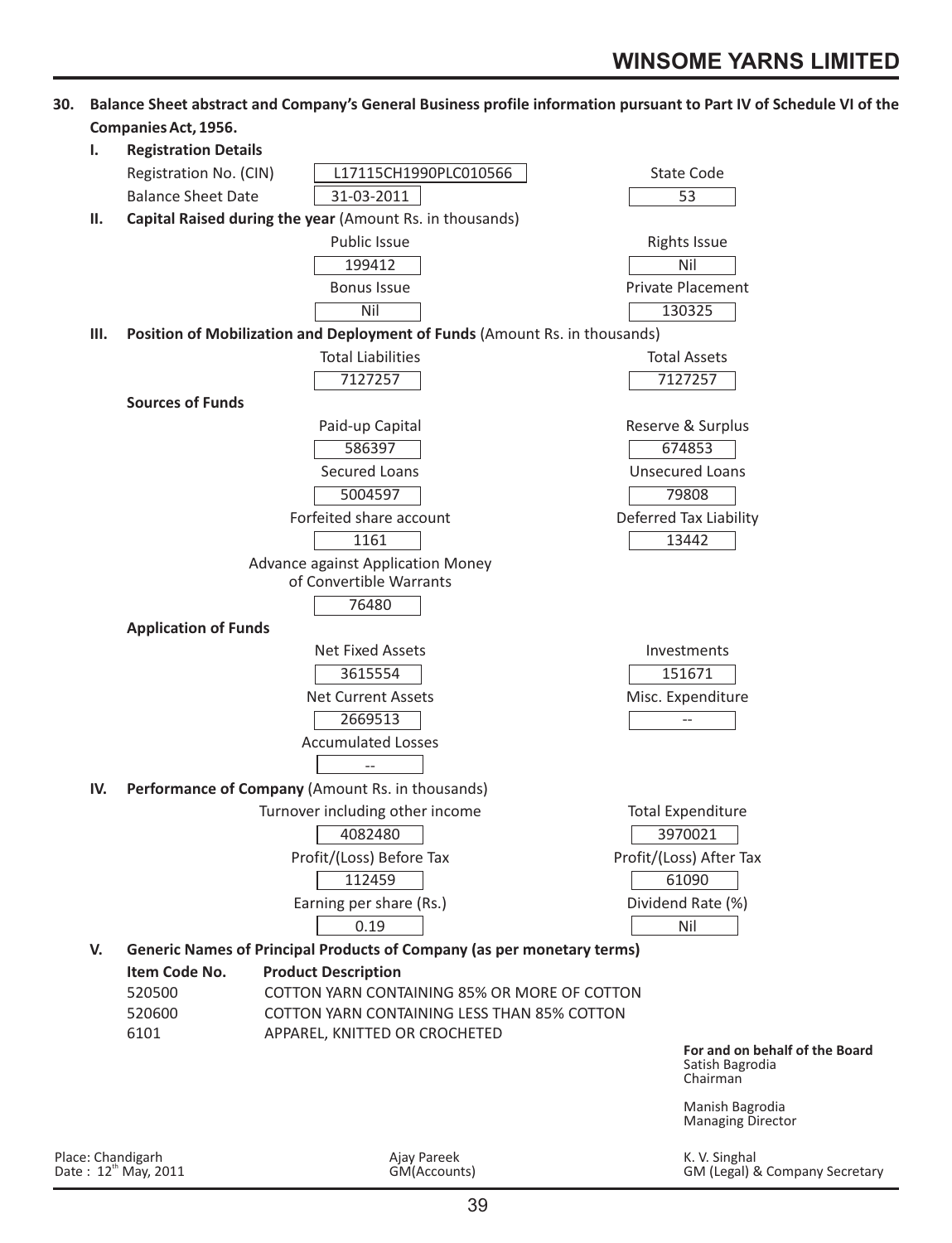## **SECTION 212**

## **Statement pursuance to Section 212 of the Companies Act, 1956 relating to subsidiary company**

|                                                                              | Number of Shares in the<br>Subsidiary Company held by<br>Winsome Yarns Limited at the<br>financial year ending date |                                                       | The net aggregate of profit/(losses) of the Subsidiary Companies so far as<br>they concern the members of Winsome Yarns Limited |                                                                                                                                                                             |                                                                                          |                                                                                          |  |
|------------------------------------------------------------------------------|---------------------------------------------------------------------------------------------------------------------|-------------------------------------------------------|---------------------------------------------------------------------------------------------------------------------------------|-----------------------------------------------------------------------------------------------------------------------------------------------------------------------------|------------------------------------------------------------------------------------------|------------------------------------------------------------------------------------------|--|
|                                                                              |                                                                                                                     |                                                       |                                                                                                                                 | For Current Financial Year                                                                                                                                                  |                                                                                          | For Previous Financial Year                                                              |  |
| Name of the Subsidiary Companies                                             | Equity<br>(Nos.)                                                                                                    | Extent of<br>holding<br>$(% \mathcal{L}_{0})$ (% age) | accounts of<br><b>Winsome Yarns</b><br>Limited for the<br>year ended 31st<br>March, 2011                                        | Dealt with in the Not dealt with in the Dealt with in the Not dealt with in the<br>accounts of<br><b>Winsome Yarns</b><br>Limited for the<br>year ended 31st<br>March, 2011 | accounts of<br><b>Winsome Yarns</b><br>Limited for the<br>year ended 31st<br>March, 2010 | accounts of<br><b>Winsome Yarns</b><br>Limited for the<br>year ended 31st<br>March, 2010 |  |
|                                                                              |                                                                                                                     |                                                       | Rupees in Lacs                                                                                                                  | Rupees in Lacs                                                                                                                                                              | Rupees in Lacs                                                                           | Rupees in Lacs                                                                           |  |
| Winsome Yarns (Cyprus) Limited<br>(Subsidiary of Winsome Yarns Limited)      | 101000                                                                                                              | 100%                                                  |                                                                                                                                 | (6.60)                                                                                                                                                                      |                                                                                          | (10.04)                                                                                  |  |
| S.C. Winsome Romania S.r.l.<br>Subsidiary of Winsome Yarns (Cyprus) Limited) | 90                                                                                                                  | 90%                                                   | The accounts have not been considered for consolidation, since company is<br>under liquidation                                  |                                                                                                                                                                             |                                                                                          |                                                                                          |  |
| I.M.M. Winsome Italia S.r.l.<br>(Subsidiary of S. C. Winsome Romania S.r.l.) | 2705                                                                                                                | 90%                                                   | The accounts have not been considered for consolidation, since company is<br>under liquidation                                  |                                                                                                                                                                             |                                                                                          |                                                                                          |  |
| S.C. Textil S.r.I.<br>(Subsidiary of IMM Winsome Italia, S. r. l.)           | 321772                                                                                                              | 90%                                                   | under liquidation                                                                                                               | The accounts have not been considered for consolidation, since company is                                                                                                   |                                                                                          |                                                                                          |  |

## **Note:**

The financial year of Winsome Yarns (Cyprus) Limited is 1st April, 2010 to 31st March, 2011 and other three subsidiary companies are 1st January, 2010 to 31st December, 2010.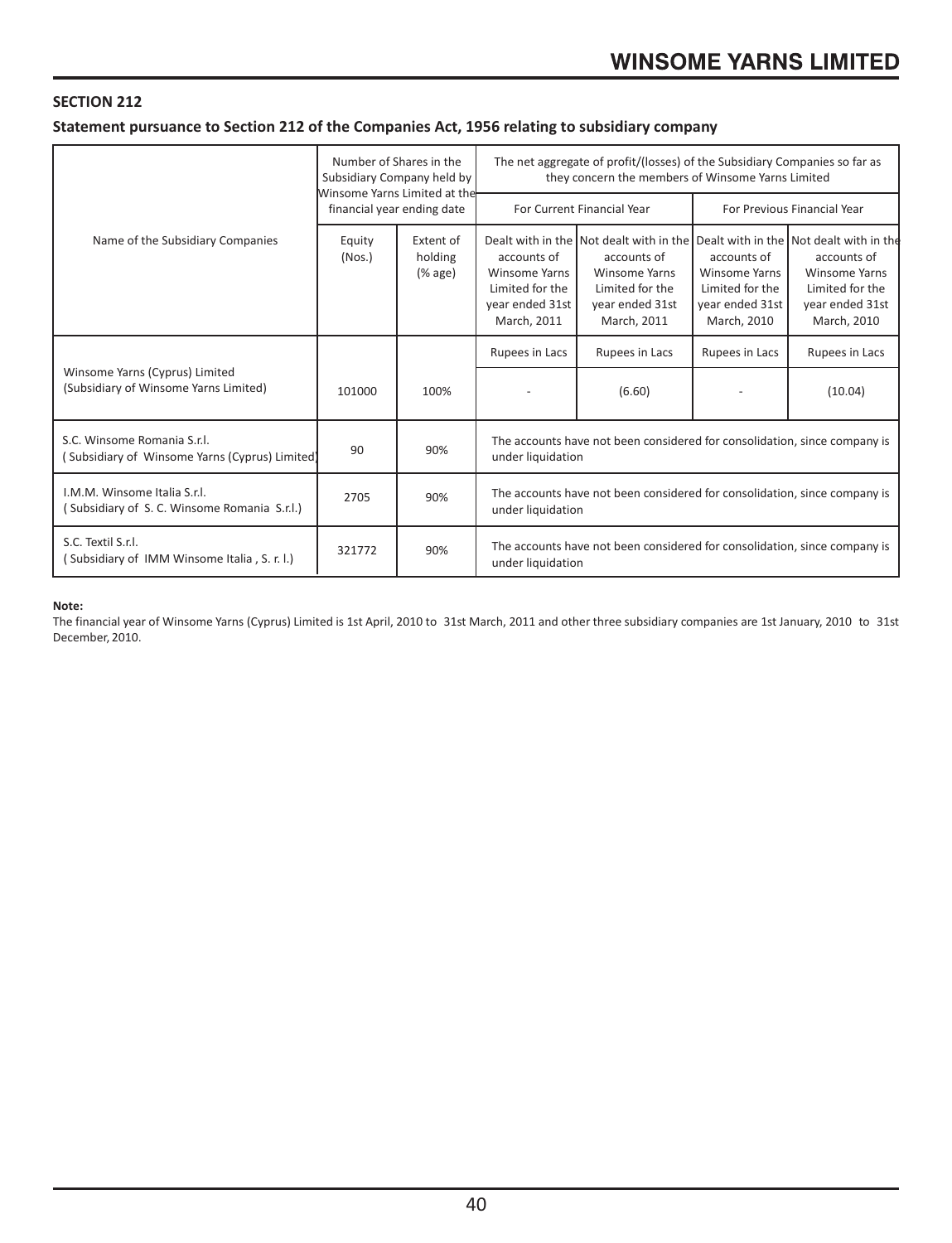## **AUDITORS' REPORT ON THE CONSOLIDATED FINANCIAL STATEMENTS**

## **To the Board of Directors of Winsome Yarns Limited on the Consolidated Financial Statements of Winsome Yarns Limited and its subsidiary.**

- 1. We have examined the attached consolidated Balance Sheet of Winsome Yarns Limited and its subsidiary as at 31st March 201*1*, and the consolidated Profit and Loss Account and also the consolidated Cash Flow Statement for the year then ended.
- 2. These financial statements are the responsibility of Winsome Yarns Limited's management. Our responsibility is to express an opinion on these financial statements based on our audit. We conducted our audit in accordance with generally accepted auditing standards in India. These standards require that we plan and perform the audit to obtain reasonable assurance about whether the financial statements are prepared, in all material respects, in accordance with an identified financial reporting framework and are free of material misstatements. An audit includes examining, on a test basis, evidence supporting the amounts and disclosures in the financial statements. An audit also includes assessing the accounting principles used and significant estimates made by management as well as, evaluating the overall financial statement presentation. We believe that our audit provides a reasonable basis for our opinion.
- 3. We did not audit the financial statements of the foreign subsidiary namely Winsome Yarns (Cyprus) Limited whose financial statement reflects total assets of Rs. 1918.82 lacs as at 31st March 2011 and total revenues of Rs. Nil for the year then ended. The separate financial statements of above said subsidiary have been audited by other auditors, as per applicable GAAP in their Country, whose report has been furnished to us by the management and our opinion, insofar as it relates to the amounts included in respect of the subsidiary, is based solely on the report of the other auditors.
- 4. *Attention is invited to;*
	- *(i) Note no.4 of schedule 15 regarding non provision for shortfall in recovery (amount unascertained) against overdue overseas debtor aggregating to Rs.1900.18 lacs and cumulative gain recognised on restatement of said debtors of Rs. 217.90 lacs as stated in the said note for which persuasive action for recovery has been initiated, in the opinion of the management these debts are good and recoverable and our inability to comment thereon.*
	- *(ii) Note no.6 (c) of Schedule 15 regarding non provision for diminution in the value of investment in a subsidiary company, advance to subsidiary and other receivable (impact unascertainable) for the reason as stated in the said note and our inability to comment thereon.*

The consolidated financial statement subject to and read with our comments in para 4, we report that the consolidated financial statements have been prepared by the Company in accordance with the requirements of Accounting Standard (AS) 21 "Consolidated Financial Statements" issued by the Institute of Chartered Accountants of India and on the basis of the separate audited financial statements of Winsome Yarns Limited and audited financial statement of its subsidiary included in the consolidated financial statements.

On the basis of the information and explanations given to us and on the consideration of the separate audit report on individual audited financial statements of the Company and audited financial statements of its Subsidiary (read with note no. 1 (iv)(a) and 1(v) of Schedule 15 included in the Consolidated Financial Statements, we are of the opinion that the said consolidated financial statements read with note no 1 (iv) (a), 1(v), 2 (B) and 5 of schedule 15 and read together with other notes thereon, give a true and fair view in conformity with the accounting principles generally accepted in India.

- a) In the case of Consolidated Balance Sheet, of the Consolidated state of affairs of the Company and its Subsidiary as at 31st March, 2011;
- (b) In the case of the Consolidated Profit & Loss Account, of the consolidated results of operations of the Company and its Subsidiary for the year then ended; and
- (c) In the case of Consolidated Cash Flow Statement, of the consolidated cash flow of the Company and its Subsidiary for the year then ended.

For Lodha & Co. Chartered Accountants FRN 301051E

(N.K. Lodha) Partner Membership No.: 85155

Place : New Delhi Date : 12th May 2011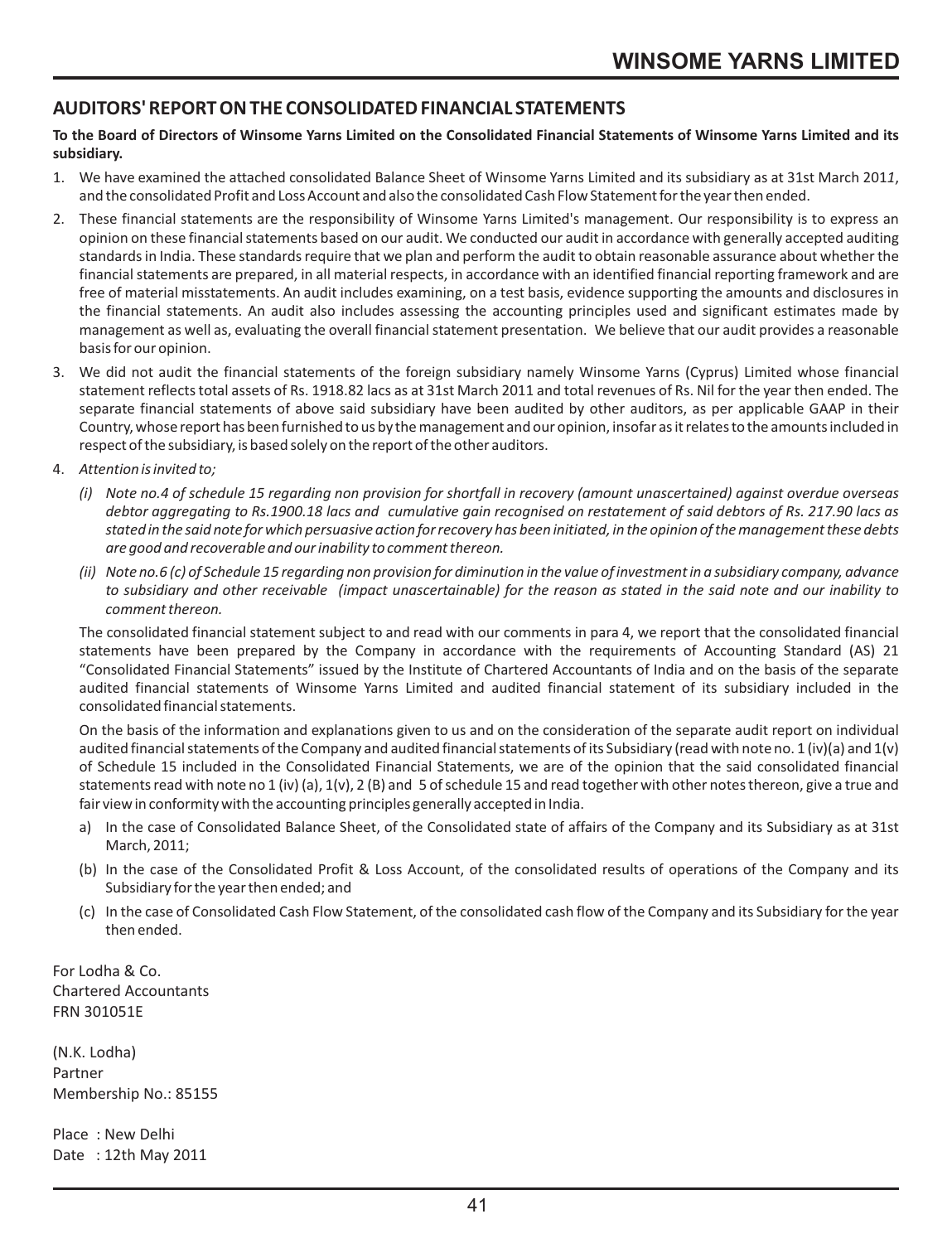## **CONSOLIDATED BALANCE SHEET AS AT 31ST MARCH, 2011**

## **WINSOME YARNS LIMITED**

| <b>PARTICULARS</b>                                                                                                                                | <b>SCHEDULE</b>     |                                           | <b>31st March 2011</b><br>(Rs. in lacs)  |                                         | 31st March 2010<br>(Rs. in lacs) |
|---------------------------------------------------------------------------------------------------------------------------------------------------|---------------------|-------------------------------------------|------------------------------------------|-----------------------------------------|----------------------------------|
| <b>SOURCES OF FUNDS</b><br><b>Shareholders' Funds</b><br>Share Capital<br>Reserves & Surplus<br>Convertible Warrants (Note No. 3A of Schedule 15) | 1<br>$\overline{2}$ |                                           | 5875.58<br>6796.97<br>764.80             |                                         | 2578.21<br>1677.54<br>1088.00    |
| <b>Loan Funds</b>                                                                                                                                 |                     |                                           |                                          |                                         |                                  |
| Secured Loans<br><b>Unsecured Loans</b><br>Deferred Tax Liability (Net)                                                                           | 3<br>4              |                                           | 50045.97<br>798.08<br>134.42<br>64415.82 |                                         | 44516.54<br>995.83<br>50856.12   |
| <b>APPLICATION OF FUNDS</b><br><b>Fixed Assets</b><br><b>Gross Block</b><br>Less: Depreciation                                                    | 5                   | 46089.89<br>13343.21                      |                                          | 43705.56<br>11154.40                    |                                  |
| Net Block<br>Capital work-in-progress                                                                                                             |                     | 32746.68<br>3408.86                       | 36155.54                                 | 32551.16<br>4766.54                     | 37317.70                         |
| <b>Investments</b>                                                                                                                                | 6                   |                                           | 0.52                                     |                                         | 0.50                             |
| Deferred Tax Asset (Net)                                                                                                                          |                     |                                           |                                          |                                         | 333.14                           |
| <b>Current Assets, Loans &amp; Advances</b>                                                                                                       | $\overline{7}$      |                                           |                                          |                                         |                                  |
| Inventories<br><b>Sundry Debtors</b><br><b>Cash and Bank Balances</b><br>Loans & Advances                                                         |                     | 16455.58<br>5699.25<br>6789.06<br>6574.73 |                                          | 8315.45<br>3669.27<br>516.05<br>7222.75 |                                  |
| <b>Less: Current Liabilities &amp; Provisions</b>                                                                                                 | 8                   | 35518.62                                  |                                          | 19723.52                                |                                  |
| <b>Current Liabilities</b><br>Provisions                                                                                                          |                     | 7151.41<br>107.45                         |                                          | 6302.67<br>216.07                       |                                  |
|                                                                                                                                                   |                     | 7258.86                                   |                                          | 6518.74                                 |                                  |
| <b>Net Current Assets</b>                                                                                                                         |                     |                                           | 28259.76                                 |                                         | 13204.78                         |
|                                                                                                                                                   |                     |                                           | 64415.82                                 |                                         | 50856.12                         |
| Accounting Policies & Notes on Accounts                                                                                                           | 15                  |                                           |                                          |                                         |                                  |

As per our report of even date. For **LODHA & CO.** Chartered Accountants FRN : 301051E

**N.K. Lodha** *Partner* M.No. 85155

PLACE : Chandigarh DATED : 12th May 2011

| For and on behalf of the Board |
|--------------------------------|
| Satish Bagrodia                |
| Chairman                       |
| Manish Bagrodia                |
| <b>Managing Director</b>       |
| K. V. Singhal                  |
| GM (Legal) & Company Secretary |
|                                |

Ajay Pareek GM *(Accounts)*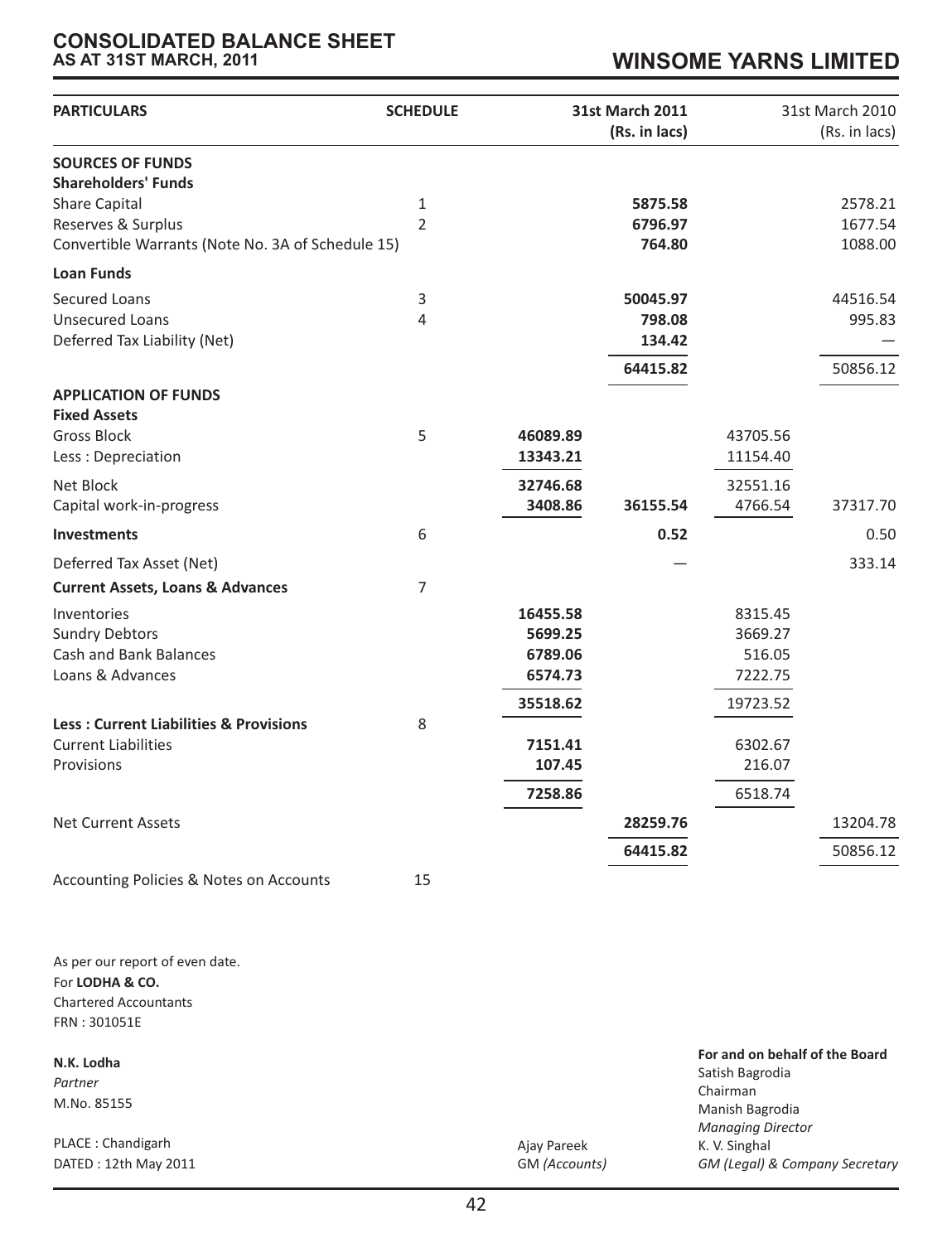## **CONSOLIDATED PROFIT & LOSS ACCOUNT**

FOR THE YEAR ENDED 31st MARCH,2011

## **WINSOME YARNS LIMITED**

| <b>PARTICULARS</b>                                                      | <b>SCHEDULE</b><br>No. |         | <b>31st March 2011</b><br>(Rs. in lacs) | 31st March 2010<br>(Rs. in lacs) |
|-------------------------------------------------------------------------|------------------------|---------|-----------------------------------------|----------------------------------|
| <b>INCOME FROM OPERATIONS</b>                                           |                        |         |                                         |                                  |
| <b>Sales</b><br>Less: Excise Duty                                       | 9                      |         | 33012.56<br>4.53                        | 22225.71<br>0.18                 |
| <b>Net Sales</b>                                                        |                        |         | 33008.03                                | 22225.53                         |
| Increase/(Decrease) in Stocks                                           | 10                     |         | 7454.12                                 | 1928.12                          |
| Other Income                                                            | 14                     |         | 362.65                                  | 122.68                           |
|                                                                         |                        |         | 40824.80                                | 24276.33                         |
| <b>COST OF OPERATIONS</b>                                               |                        |         |                                         |                                  |
| Raw Materials consumed                                                  | 11                     |         | 23469.49                                | 13222.77                         |
| <b>Cotton Yarn Purchase</b>                                             |                        |         | 722.07                                  | 199.55                           |
| Manufacturing & other Expenses                                          | 12                     |         | 9202.96                                 | 7469.08                          |
| Interest on Financial Charges                                           | 13                     |         | 4132.71                                 | 3174.17                          |
|                                                                         |                        |         | 37527.23                                | 24065.57                         |
| PROFIT/(LOSS) BEFORE DEPRECIATION AND EXCEPTIONAL ITEMS<br>Depreciation |                        | 2188.81 | 3297.57                                 | 210.76                           |
| Less: Prorata Capital Subsidy                                           |                        | 9.23    | 2179.58                                 | 2014.09                          |
| Net Profit/(Loss) before Tax                                            |                        |         | 1117.99                                 | (1803.33)                        |
| Less :                                                                  |                        |         |                                         |                                  |
| - Current Tax<br>- Previous years Tax                                   |                        |         | 46.13                                   |                                  |
| - Credit against MAT                                                    |                        |         |                                         |                                  |
| - Fringe Benefit Tax                                                    |                        |         |                                         | 0.15                             |
| - Deferred Tax Liability/(Asset)                                        |                        |         | 467.56                                  | (586.02)                         |
| Net Profit/(Loss) after Tax                                             |                        |         | 604.30                                  | (1217.46)                        |
| Add: Balance brought forward from last year                             |                        |         | 1267.60                                 | 2485.06                          |
| Less: Adjustment for non consolidation of subsidiary                    |                        |         |                                         |                                  |
| (Refer note No. 1 (iv) (b) of Schedule 15)                              |                        |         |                                         |                                  |
| <b>Balance carried to Balance Sheet</b>                                 |                        |         | 1871.90                                 | 1267.60                          |
| Earning Per Share - Basic (Rs)                                          |                        |         | 0.19                                    | (0.47)                           |
| - Diluted (Rs)                                                          |                        |         | 0.12                                    | (0.47)                           |
| Accounting Policies & Notes on Accounts                                 | 15                     |         |                                         |                                  |
|                                                                         |                        |         |                                         |                                  |

As per our report of even date. For **LODHA & CO.** Chartered Accountants FRN : 301051E

**N.K. Lodha** *Partner* M.No. 85155

PLACE : Chandigarh DATED : 12th May 2011 Ajay Pareek GM *(Accounts)*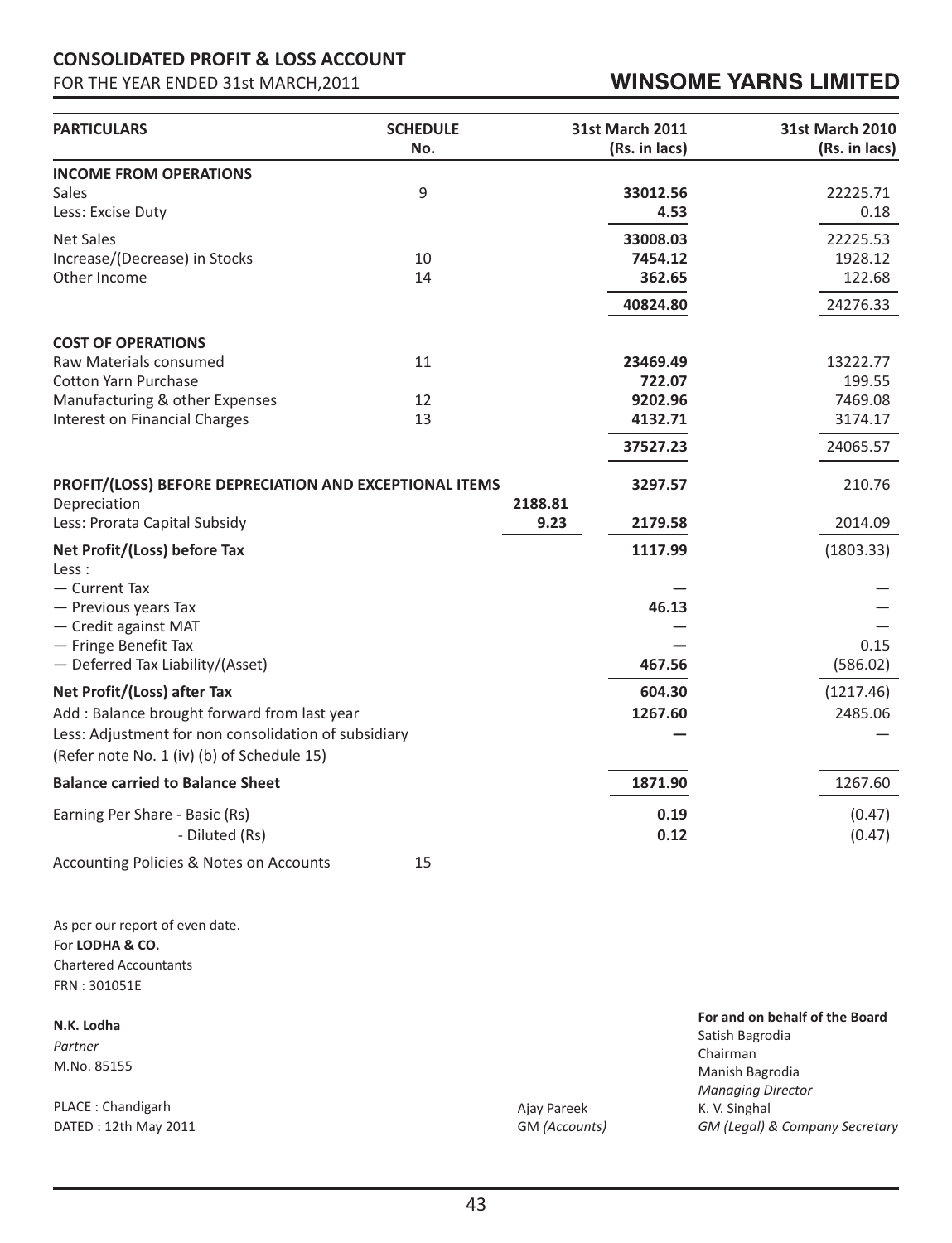## **CONSOLIDATED CASH FLOW STATEMENT FOR THE YEAR ENDED 31ST MARCH, 2011**

| <b>PARTICULARS</b> |                                                                                                                                                                                                                                                                                                             | 2010-2011                                              |                      | 2009-2010                                                                                                    |                     |
|--------------------|-------------------------------------------------------------------------------------------------------------------------------------------------------------------------------------------------------------------------------------------------------------------------------------------------------------|--------------------------------------------------------|----------------------|--------------------------------------------------------------------------------------------------------------|---------------------|
|                    |                                                                                                                                                                                                                                                                                                             | (Rs. in Lacs)                                          | (Rs. in Lacs)        | (Rs. in Lacs)                                                                                                | (Rs. in Lacs)       |
| А.                 | <b>CASH FLOW FROM OPERATING ACTIVITIES</b><br>NET PROFIT/(LOSS) BEFORE TAX AND EXTRAORDINARY ITEMS<br>Adjustment for:                                                                                                                                                                                       |                                                        | 1117.99              |                                                                                                              | (1803.33)           |
|                    | Depreciation<br>Amortisation of Leasehold Land<br>Prorata Capital Subsidy<br>(Profit)/Loss on sale of fixed assets                                                                                                                                                                                          | 2185.98<br>2.83<br>(9.23)                              |                      | 2020.49<br>2.83<br>(9.23)<br>(0.93)                                                                          |                     |
|                    | Provision for Doubtful Debts/Advances<br>Interest expense<br>Provision for diminuation in investment                                                                                                                                                                                                        | (58.95)<br>3830.14                                     |                      | 2920.56                                                                                                      |                     |
|                    | Interest income                                                                                                                                                                                                                                                                                             | (40.84)                                                | 5909.93              | (68.20)                                                                                                      | 4865.52             |
|                    | <b>OPERATING PROFIT BEFORE WORKING CAPITAL CHANGES</b><br><b>Adjustment for:</b>                                                                                                                                                                                                                            |                                                        | 7027.92              |                                                                                                              | 3062.19             |
|                    | Trade & other receivable<br>Inventories<br>Trade & other Payables                                                                                                                                                                                                                                           | (1315.59)<br>(8140.13)<br>771.32                       | (8684.40)            | (1790.70)<br>(3839.14)<br>(110.65)                                                                           | (5519.19)           |
|                    | <b>CASH GENERATED FROM OPERATIONS</b><br><b>Direct Taxes Paid</b>                                                                                                                                                                                                                                           |                                                        | (1656.48)<br>(66.13) |                                                                                                              | (2457.00)<br>(2.65) |
|                    | NET CASH FLOW FROM OPERATING ACTIVITIES                                                                                                                                                                                                                                                                     |                                                        | (1722.61)            |                                                                                                              | (2459.65)           |
| В.                 | <b>CASH FLOW FROM INVESTING ACTIVITIES</b><br>Purchase of fixed assets<br>Sale of fixed assets<br><b>Interest Received</b>                                                                                                                                                                                  | (1026.65)<br>53.42                                     | (973.23)             | (1664.54)<br>1.31<br>55.62                                                                                   | (1607.61)           |
|                    | <b>NET CASH USED IN INVESTING ACTIVITIES</b>                                                                                                                                                                                                                                                                |                                                        | (973.23)             |                                                                                                              | (1607.61)           |
| C.                 | <b>CASH FLOW FROM FINANCING ACTIVITIES</b><br>Convertible Warrants Advance for Application Money<br><b>Convertible Warrants- Received towards Conversion</b><br>Issue of Equity Share Capital - GDRs issue (Net of Expenses)<br><b>Interest Paid</b><br>Proceeds from borrowings<br>Repayment of borrowings | 980.05<br>6452.02<br>(4418.05)<br>7068.24<br>(1179.87) | 8902.39              | 899.00<br>(2711.76)<br>8827.05<br>(3491.43)                                                                  | 3522.86             |
|                    | <b>NET CASH USED IN FINANCING ACTIVITIES</b>                                                                                                                                                                                                                                                                |                                                        | 8902.39              |                                                                                                              | 3522.86             |
| D.                 | <b>CHANGES IN CURRENCY FLUCTUATION RESERVE ARISING</b><br><b>ON CONSOLIDATION</b>                                                                                                                                                                                                                           |                                                        | 66.46                |                                                                                                              | (173.59)            |
|                    | Net Increase/(decrease) in cash and cash equivalents<br>Cash & Cash equivalent being cash & bank balances<br>as at 31.03.2010 (opening balance)<br>Cash & Cash equivalent being cash & bank balances                                                                                                        |                                                        | 6273.01<br>516.05    |                                                                                                              | (717.99)<br>1234.04 |
| Partner            | As per our report of even date.<br>For LODHA & CO.<br><b>Chartered Accountants</b><br>FRN: 301051E<br>N.K. Lodha<br>M.No. 85155                                                                                                                                                                             |                                                        |                      | For and on behalf of the Board<br>Satish Bagrodia<br>Chairman<br>Manish Bagrodia<br><b>Managing Director</b> |                     |
|                    | PLACE: Chandigarh<br>DATED: 12th May 2011                                                                                                                                                                                                                                                                   | Ajay Pareek<br>GM (Accounts)                           |                      | K. V. Singhal<br>GM (Legal) & Company Secretary                                                              |                     |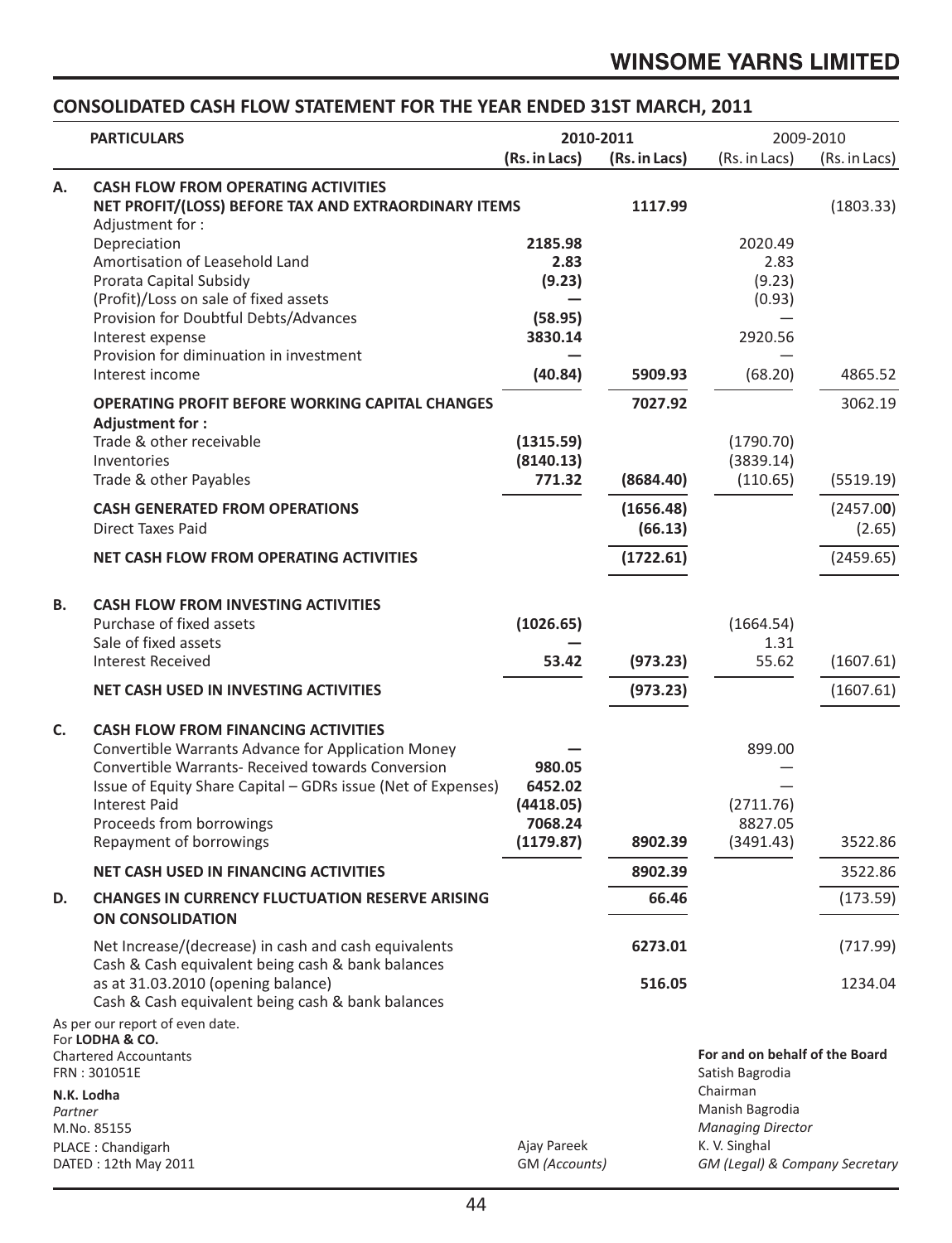## **WINSOME YARNS LIMITED**

| <b>PARTICULARS</b>                                                                                                                        | AS AT 31.03.2011<br>(Rs. in lacs) | AS AT 31.03.2010<br>(Rs. in lacs) |
|-------------------------------------------------------------------------------------------------------------------------------------------|-----------------------------------|-----------------------------------|
| <b>SCHEDULE - 1 : SHARE CAPITAL</b>                                                                                                       |                                   |                                   |
| <b>AUTHORISED CAPITAL</b><br>65,00,00,000 Equity Shares of Re. 1/- each                                                                   | 6500.00                           | 6000.00                           |
| (Previous Year 60,00,00,000 Equity Shares of Re.1/- each)<br><b>ISSUED</b>                                                                |                                   |                                   |
| 59,01,93,290 Equity Shares of Re.1/- each<br>(Previous Year 26,04,55,790 Equity Shares of Re.1/- each)<br><b>SUBSCRIBED &amp; PAID-UP</b> | 5901.93                           | 2604.56                           |
| 58,63,97,290 Equity Shares of Re.1/- each                                                                                                 | 5863.97                           | 2566.60                           |
| (Previous Year 25,66,59,790 Equity Shares of Re.1/- each)<br>Add: Amount Paid-up on shares forfeited                                      | 11.61                             | 11.61                             |
|                                                                                                                                           | 5875.58                           | 2578.21                           |

#### **Note:**

1) During the year the company has issued & allotted 19,94,125 Global Depository Receipts(GDRs) representing 19,94,12,500 equity shares of Re.1/- each at a premium of Rs.1.97 per share (Refer note no.3B of schedule 15)

2) During the year company issued 13,03,25,000 equity shares of Re.1/-each at a premium of Re. 0.60 each upon conversion of equal number of warrants allotted on preferential basis.(Refer note no.3A of Schedule 15)

## **SCHEDULE - 2 : RESERVES & SURPLUS**

| <b>CAPITAL RESERVE</b>                                                                                                                                           | Opening | <b>Addition</b>            | Adjustment | Closing                    |
|------------------------------------------------------------------------------------------------------------------------------------------------------------------|---------|----------------------------|------------|----------------------------|
| State Investment Subsidy                                                                                                                                         | 25.00   |                            |            | 25.00                      |
| Capital Reserve on Buyback of Shares                                                                                                                             | 27.03   |                            |            | 27.03                      |
| <b>Capital Redemption Reserve</b>                                                                                                                                | 124.44  |                            |            | 124.44                     |
| Capital Subsidy Reserve                                                                                                                                          | 170.58  |                            | 9.23       | 161.35                     |
| Securities Premium Account (Refer note No.3A & 3B of schedule 15)                                                                                                |         | 4702.58                    | 244.68*    | 4457.90                    |
| Sub Total                                                                                                                                                        | 347.05  | 4702.58                    | 253.91     | 4795.72                    |
| <b>General Reserve</b>                                                                                                                                           | 35.08   |                            |            | 35.08                      |
| <b>Profit &amp; Loss Account</b>                                                                                                                                 | 1267.60 | 604.30                     |            | 1871.90                    |
| Add (Less): Foreign Currency Translation Reserve (Net)                                                                                                           | 27.81   | 66.46                      |            | 94.27                      |
| Sub Total                                                                                                                                                        | 1330.49 | 670.76                     |            | 2001.25                    |
| <b>Total</b>                                                                                                                                                     | 1677.54 | 5373.34                    | 253.91     | 6796.97                    |
| Previous Year                                                                                                                                                    | 3077.85 | (1217.46)                  | 182.85     | 1677.54                    |
| *GDR/Share issue expenses<br><b>SCHEDULE - 3 : SECURED LOANS</b><br><b>FROM BANKS</b><br>Term Loans<br><b>Working Capital Term Loan</b><br>Foreign Currency Loan |         | 31592.69<br>3100.43        |            | 32302.95<br>3160.20        |
| Cash Credit/Packing Credit<br>Vehicle Loan<br>Interest Accrued and Due                                                                                           |         | 15235.33<br>19.03<br>98.49 |            | 8408.40<br>12.09<br>632.90 |
| Notes:                                                                                                                                                           |         | 50045.97                   |            | 44516.54                   |

1. Term Loan of Rs. 29943.70 lacs (PY. Rs. 30055.50 lacs) from banks are secured by mortgage of Immovable properties situated at Village- Kurawala, Distt. Mohali and at Plot No. B-58, Industrial Area, Phase - VII, Mohali and hypothecation of all the company's movable properties (save & except book debts)<br>including moveable plant & machinery, spares, tools and accessories bot the Banks except a term loan of Rs. 616.72 lacs (PY Rs. 749.98 Lacs) from a bank which is secured by sub-servient charges on fixed assets.

2. Term Loans from Banks of Rs.1032.27 Lacs ( Pr. Yr. Rs.1497.47 lacs ) & Working Capital Term Loans of Rs.3100.43 Lacs (Pr. Yr. Rs.3160.20 Lacs ) are secured by way of first pari-passu charge on Fixed Assets & second pari-passu charge on current assets.

3. Packing Credit & Cash Credit are secured by hypothecation of current assets and also secured by second charge on fixed assets of the company.

4. All the aforesaid credit facilities mentioned at Point No. 1 to 3 here-in-above are also guaranteed by two directors of the Company and Pledge of Shares of the Company held by the Promoter Group read with Note No 2A(ii) of Schedule 15.

5. Vehicle Finance is secured by hypothetion of specific assets purchased under such arrangements. Amount repayable within one year Rs. 7.23 Lacs (Pr. Yr. Rs.7.50 Lacs)

## **SCHEDULE - 4 : UNSECURED LOANS**

| From Bank*               | 794.51 | 969.98 |
|--------------------------|--------|--------|
| Interest Accrued and Due | 3.57   | 25.85  |
|                          | 798.08 | 995.83 |

\* Includes Rs.616.64 lacs (Previous Year Rs.749.98 lacs) secured by hypothecation of immovable property owned by a group company and Rs.177.87 Lacs (Previous Year Rs. 220 Lacs) is secured by pledge of 5,00,00,000 nos.(Previous Year Rs. 5,00,00,000 nos.) equity shares of the Company held be a promoter company.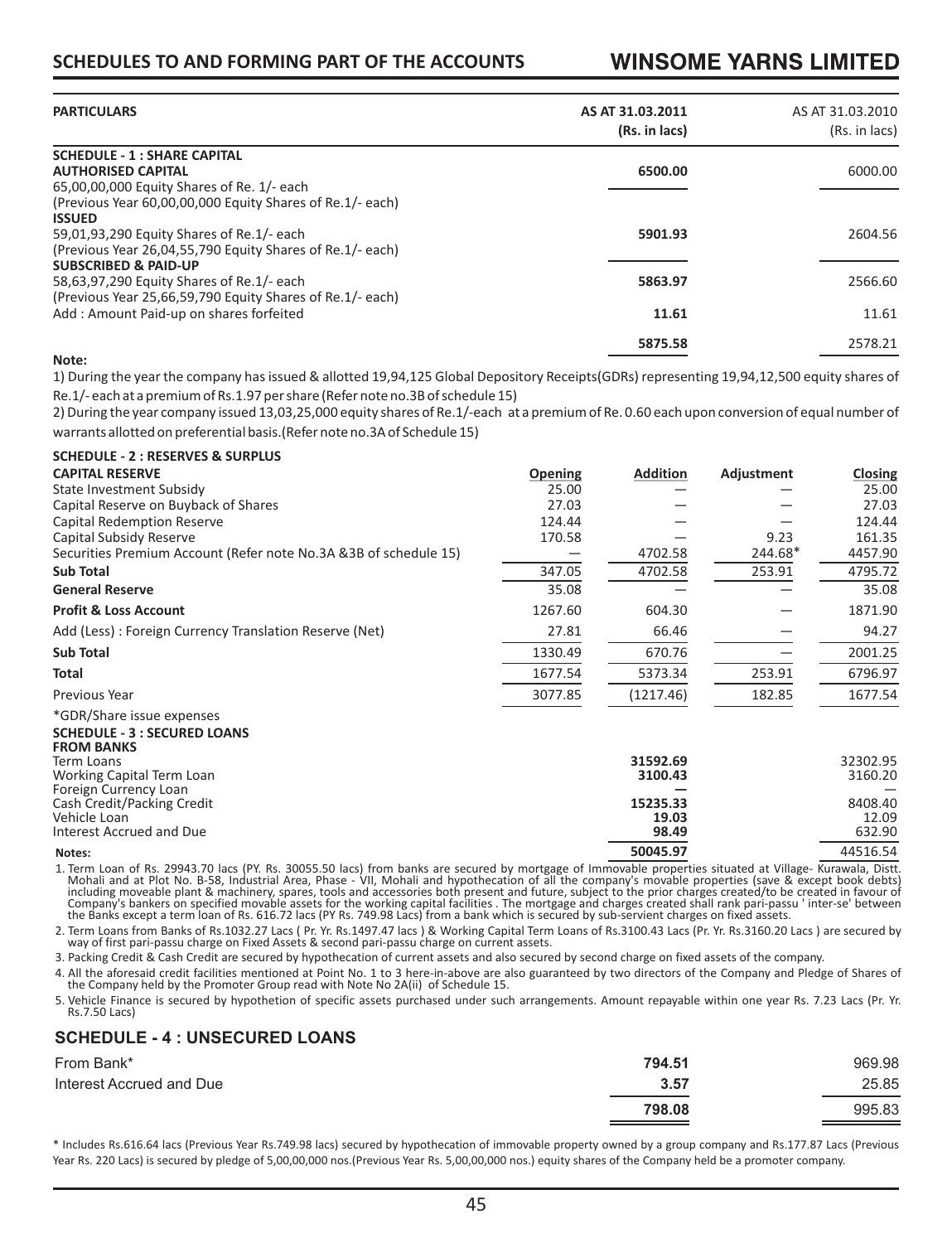|                       |                    |           | <b>GROSS BLOCK</b>    |                    |                    | <b>DEPRECIATION</b> |                      |                    |                    | <b>NET BLOCK</b>   |
|-----------------------|--------------------|-----------|-----------------------|--------------------|--------------------|---------------------|----------------------|--------------------|--------------------|--------------------|
| Nature of Assets      | Asat<br>01.04.2010 | Additions | adjustments<br>Sales/ | Asat<br>31.03.2011 | Upto<br>31.03.2010 | For the<br>year     | Adjustments<br>Sale/ | Upto<br>31.03.2011 | Asat<br>31.03.2011 | Asat<br>31.03.2010 |
| <b>Tangible</b>       |                    |           |                       |                    |                    |                     |                      |                    |                    |                    |
| Freehold Land         | 334.94             | 0.45      |                       | 335.39             |                    |                     |                      |                    | 335.39             | 334.94             |
| easehold Land         | 280.27             |           |                       | 280.27             | 12.38              | 2.83                |                      | 15.21              | 265.06             | 267.89             |
| Buildings*            | 5634.74            | 1240.80   |                       | 6875.54            | 943.45             | 209.17              |                      | 1152.62            | 5722.92            | 4691.29            |
| Plant & Machinery     | 36903.49           | 1116.49   |                       | 38019.98           | 9859.93            | 1934.98             |                      | 11794.91           | 26225.07           | 27043.56           |
| Furniture & Fixtures* | 384.59             | 18.07     |                       | 402.66             | 235.53             | 29.54               |                      | 265.07             | 137.59             | 149.06             |
| Vehicles              | 104.05             | 8.52      |                       | 112.57             | 52.69              | 7.94                |                      | 60.63              | 51.94              | 51.36              |
| Intangible            |                    |           |                       |                    |                    |                     |                      |                    |                    |                    |
| Specialised Software  | 63.48              |           |                       | 63.48              | 50.42              | 4.35                |                      | 54.77              | 8.71               | 13.06              |
| Total                 | 43705.56           | 2384.33   |                       | 46089.89           | 11154.40           | 2188.81             |                      | 13343.21           | 32746.68           | 32551.16           |
| Previous Year         | 40960.95           | 2752.34   | 7.73                  | 43705.56           | 9138.43            | 2023.32             | 7.35                 | 11154.40           | 32551.16           | 31822.52           |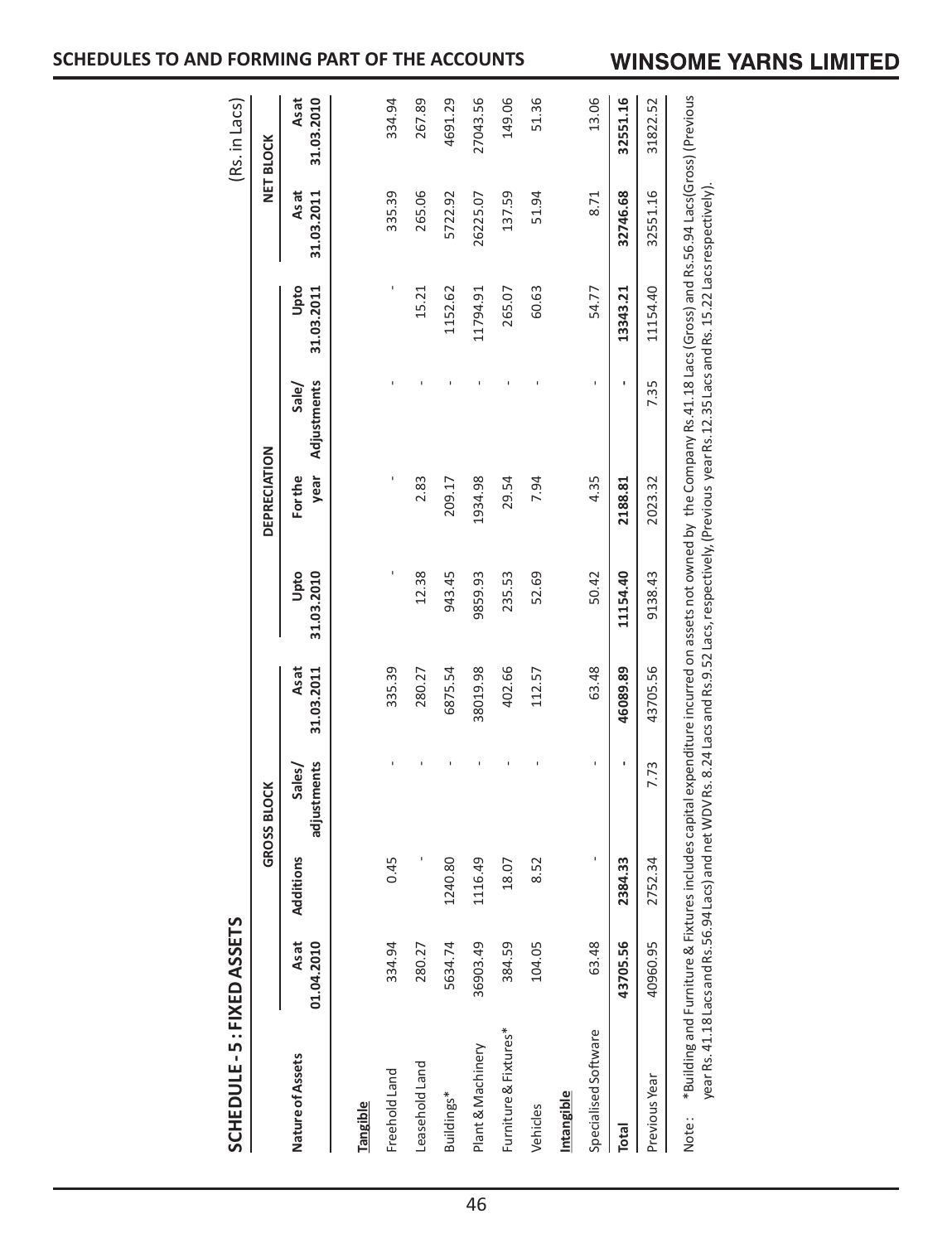## **WINSOME YARNS LIMITED**

| <b>PARTICULARS</b>                                                                                                                                      | AS AT<br>31.03.2011 | AS AT<br>31.03.2010 |
|---------------------------------------------------------------------------------------------------------------------------------------------------------|---------------------|---------------------|
|                                                                                                                                                         | (Rs. in lacs)       | (Rs. in lacs)       |
| <b>SCHEDULE - 6 : INVESTMENTS</b>                                                                                                                       |                     |                     |
| Long Term Investments (trade) - Unquoted                                                                                                                |                     |                     |
| 90 Equity Shares of S.C. Winsome Romania S.r.l., Face Value of RON 30 each                                                                              | 0.52<br>0.52        | 0.50<br>0.50        |
| SCHEDULE - 7 : CURRENT ASSETS, LOANS & ADVANCES                                                                                                         |                     |                     |
| <b>CURRENT ASSETS</b>                                                                                                                                   |                     |                     |
| Inventories (As taken, valued and certified by the management)<br>Raw Materials (including material in transit Rs. 113.39 lacs, Pr. Yr. Rs. 63.26 lacs) | 3405.50             | 2746.20             |
| Stock in Process (At cost or net realizable value whichever is less)                                                                                    | 4039.40             | 2236.51             |
| Stores & Spares<br>Finished Goods (Including Goods in transit Rs.112.52 Lacs, Previous year 264.66 lacs.)                                               | 377.00<br>8555.33   | 350.29<br>2827.89   |
| (At cost or net realizable value whichever is less)                                                                                                     |                     |                     |
| Waste (At net realizable value)                                                                                                                         | 78.35               | 154.56              |
|                                                                                                                                                         | 16455.58            | 8315.45             |
| Sundry Debtors (Unsecured, considered good unless otherwise disclosed)<br>- Over Six months                                                             |                     |                     |
| Considered good                                                                                                                                         | 2562.56             | 2179.90             |
| Considered doubtful<br>- Other Debts                                                                                                                    | 381.22              | 440.17              |
| Considered good                                                                                                                                         | 3136.69             | 1489.37             |
|                                                                                                                                                         | 6080.47             | 4109.44             |
| Less: Provision for doubtful debts                                                                                                                      | 381.22              | 440.17              |
|                                                                                                                                                         | 5699.25             | 3669.27             |
| <b>Cash &amp; Bank Balances</b>                                                                                                                         |                     |                     |
| Cash in hand                                                                                                                                            | 0.01                | 0.01                |
| Cheques in Hand                                                                                                                                         |                     |                     |
| <b>Bank Balances with scheduled Banks</b><br><b>On Current Accounts</b>                                                                                 | 359.14              | 38.35               |
| On Escrow Accounts(Refer note No.3B of Schedule 15)*                                                                                                    | 5914.75             |                     |
| On Unpaid Dividend Account<br>On Fixed Deposit Account (Lodged with Banks as Margin)                                                                    | 29.21<br>485.95     | 34.59<br>443.10     |
|                                                                                                                                                         |                     | 516.05              |
|                                                                                                                                                         | 6789.06             |                     |
| *Balance with European American Investment Bank, AG (Non-Scheduled Bank)<br>(Maximum balance during the year Rs. 5914.75 lacs (USD 13240990)            |                     |                     |
| <b>Loans &amp; Advances</b>                                                                                                                             |                     |                     |
| (Unsecured, Considered good)                                                                                                                            |                     |                     |
| Advances, recoverable in cash or in kind or for value to be received<br>- Considered good                                                               | 3307.76             | 2984.99             |
| - Considered doubtful                                                                                                                                   | 56.25               | 56.25               |
| Less: Provision for doubtful advances                                                                                                                   | (56.25)             | (56.25)             |
|                                                                                                                                                         | 3307.76             | 2984.99             |
| Advance to subsidiary (refer note no. 6(C) of schedule 15)<br>Advance Income Tax including TDS                                                          | 316.20<br>240.19    | 302.80<br>301.57    |
| Refunds/Claims Receivable                                                                                                                               | 577.90              | 821.92              |
| <b>MAT Credit Entitlement</b>                                                                                                                           | 50.43               | 99.13<br>1291.74    |
| Interest Subsidy Receivable (under TUFs)<br>Cenvat/VAT/Sales Tax Reimbursable                                                                           | 1313.21<br>190.32   | 433.83              |
| <b>Export Incentives Receivable</b>                                                                                                                     | 459.60              | 869.50              |
| <b>Security Deposits</b>                                                                                                                                | 119.12              | 117.27              |
| SCHEDULE - 8 : CURRENT LIABILITIES & PROVISIONS                                                                                                         | 6574.73             | 7222.75             |
| <b>CURRENT LIABILITIES</b>                                                                                                                              |                     |                     |
| Acceptances                                                                                                                                             | 2625.05             | 1639.40             |
| <b>Sundry Creditors</b><br>- Due to Micro, Small and Medium Enterprises                                                                                 |                     |                     |
| - Others                                                                                                                                                | 2810.41             | 3208.99             |
| <b>Advance from Customers</b><br>Interest Accrued but not due on Loans                                                                                  | 389.03              | 367.25<br>31.22     |
| <b>Other Liabilities</b>                                                                                                                                | 1297.71             | 1021.22             |
| Unpaid Dividend*                                                                                                                                        | 29.21               | 34.59               |
|                                                                                                                                                         | 7151.41             | 6302.67             |
| <b>PROVISIONS</b><br><b>For Retirement Benefits</b>                                                                                                     | 107.45              | 106.59              |
| For Income Tax                                                                                                                                          |                     | 109.48              |
|                                                                                                                                                         | 107.45              | 216.07              |
|                                                                                                                                                         | 7258.86             | 6518.74             |

\*shall be credited to Investor's Education and Protection Fund when due.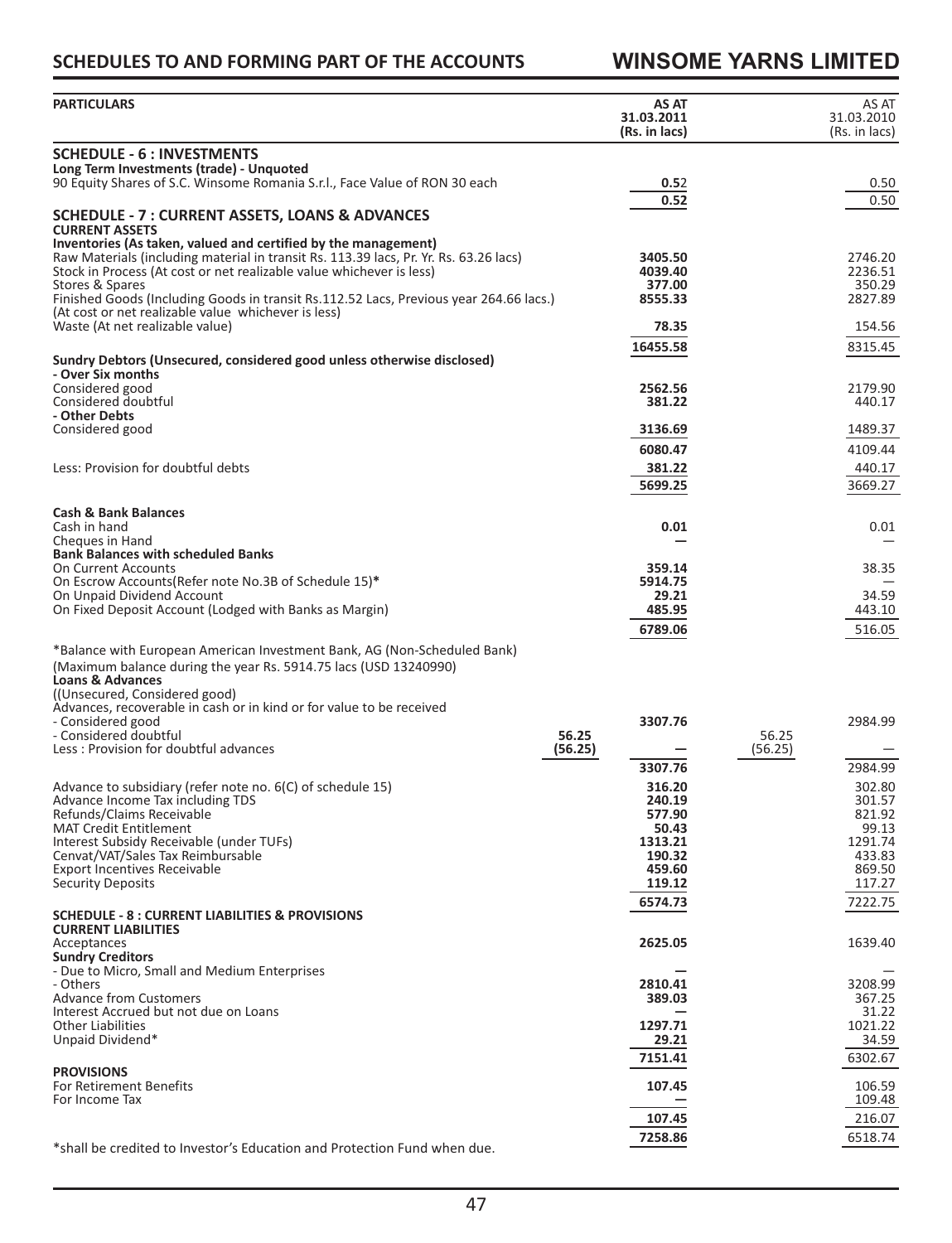**WINSOME YARNS LIMITED**

| <b>PARTICULARS</b>                                                                                                                                                                                                                                            |                                                                   | 2010-2011<br>(Rs. in lacs)                       |                                                         | 2009-2010<br>(Rs. in lacs)               |
|---------------------------------------------------------------------------------------------------------------------------------------------------------------------------------------------------------------------------------------------------------------|-------------------------------------------------------------------|--------------------------------------------------|---------------------------------------------------------|------------------------------------------|
| <b>SCHEDULE - 9 : SALES</b>                                                                                                                                                                                                                                   |                                                                   |                                                  |                                                         |                                          |
| Yarns*<br>Knitwear<br><b>Waste Sales</b><br>Job Charges (TDS Rs. 0.31 Lacs, Previous Year Rs. 3.35 lacs)<br><b>Hydro Power Generation</b>                                                                                                                     |                                                                   | 29188.88<br>1712.77<br>2051.50<br>26.04<br>33.37 |                                                         | 19555.20<br>1204.35<br>1299.14<br>167.02 |
| *Includes duty drawback& DEPB of Rs.195.90 lacs (PY Rs.947.19 lacs.)                                                                                                                                                                                          |                                                                   | 33012.56                                         |                                                         | 22225.71                                 |
| <b>SCHEDULE - 10 : INCREASE/(DECREASE) IN STOCKS</b><br><b>Closing Stock</b><br><b>Finished Goods</b><br>- Yarn                                                                                                                                               | 8191.28                                                           |                                                  | 2517.90                                                 |                                          |
| - Knitwear                                                                                                                                                                                                                                                    | 328.32                                                            | 8519.60                                          | 309.99                                                  | 2827.89                                  |
| <b>Stock in Process</b><br>- Yarn<br>- Knitwear                                                                                                                                                                                                               | 3646.48<br>392.92                                                 | 4039.40                                          | 1830.03<br>406.48                                       | 2236.51                                  |
| Waste                                                                                                                                                                                                                                                         |                                                                   | 78.35                                            |                                                         | 154.56                                   |
| Excise Duty on Closing Stock-Knitwear Finished Goods                                                                                                                                                                                                          |                                                                   | 35.73                                            |                                                         |                                          |
|                                                                                                                                                                                                                                                               |                                                                   | 12673.08                                         |                                                         | 5218.96                                  |
| <b>Less: Opening Stock</b><br><b>Finished Goods</b><br>- Yarn                                                                                                                                                                                                 | 2517.90                                                           |                                                  | 1773.09                                                 |                                          |
| - Knitwear                                                                                                                                                                                                                                                    | 309.99                                                            | 2827.89                                          | 49.33                                                   | 1822.42                                  |
| <b>Stock in Process</b><br>- Yarn<br>- Knitwear                                                                                                                                                                                                               | 1830.03<br>406.48                                                 | 2236.51                                          | 987.96<br>368.37                                        | 1356.33                                  |
| Waste                                                                                                                                                                                                                                                         |                                                                   | 154.56                                           |                                                         | 112.09                                   |
|                                                                                                                                                                                                                                                               |                                                                   | 5218.96                                          |                                                         | 3290.84                                  |
|                                                                                                                                                                                                                                                               |                                                                   | 7454.12                                          |                                                         | 1928.12                                  |
| <b>SCHEDULE - 11 : RAW MATERIALS CONSUMED</b><br><b>Opening Stock</b><br>Purchases                                                                                                                                                                            |                                                                   | 2746.20<br>24128.79                              |                                                         | 915.02<br>15053.95                       |
|                                                                                                                                                                                                                                                               |                                                                   | 26874.99                                         |                                                         | 15968.97                                 |
| <b>Closing Stocks</b>                                                                                                                                                                                                                                         |                                                                   | 3405.50                                          |                                                         | 2746.20                                  |
| <b>Raw Materials Consumed</b>                                                                                                                                                                                                                                 |                                                                   | 23469.49                                         |                                                         | 13222.77                                 |
| <b>SCHEDULE - 12 : MANUFACTURING &amp; OTHER EXPENSES</b><br>PAYMENT & PROVISIONS OF EMPLOYEES<br>Salaries, Wages & Other Allowances<br>Contribution to Provident & Other Funds<br><b>Employees Welfare</b>                                                   | 1494.93<br>120.02<br>16.75                                        | 1631.70                                          | 1186.92<br>106.43<br>10.52                              | 1303.87                                  |
| <b>MANUFACTURING EXPENSES</b><br>Stores & Spares consumed<br>Power & Fuel<br><b>Repairs to Buildings</b><br><b>Excise Duty Variation on Closing Stock</b><br>Repairs to Plant & Machinery<br>Processing and Dyeing Charges<br><b>Material Handing Charges</b> | 1337.00<br>3060.69<br>19.72<br>35.73<br>38.60<br>846.25<br>169.30 | 5507.29                                          | 849.17<br>2801.67<br>20.12<br>15.40<br>533.37<br>128.36 | 4348.09                                  |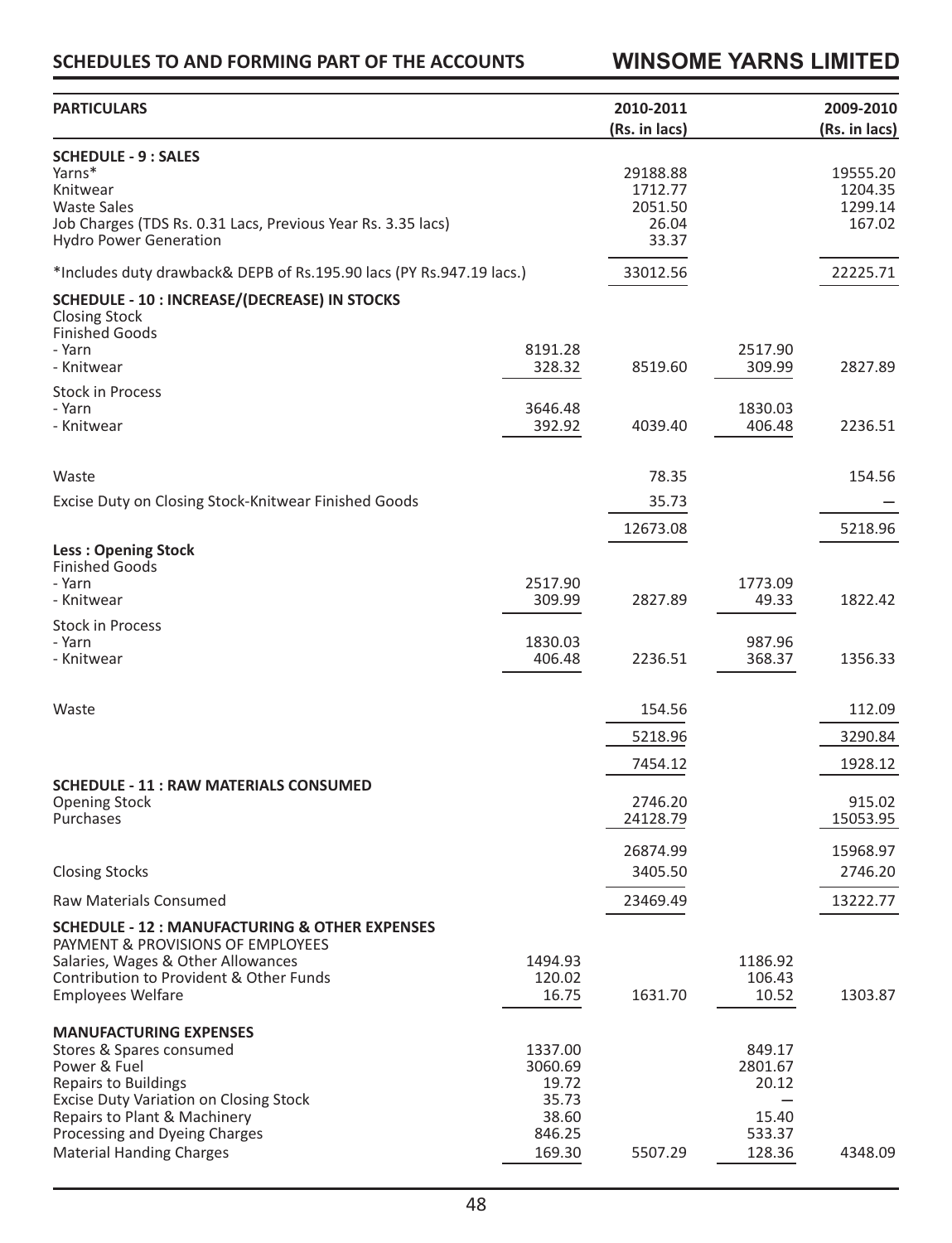## **SCHEDULES TO AND FORMING PART OF THE ACCOUNTS WINSOME YARNS LIMITED**

| <b>PARTICULARS</b>                                                       |      | 2010-2011     |      | 2009-2010     |
|--------------------------------------------------------------------------|------|---------------|------|---------------|
|                                                                          |      | (Rs. in lacs) |      | (Rs. in lacs) |
| <b>SCHEDULE - 12 : EXPENSES (continued)</b>                              |      |               |      |               |
| <b>ADMINISTRATIVE AND OTHER EXPENSES</b>                                 |      |               |      |               |
| Rent, Rates & Taxes                                                      |      | 35.06         |      | 30.47         |
| <b>Printing &amp; Stationery</b>                                         |      | 6.88          |      | 5.80          |
| Director Sitting Fee                                                     |      | 3.95          |      | 2.36          |
| Insurance                                                                |      | 55.50         |      | 45.87         |
| Repair & Maintenance                                                     |      | 46.78         |      | 24.88         |
| Travelling & Conveyance                                                  |      | 165.55        |      | 145.66        |
| Miscellaneous Expenses                                                   |      | 142.61        |      | 124.94        |
| <b>Wealth Tax</b>                                                        |      |               |      |               |
| Postage, Telegrams and Telephones                                        |      | 31.15         |      | 40.33         |
| Balances written off (Net)                                               |      |               |      | 2.95          |
| Exchange Rate Difference (Net)                                           |      |               |      | 192.51        |
| Legal & Professional Charges                                             |      | 87.78         |      | 126.11        |
| Charity & Donation                                                       |      |               |      | 0.12          |
|                                                                          |      |               |      | 6.37          |
| Prior Period Expenses (Net)                                              |      | 2.73          |      |               |
| <b>AUDITORS' REMUNERATION</b>                                            |      |               |      |               |
| <b>Audit Fees</b>                                                        | 3.82 |               | 3.29 |               |
| <b>Tax Audit Fees</b>                                                    | 0.39 |               | 0.35 |               |
| <b>Other Services</b>                                                    | 2.43 |               | 0.80 |               |
| Re-imbursement of expenses                                               | 1.31 | 7.95          | 0.76 | 5.20          |
|                                                                          |      | 585.94        |      | 753.57        |
| <b>SELLING EXPENSES</b>                                                  |      |               |      |               |
| Commission on sales                                                      |      | 521.36        |      | 307.85        |
| Freight & Handling Charges                                               |      | 840.45        |      | 700.13        |
| Advertisement & Other Selling Expenses                                   |      | 116.22        |      | 55.57         |
|                                                                          |      |               |      |               |
|                                                                          |      | 1478.03       |      | 1063.55       |
|                                                                          |      | 9202.96       |      | 7469.08       |
| <b>SCHEDULE - 13 : FINANCIAL EXPENSES</b>                                |      |               |      |               |
| Interest on Term Loans                                                   |      | 2182.93       |      | 1911.66       |
| (Net of re-reimbursement under TUFS Rs.1416.53 lacs, PY Rs.1291.74 lacs) |      |               |      |               |
| Interest on Working Capital                                              |      | 1647.21       |      | 1008.90       |
| <b>Bank Charges &amp; Commission</b>                                     |      | 302.57        |      | 253.61        |
|                                                                          |      | 4132.71       |      | 3174.17       |
| <b>SCHEDULE - 14 : OTHER INCOME</b>                                      |      |               |      |               |
| Miscellaneous Income                                                     |      |               |      | 32.55         |
| Interest Received (TDS Rs.5.61 lacs, PY Rs. 7.90 lacs)                   |      | 40.84         |      | 68.20         |
| Sale of Scrap                                                            |      | 16.44         |      | 4.41          |
| Profit on sale of fixed assets                                           |      |               |      | 0.93          |
| Provision for doubtful debts/advances written back                       |      | 58.95         |      | 16.59         |
| Exchange Rate Difference (Net)                                           |      | 246.42        |      |               |
|                                                                          |      | 362.65        |      | 122.68        |
|                                                                          |      |               |      |               |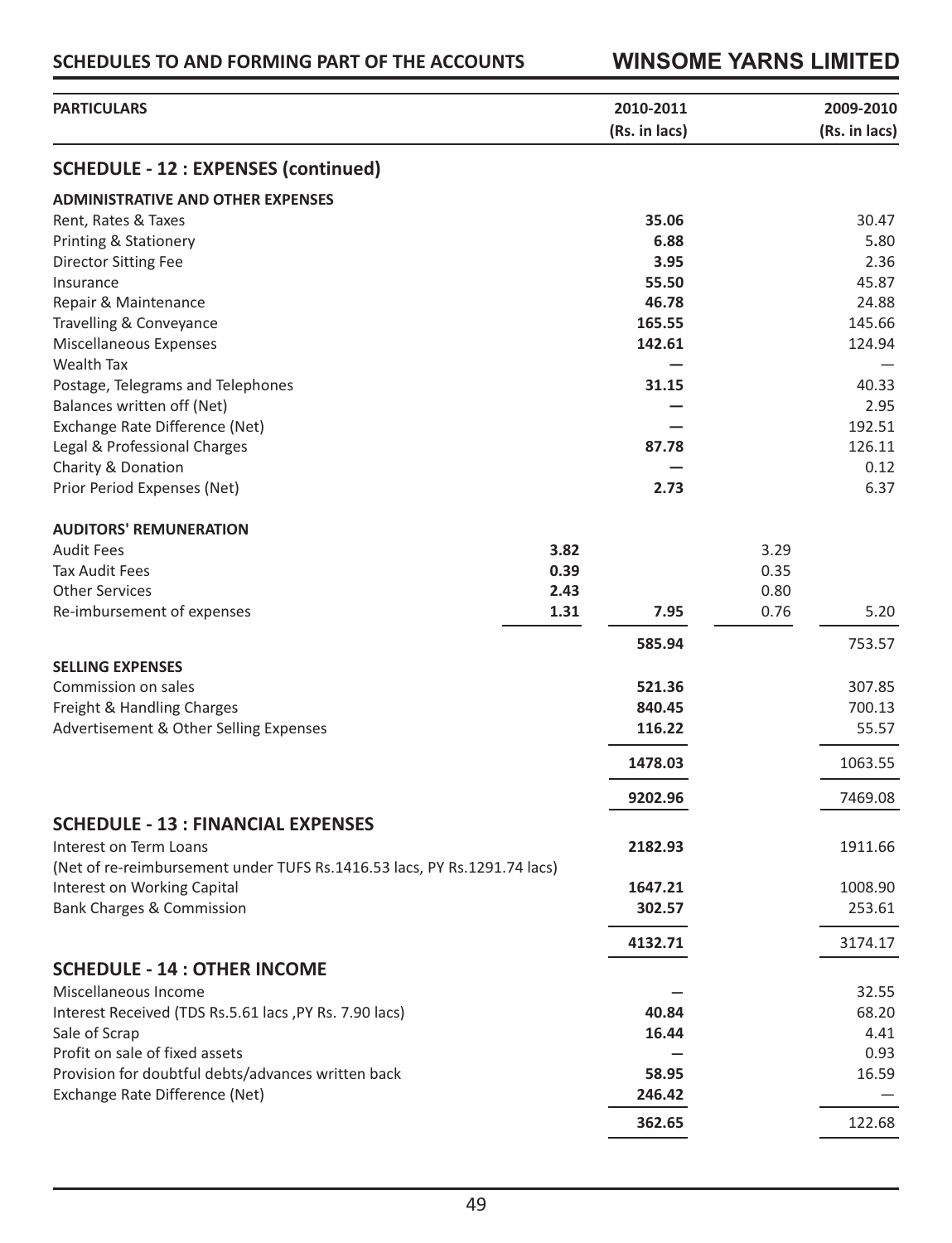## **SCHEDULE 15**

## **NOTES TO THE CONSOLIDATED FINANCIAL STATEMENTS**<br>1 **DRINCIPLES OF CONSOLIDATION**

#### **1. PRINCIPLES OF CONSOLIDATION**

- i) The accounts have been prepared to comply with the requirements of Accounting Standard 21 to include all material items.<br>ii) Consolidated financial statements (CFS) comprised the financial statements of Winsome Yarns Li
- Consolidated financial statements (CFS) comprised the financial statements of Winsome Yarns Limited and its subsidiary namely Winsome Yarns (Cyprus) Limited.
- iii) List of subsidiaries:

| S.No.    | Name of the Subsidiary                                                            | $%$ of<br>Shareholding | Nature of<br>Interest            | <b>Country of</b><br>Incorporation |
|----------|-----------------------------------------------------------------------------------|------------------------|----------------------------------|------------------------------------|
| ᆠ.       | Winsome Yarns (Cyprus) Limited                                                    | 100                    | Direct                           | Cyprus                             |
| 3.<br>4. | S.C. Winsome Romania S.R.L.<br>I.M.M. Winsome Italia S.R.L.<br>S.C. Textil S.R.L. | 90<br>100<br>100       | Indirect<br>Indirect<br>Indirect | Romania<br>Italy<br>Romania        |

iv) (a) The financial Statements of step down subsidiary namely S.C. Winsome Romania S.R.L. had been excluded from consolidation as)<br>the same is under liquidation. Further the insolvency of S.C. Winsome Romania S.R.L. have

(b) Adjustments of non-consolidation of the financial statements of the aforesaid step down subsidiaries had been considered in the respective accounts during the previous year.

(v) S.C. Winsome Romania S.R.L. is holding 100% shares (investment) of IMM Winsome Italia S.R.L, Italy and the later Company holds 100% shares (investment) of S. C. Textil S.R.L, Romania. The financial statements of the above said companies have not been considered for the purpose of consolidation, as the same are under liquidiation (read with note no. (iv)(a) above).

(vi) The Consolidated Financial Statements have been prepared based on a line-by-line consolidation using uniform accounting policies for like transactions and other events in similar circumstances. The effects of intra group transactions and balances are eliminated in consolidation.

(vii) The difference between the costs to the Holding Company of its investment in the subsidiary Companies over the holding Company's portion of equity of the subsidiary is recognized in the financial statements as Goodwill or Capital Reserve as the case may be.

- (viii) Operations of foreign subsidiaries has been considered by management non-integral; thus items of the assets and liabilities, both monetary and non-monetary, have been translated at the exchange rates prevailing at the end of the year and items of income and expenses have been translated at the average rate prevailing during the year. Resulting exchange differences arising on translation of said items have been transferred to Foreign Currency Translation Reserve Account.
- 2. (A) (i) The Corporate Debt Restructuring (CDR) Empowered group (CDR-EG) in their meeting held under CDR mechanism on 17th March, 2009 have approved debt restructuring proposal of the Company which is effective from 1st January 2009 has been implemented based on the sanctioned so far received from the lenders or the agreement to the restructuring scheme and Master Restructuring Agreement (MRA) as approved on 21st July 2009. During the current year, CDR-EG in their meeting held on 25/06/2010 and 27/07/2010 has approved the rework package for the company effective from 01.04.2010.
	- (ii) As per the above, arrangement/loans is further secured by unconditional and irrevocable personal guarantees of promoters,<br>promoters group/ associate companies and further secured/ to be secured by pledge of 51% (Fifty share capital (present /future) of the company or 100% of shares held/ to be held by promoters, promoters group/ associate companies , which ever is lower.

(iii) CDR Empowered group have also stipulated that promoters shall arrange to bring fund to meet the deficit as stipulated and fund out of investments made in overseas subsidiaries through disinvestment which is in process.

- (B) Certain covenants/ conditions as stipulated in the CDR package are pending for compliance.
- 3. (A) In the EGM held on 5th February, 2010 shareholders of the Company have approved the issue of 25,10,00,000 nos. convertible warrant at Rs. 1.60 per warrant (including premium of Rs. 0.60 per warrant) on preferential allotment basis and have received aggregate amount of Rs.1004 lacs (total received Rs.1088 lacs) being applicable 25% (Re.0.40 on issue price of Rs. 1.60 per warrant, including premium of Re.0.60 per warrant) of such warrant and made the allotment of Convertible Warrant in Board of Directors meeting held on 19.02.2010 , with a conversion right of 18 months from the date of allotment of warrant. Further, during the year, warrant holder has exercised their rights of conversion of 130325000 warrants & the remaining amount comprising of 75% ( Rs 1.20 on the issue price of 1.60 per warrant) of such warrant has been received. Accordingly, the company vide board meeting dated 30.09.2010 has allotted 130325000 number of equity shares of Rs 1 each on conversion of said warrants. Issue proceed have been utilized for the purpose as stipulated and balance amount have been parked into Working Capital.
	- (B) In term of resolution passed in the EGM held on 28/06/2010, the company has public issued Global Depository Receipts (GDRs) during the year. Pursuant to this 1994125 number of GDR of USD 6.64 each (Each GDR comprising of 100 equity shares) at a price of Rs. 2.97 per share (including premium of Rs. 1.97 per share)) has been issued and allotted on 29/03/2011 and is listed on the stock exchange of Luxemburg. Pending certain compliance, the issue proceeds of the GDRs of Rs.5914.75 Lacs (including security premium of Rs.3920.62 Lacs) is parked in the Bank "Escrow" Account outside India and accordingly these issue proceeds are pending to be utilized.
- 4. The Company has initiated persuasive action for recovery of certain overdue overseas debtors of amounting to Rs. 1900.18 lacs ( P.Y. Rs 1903.39 Lacs) {excluding cumulative gain on restatement of foreign currency debtors of Rs 217.90 Lacs}. In the opinion of the management these are good and fully realizable hence no provision there against is considered necessary. However for necessary approval for the extension of time application have been filed with the appropriate authority.
- 5. Balances of certain sundry debtors, Loans & Advances, creditors (including of associates Company), and other liabilities are in process of confirmation/ reconciliation. The management is of the opinion that adjustment, if any, arising out of such reconciliation would not be material.
- 6. (a) As per terms of the Agreement entered between Company and private equity partners /sellers, the Company is to invest through a subsidiary i.e. WYCL (Winsome Yarns (Cyprus) Ltd) in a JV Company M/s Newcocot S.r.l. amounting to Euro 4.64 millions (approx Rs.2934.33 lacs) (read with para (b) below for partial payment). In earlier year the Company has made investment in equity and preference share capital of its above stated subsidiary amounting to EURO 2.55 million (Equivalent to Rs.1517.25 lacs).

(b) Loans & Advances includes Euro 2.5 millions (Equivalent to Rs.1,581 lacs) represent partial payment for the acquisition of 933750 Shares in an overseas Company namely, Newcocot S.r.l.

(c) Company has investment in a subsidiary Company amounting to Rs.1516.71 lacs (net of provision) which has advanced amounting to Euro 500,000 (Equivalent to Rs.316.20 lacs) for subscribing to the share capital, to M/s S. C. Winsome Romania s.r.l, Romania (step down subsidiary) which is under liquidation. Further this stated subsidiary Company have also advanced amounting to Euro 2.5 millions (Equivalent to Rs.1581 lacs) (note no. 6 (b)) for acquisition of shares of Newcocot S.r.l. No provision for diminution in the value of investment of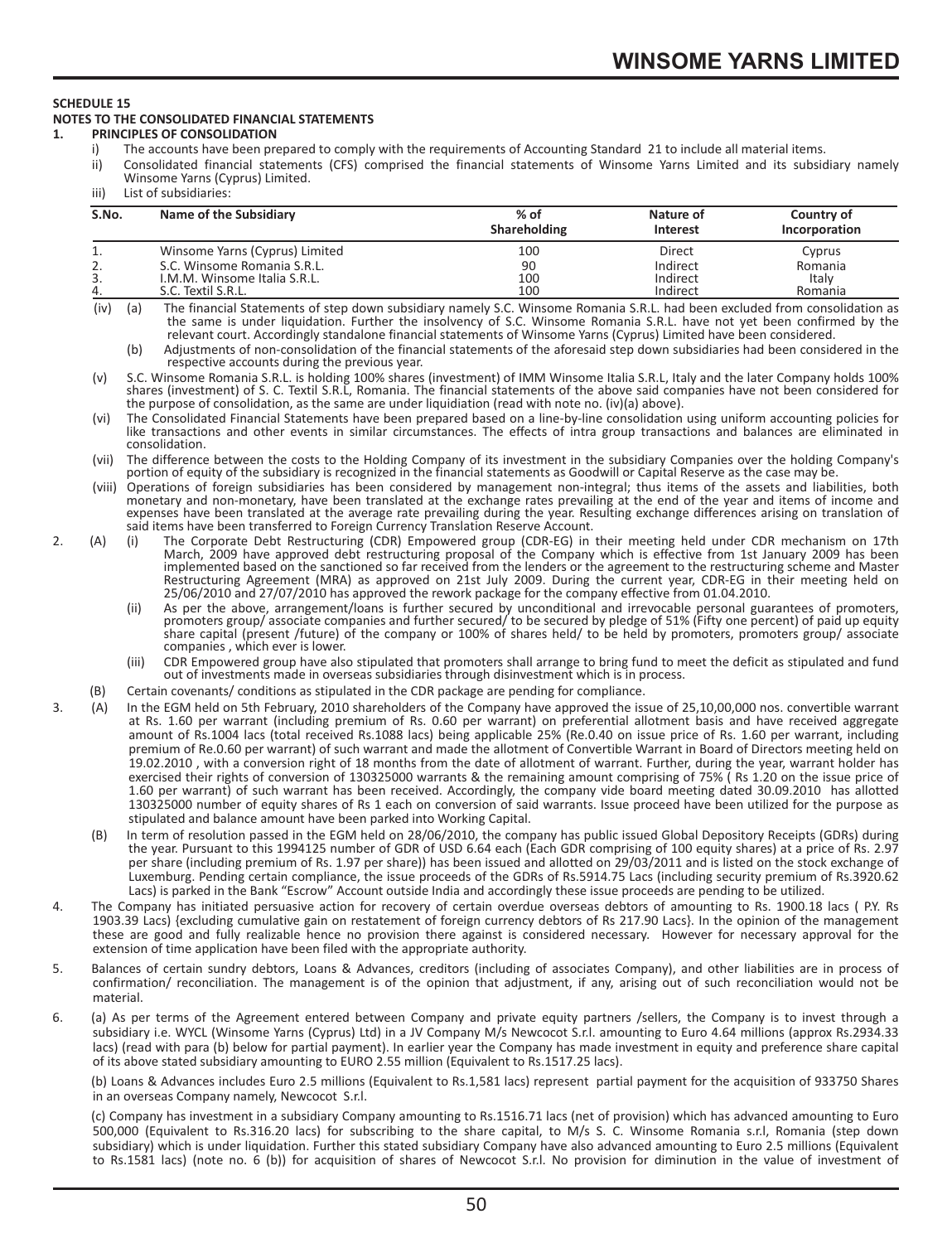Rs.1516.71 lacs in subsidiary considered necessary by the company in view of strategic and long term in nature and considering the intrinsic value of the assets of the subsidiary Company.

7. Auditors of the subsidiary Company namely M/s Winsome Yarns (Cyprus) Limited has referred in report for non-provisioning against investment / advance in a subsidiary (namely S.C. Winsome Romania s.r.l) of amounting to Euro 500,828 (Equivalent to Rs.316.72 lacs) (read with note no.6(c)).

#### **8. A) Contingent Liabilities, not provided for in respect of; (As certified by the management)**

|       | 1) Commigant Liabinties, not provided for in respect or, (As certified by the management) |         | (Rs. in Lacs) |
|-------|-------------------------------------------------------------------------------------------|---------|---------------|
| S.No. | <b>Particulars</b>                                                                        | 2011-12 | 2009-2010     |
| (i)   | <b>Bills discounted with banks</b>                                                        | 2540.32 | 2884.08       |
| (iii) | Outstanding Letter of Credit                                                              | 55.91   | 418.34        |
| (iii) | Sales Tax liability in respect of matters in appeal                                       | 25.85   | 8.05          |
| (iv)  | Excise duty show cause notices / matters in appeal                                        | 523.72  | 523.72        |
| (v)   | <b>Service Tax Matters</b>                                                                | 0.62    | 0.62          |
| (vi)  | Income Tax Demand                                                                         | 308.23  | 308.23        |
| (vii) | Outstanding bank guarantees                                                               | 265.00  | 88.79         |

viii) Customs duty saved of Rs. 5271.17 lacs (Previous Year Rs. 4151.70 lacs) for import of capital good made against EPCG license)<br>against which export obligations amounting to Rs. 22417.23 lacs (Previous Year Rs. 33213.5

B) In respect of certain disallowances and additions made by the Income Tax Authorities, appeals are pending before the Appellate Authorities and adjustments, if any, will be made after the same are finally determined. Considering the past experience, management is of the view that there will not be any material impact on accounts on settlement /

finalization of above.

C) Estimated amount of contracts remaining to be executed on Capital Account and not provided for Rs. 777.46 lacs (Previous Year Rs.862.83 lacs) net of advances Rs.479.70 lacs (Previous year Rs.460.89 Lacs).

# **9. Segment Reporting**

- The Company is only in one line of business namely Textile (Yarn and Knitting)
- (ii) The segment revenue in geographical segments considered for disclosure is as follow:
	- (a) Revenue inside India includes sales to customers located within India.

(b) Revenue outside India includes sales to customers located outside India.

Information about geographical segments (by location of customers) (Rs. In lacs)

| <u>No.</u> | <b>Particulars</b>                   | India      | <b>Outside India</b> | Total      |
|------------|--------------------------------------|------------|----------------------|------------|
|            | <b>External Revenue-Sales</b>        | 16468.47   | 16544.09*            | 33012.56   |
|            |                                      | (8574.98)  | (13650.73)*          | (22225.71) |
| ii)        | Carrying amount of segment assets by | 60476.12   | 11198.56             | 71674.68   |
|            | location of assets                   | (52596.59) | (4445.13)            | (57041.72) |
| iii)       | Capital Expenditure                  | 1026.65    |                      | 1026.65    |
|            |                                      | (1664.54)  |                      | (1664.54)  |

\* Includes Export Incentive of Rs.195.90 Lacs (Previous Year Rs. 947.19 lacs)

10. During the year, deferred tax in respect of timing differences has been re-assessed/ re-computed and asset (net) amounting to Rs. 467.56 lacs for the year has been debited to Profit & Loss Account. Rs. in Lacs

|     |                                                                               |              |              |              | RS. IN LACS  |
|-----|-------------------------------------------------------------------------------|--------------|--------------|--------------|--------------|
|     | <b>Particulars</b>                                                            |              |              | 2010-2011    | 2009-2010    |
|     | Deferred Tax Liability (DTL)                                                  |              |              |              |              |
|     | Tax impact on difference between book value of depreciable assets and written |              |              | 4351.42      | 4326.78      |
|     | down value for tax purposes                                                   |              |              |              |              |
|     | <b>Deferred Tax Assets (DTA)</b>                                              |              |              |              |              |
|     | Tax impact of unabsorbed depreciation and business losses                     |              |              | 4042.96      | 4457.82      |
|     | Tax impact of expenses charged to profit & loss account but allowance under   |              |              |              |              |
|     | tax laws deferred                                                             |              |              | 38.86        | 37.20        |
|     | Tax impact on doubtful debts & advances                                       |              |              | 135.18       | 164.90       |
|     | Deferred Tax Asset/(Liability) (Net)                                          |              |              | (134.42)     | 333.14       |
| 11. | Earning per share                                                             |              |              |              |              |
|     | Basis for calculation of Basic and Diluted Earning Per Share is as under:     |              |              |              |              |
|     | <b>Particulars</b>                                                            |              | 2010-2011    |              | 2009-2010    |
|     | Net Profit/(Loss) attributable to Equity Shareholders (Rs. in lacs)           |              | 604.30       |              | (1217.46)    |
|     | Weighted average number of equity shares                                      |              | 32,36,39,824 |              | 25,66,59,790 |
|     | Nominal Value per equity share(Rs.)                                           |              |              |              |              |
|     | Basic EPS (Rs.)                                                               |              | 0.19         |              | (0.47)       |
|     | Weighted average number of equity shares                                      | 32,36,39,824 |              | 25,66,59,790 |              |
|     | Add: Dilutive Potential Equity Share                                          | 18,54,58,973 | 50,90,98,797 | 23,90,68,346 | 49,57,28,136 |
|     | Diluted EPS (Rs.)                                                             |              | 0.12         |              | (0.47)       |
| 12. | <b>Related party disclosures</b>                                              |              |              |              |              |

**12. Related party disclosures** List of "Related party & Relationship disclosures" are given below: (as identified by the management) **(i) (a) Associate Company**

Winsome Textile Industries Limited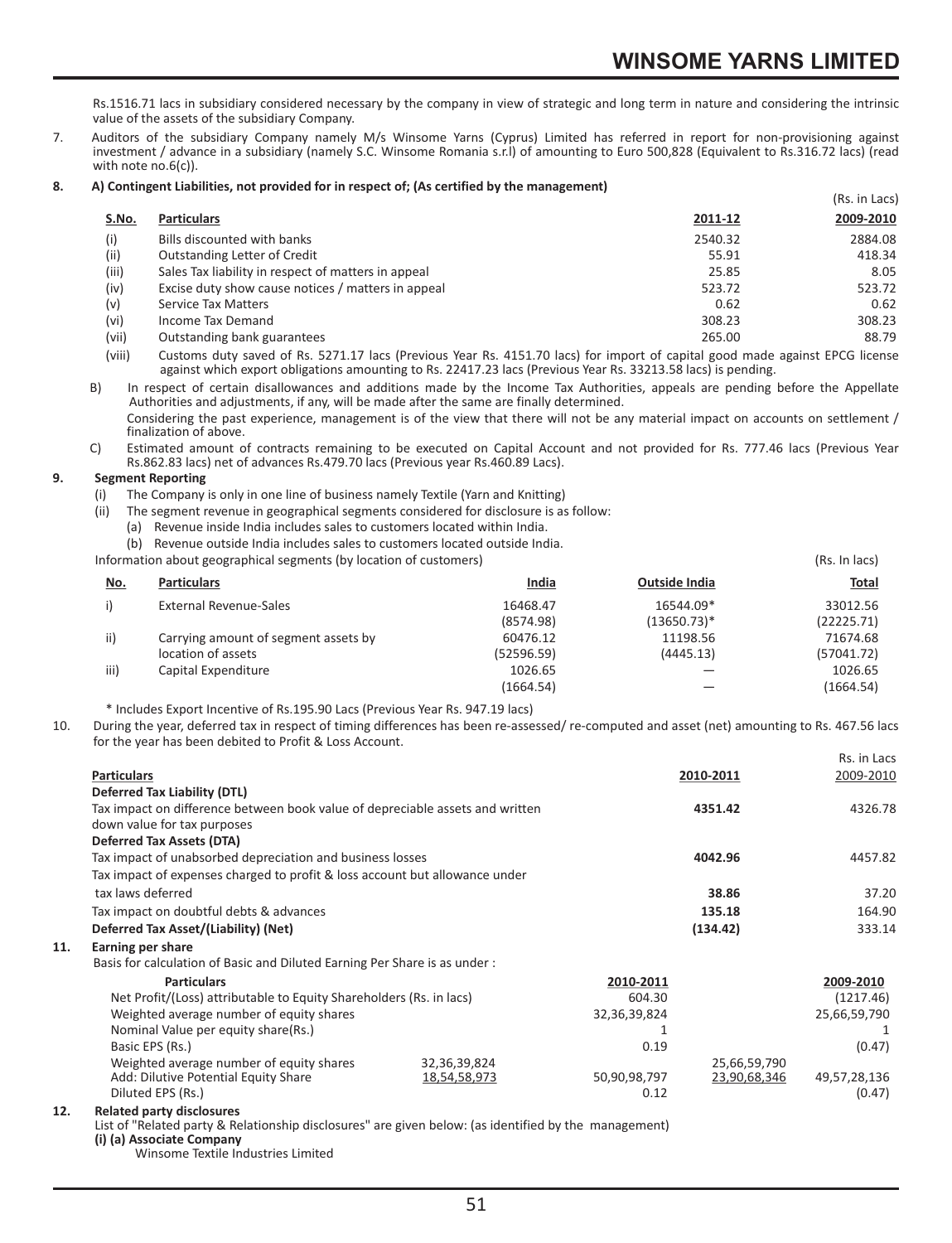## **(b) Subsidiary Company** (i) S.C. Winsome Romania S.R.L. (90% subsidiary) (ii) I.M.M. Winsome Italia S.R.L. (Subsidiary of (i) above) (iii) S.C. Textil S.R.L. (Subsidiary of (ii) above) **(ii) Key management personnel and their relatives.**  - Shri Satish Bagrodia Chairman<br>- Shri Satish Bagrodia Chairman<br>- Shri Manish Bagrodia Chairman Chairman Managing Director - Shri Manish Bagrodia<br>- Shri Ashish Bagrodia Managing Director Director Director - Shri Andreas Alexiou<br>- Shri Androulla Kakoyianni<br>- Shri Stelios Sivitanides - Shri Androulla Kakoyianni<br>- Shri Stelios Sivitanides - Shri Stelios Sivitanides Director **(iii) Organisations where Key Management Personnel & their relative have Significant influence** - Star Point Financial Services (Pvt.) Ltd. - Shell Business Pvt. Ltd.

#### **Transactions with the related parties during the year ended 2010-2011**

- Satyam Combines Pvt. Ltd.  **(Refer Schedule 3 & 4)**

|                                                                                 |          | (Rs. in Lacs) |
|---------------------------------------------------------------------------------|----------|---------------|
| <b>Particulars</b>                                                              | 2010-11  | 2009-10       |
| Winsome Textile Industries Ltd.                                                 |          |               |
| Sale of material & goods and services                                           |          | 23.00         |
| Purchase of material & goods and services<br>٠                                  | 232.17   | 354.49        |
| Expenses reimbursed to others<br>٠                                              | 3.35     | 0.25          |
| Expenses reimbursed by others<br>٠                                              | 12.28    | 5.01          |
| Balance Outstanding as at year end Receivable / (Payable)                       | (467.50) | (254.26)      |
| (Refer note No. 17 of schedule 15B)                                             |          |               |
| Sh. Satish Bagrodia                                                             |          |               |
| Directors Sitting Fee                                                           | 0.65     | 0.35          |
| Sh. Manish Bagrodia                                                             |          |               |
| Remuneration                                                                    | 29.18    | 25.08         |
| Sh. Ashish Bagrodia                                                             |          |               |
| Directors Sitting Fee                                                           | 0.50     | 0.30          |
| Starpoint Financial Services Pvt. Ltd.<br>Rent                                  |          | 19.32         |
| Shell Business Pyt. Ltd.                                                        | 21.31    |               |
|                                                                                 | 1182.00  | 473.00        |
| Application/Allotment Money against convertible warrant<br>S.C. Winsome Romania |          |               |
| Sale of material & goods and services                                           |          |               |
| Purchase of material & goods and services                                       |          |               |
| - Balance Outstanding as at year end Receivable / (Payable)                     | 53.83    | 86.81         |
| <b>IMM Winsome Italia</b>                                                       |          |               |
| Sale of material & goods and services                                           |          |               |
| Purchase of material & goods and services<br>۰                                  |          |               |
| Balance Outstanding as at year end Receivable / (Payable)<br>٠                  | 157.85   | 171.01        |
|                                                                                 |          |               |

Chairman and Managing Director have given guarantees to lenders against loans taken by the Company.

13. In the opinion of the Board, the Current Assets, Loans and Advances appearing in the Company's Balance Sheet as at year end would have a value on realisation in the normal course of business at least equal to the respective amounts at which they are stated in the Balance Sheet.

14. Accounting Policies and other notes on accounts are set out in the financial statements of the Company.

15. Figures for the previous year have been re-grouped/recast wherever considered necessary to make them comparable with those of current year.

16. Schedule 1 to 15 form an integral part of the Balance Sheet and Profit & Loss Account.

| As per our report of even date.<br>For LODHA & CO.<br><b>Chartered Accountants</b><br>FRN: 301051E<br>N.K. Lodha<br>Partner<br>M.No. 85155 |               | For and on behalf of the Board<br>Satish Bagrodia<br>Chairman<br>Manish Bagrodia<br><b>Managing Director</b> |
|--------------------------------------------------------------------------------------------------------------------------------------------|---------------|--------------------------------------------------------------------------------------------------------------|
| PLACE: Chandigarh                                                                                                                          | Ajay Pareek   | K. V. Singhal                                                                                                |
| DATED: 12th May 2011                                                                                                                       | GM (Accounts) | GM (Legal) & Company Secretary                                                                               |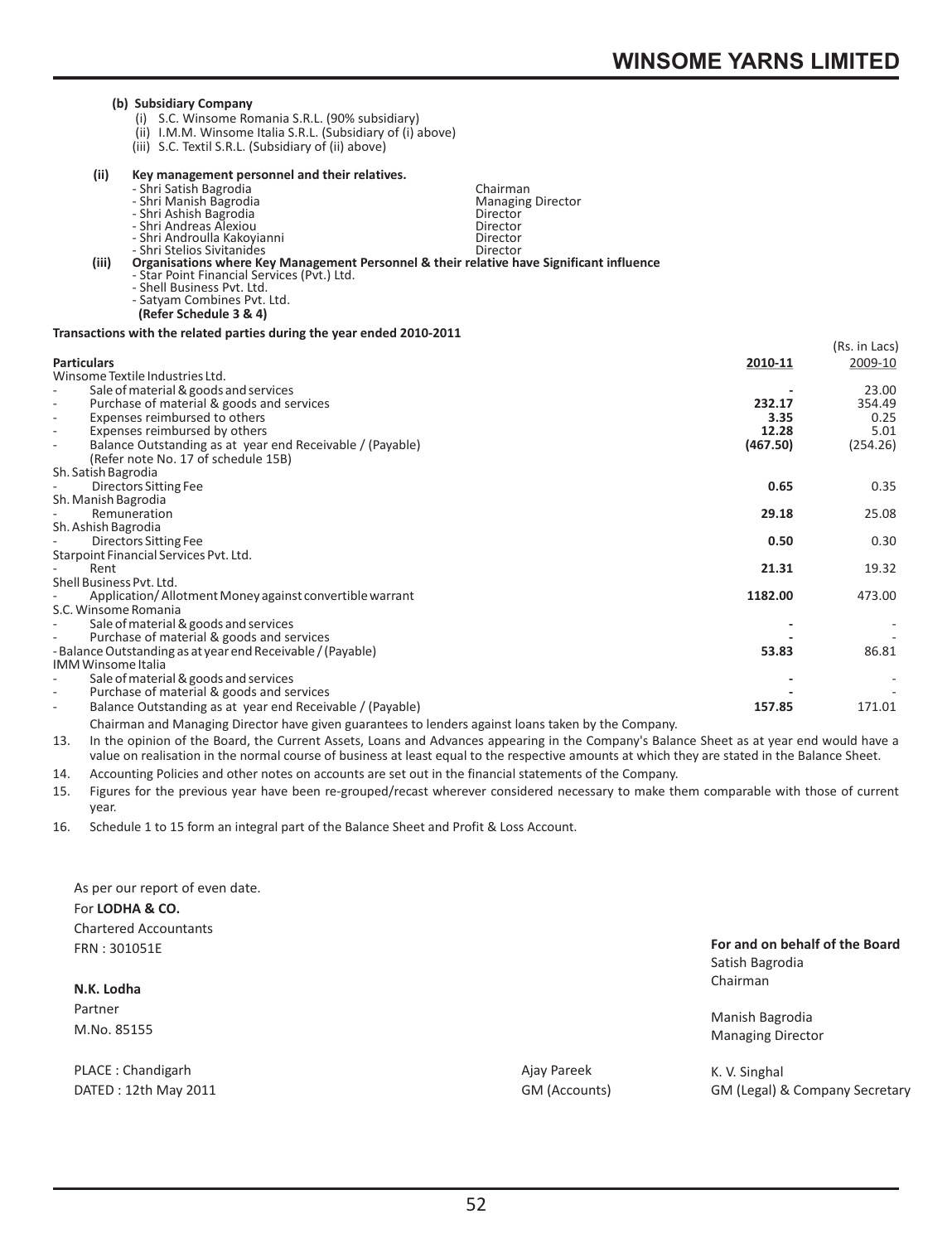## WINSOME YARNS LIMITED

## Regd. Office : SCO 191-192, Sector 34-A, CHANDIGARH-160 022

Please complete the Attendance Slip and hand it over at the time of Annual General Meeting. Please also bring your copy of the Annual Report.

## ATTENDANCE SLIP

I hereby record by presence at the 21st ANNUAL GENERAL MEETING of the Company being held on Monday, the 18th July, 2011 at 3.30 p.m. at PHD Chamber of Commerce and Industry, Sector 31-A, Chandigarh.

| REGD. FOLIO NO.                        | DP.id*     |
|----------------------------------------|------------|
| No. of Shares                          | Client id* |
| NAME OF SHAREHOLDER (IN BLOCK LETTERS) |            |
| SIGNATURE OF THE SHAREHOLDER OR PROXY  |            |

\*Applicable for investors holding shares in electronic form.

NOTE : NO GIFTS OR COUPONS WOULD BE GIVEN TO THE SHAREHOLDERS FOR ATTENDING THE ANNUAL GENERAL MEETING.

Tear Here

## WINSOME YARNS LIMITED

Regd. Office : SCO 191-192, Sector 34-A, CHANDIGARH-160 022

## PROXY FORM

| REGD. FOLIO NO. | DP. id*    |  |
|-----------------|------------|--|
| No. of Shares   | Client id* |  |

\*Applicable for investors holding shares in electronic form.

| at the 21st ANNUAL GENERAL MEETING of the Company to be held on Monday, the 18th July, 2011 at 3.30 p.m. at |  |
|-------------------------------------------------------------------------------------------------------------|--|
| PHD Chamber of Commerce and Industry, Sector 31-A, Chandigarh and at any adjournment thereof.               |  |

AS WITNESS my/our hand this...................................................................day of ..............................................2011.

Signature of Proxy ............................................................

Revenue Stamp

NOTE :

(As per specimen signature registered with the Company) Signature of 1st/Sole Shareholder

(i) The Proxy form duly signed across the revenue stamp must be deposited at the Registered Office of the Company not less than 48 hours before the time for holding the Meeting.

(ii) Incomplete Proxy Form will not be considered.